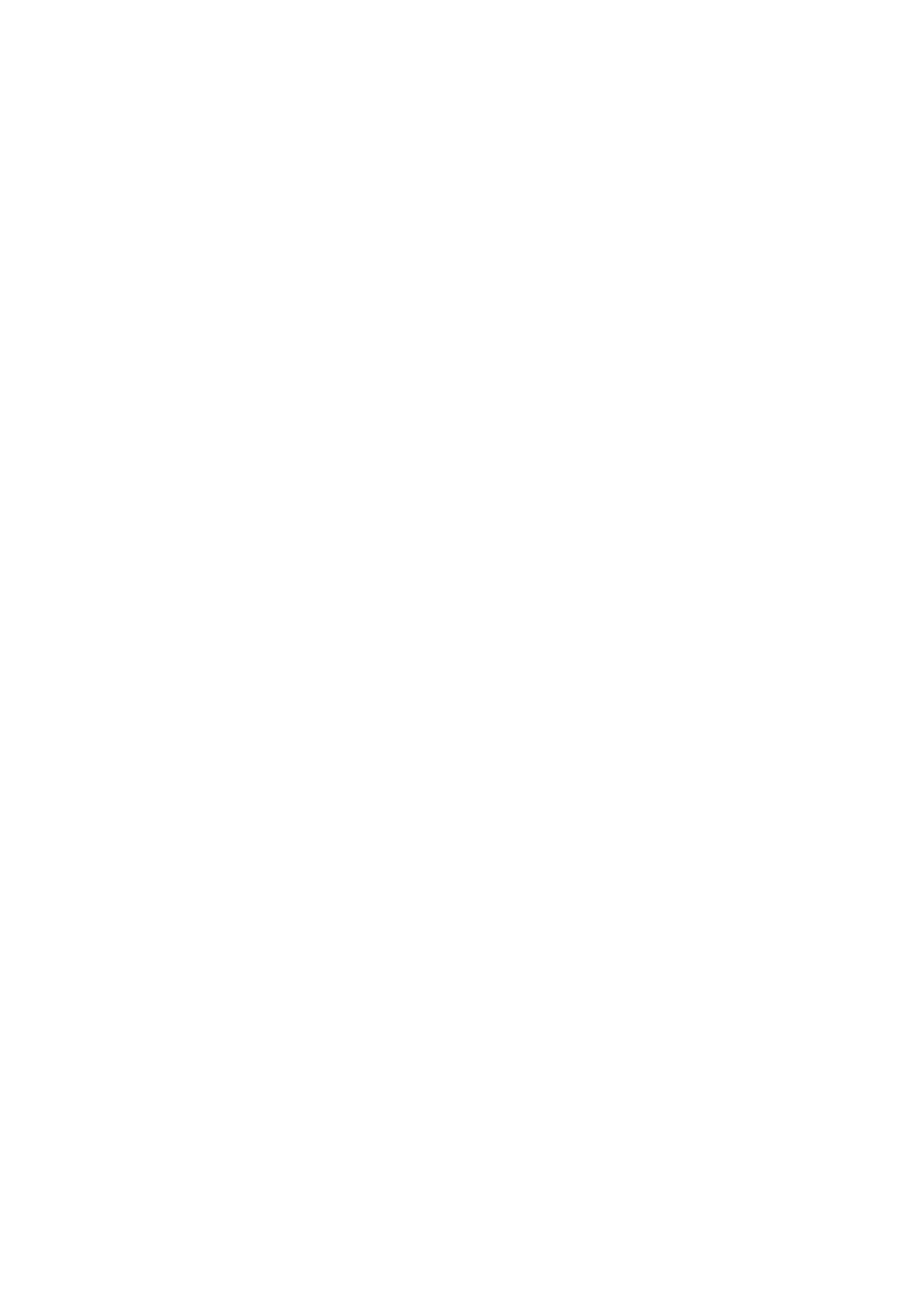

Independent Pricing and Regulatory Tribunal

# **Hunter Water Corporation**

**Draft Determination No. 4, 2013**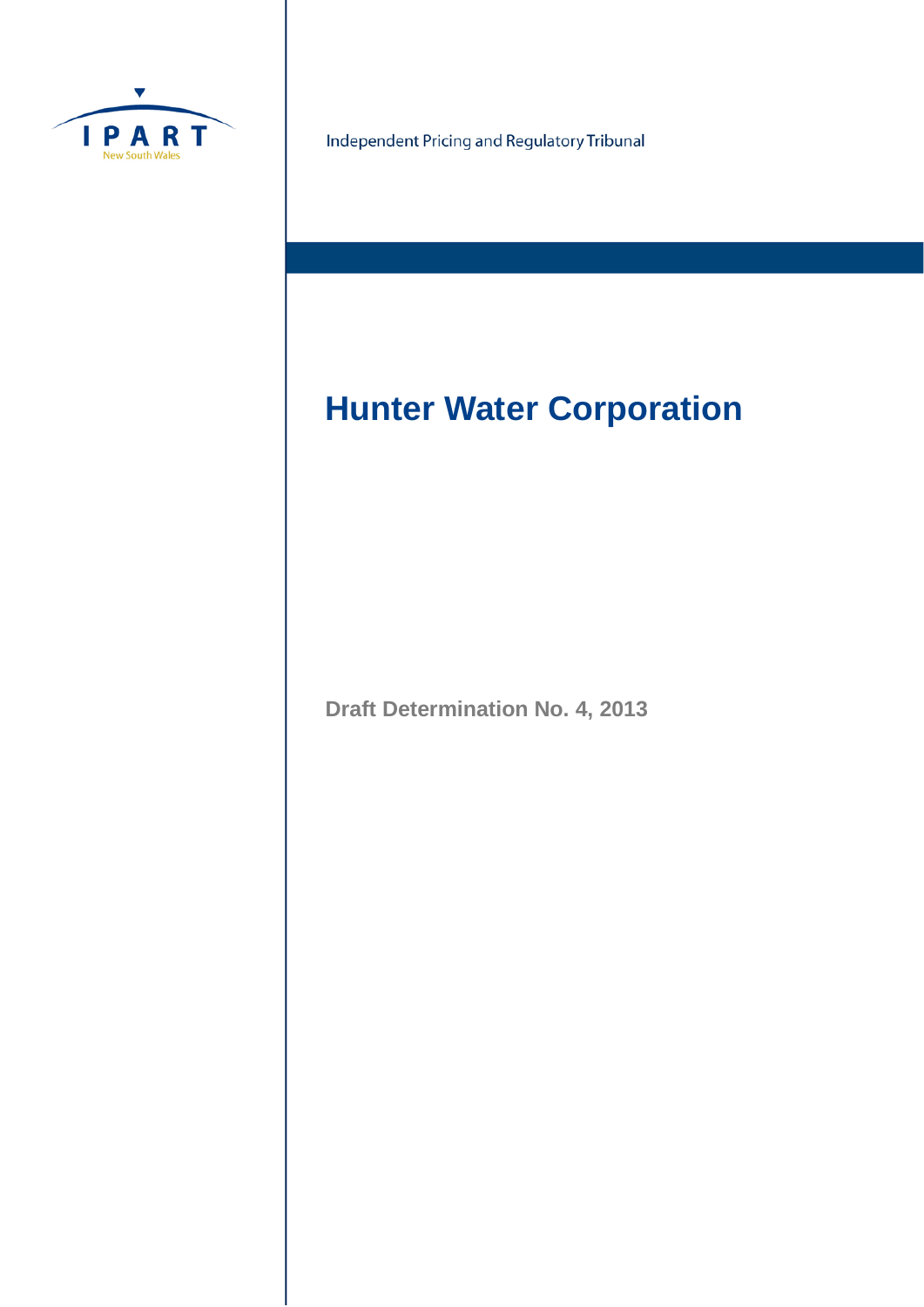© Independent Pricing and Regulatory Tribunal of New South Wales 2013

This work is copyright. The *Copyright Act 1968* permits fair dealing for study, research, news reporting, criticism and review. Selected passages, tables or diagrams may be reproduced for such purposes provided acknowledgement of the source is included.

ISBN 978-1-922127-67-9 Draft Det 13-04

The Tribunal members for this review are:

Dr Peter J Boxall AO, Chairman Mr James Cox PSM, Chief Executive Officer and Full Time Member Mr Simon Draper, Part Time Member

Independent Pricing and Regulatory Tribunal of New South Wales PO Box Q290, QVB Post Office NSW 1230 Level 8, 1 Market Street, Sydney NSW 2000 T (02) 9290 8400 F (02) 9290 2061 [www.ipart.nsw.gov.au](http://www.ipart.nsw.gov.au/)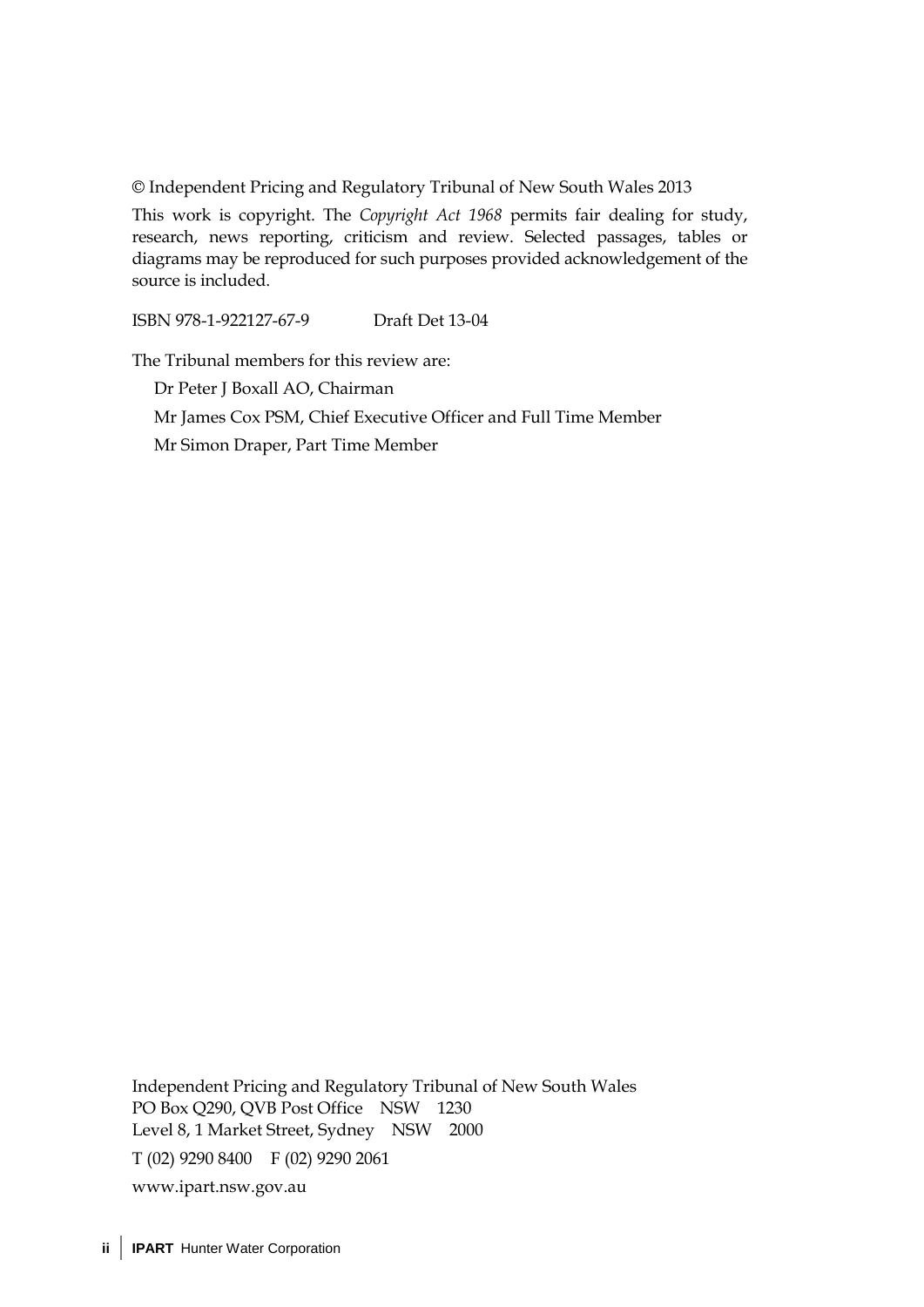## **Contents**

|                | <b>Preliminary</b>                                                                                                                        | 1              |
|----------------|-------------------------------------------------------------------------------------------------------------------------------------------|----------------|
| 1              | Background                                                                                                                                | $\mathbf 1$    |
| 2              | Application of this determination                                                                                                         | $\overline{c}$ |
| 3              | Replacement of Determination No. 4 of 2009                                                                                                | $\overline{2}$ |
| 4              | Partial replacement of Determination No. 5 of 2009                                                                                        | $\overline{c}$ |
| 5              | Monitoring                                                                                                                                | 3              |
| 6              | Approach to determining maximum prices                                                                                                    | 3              |
| $\overline{7}$ | Pricing schedules                                                                                                                         | 3              |
| 8              | Definitions and Interpretation                                                                                                            | 4              |
| 9              | Simplified outline                                                                                                                        | 4              |
|                | <b>Schedule 1 Water Supply Services</b>                                                                                                   | 7              |
| 1              | Applications                                                                                                                              | $\overline{7}$ |
| 2              | Categories for pricing purposes                                                                                                           | $\overline{7}$ |
| 3              | Maximum prices for water supply services to (i) Metered Residential<br>Properties and (ii) Metered Properties within Mixed Multi Premises | $\overline{7}$ |
| 4              | Maximum prices for water supply services to Metered Non Residential<br>Properties not within a Mixed Multi Premises                       | 8              |
| 5              | Maximum water usage charge                                                                                                                | 10             |
| 6              | Maximum prices for water supply services to Unmetered Properties<br>connected to the Water Supply System                                  | 11             |
| 7              | Maximum prices for water supply services to Gosford City Council                                                                          | 11             |
| 8              | Maximum prices for water supply services to Wyong Shire Council                                                                           | 11             |
|                | Tables 1, 2, 3, 4, 5, 6 and 7                                                                                                             | 12             |
|                | <b>Schedule 2 Sewerage Services</b>                                                                                                       | 15             |
| 1              | Application                                                                                                                               | 15             |
| 2              | Categories for pricing purposes                                                                                                           | 15             |
| 3              | Maximum prices for sewerage services to Properties within (i) a Residential<br>Multi Premises; or (ii) a Mixed Multi Premises             | 15             |
| 4              | Maximum prices for sewerage services to (i) Residential Properties not within<br>a Multi Premises; or (ii) Unmetered Properties           | 16             |
| 5              | Maximum prices for sewerage services to Metered Non Residential<br>Properties which are not within a Mixed Multi Premises                 | 16             |
|                | <b>Tables 8, 9, 10 and 11</b>                                                                                                             | 21             |
|                | <b>Schedule 3 Stormwater Drainage Services</b>                                                                                            | 24             |
| 1              | Application                                                                                                                               | 24             |
| 2              | Categories for pricing purposes                                                                                                           | 24             |
| 3              | Maximum prices for stormwater drainage services to Residential Multi<br><b>Premises and Mixed Multi Premises</b>                          | 24             |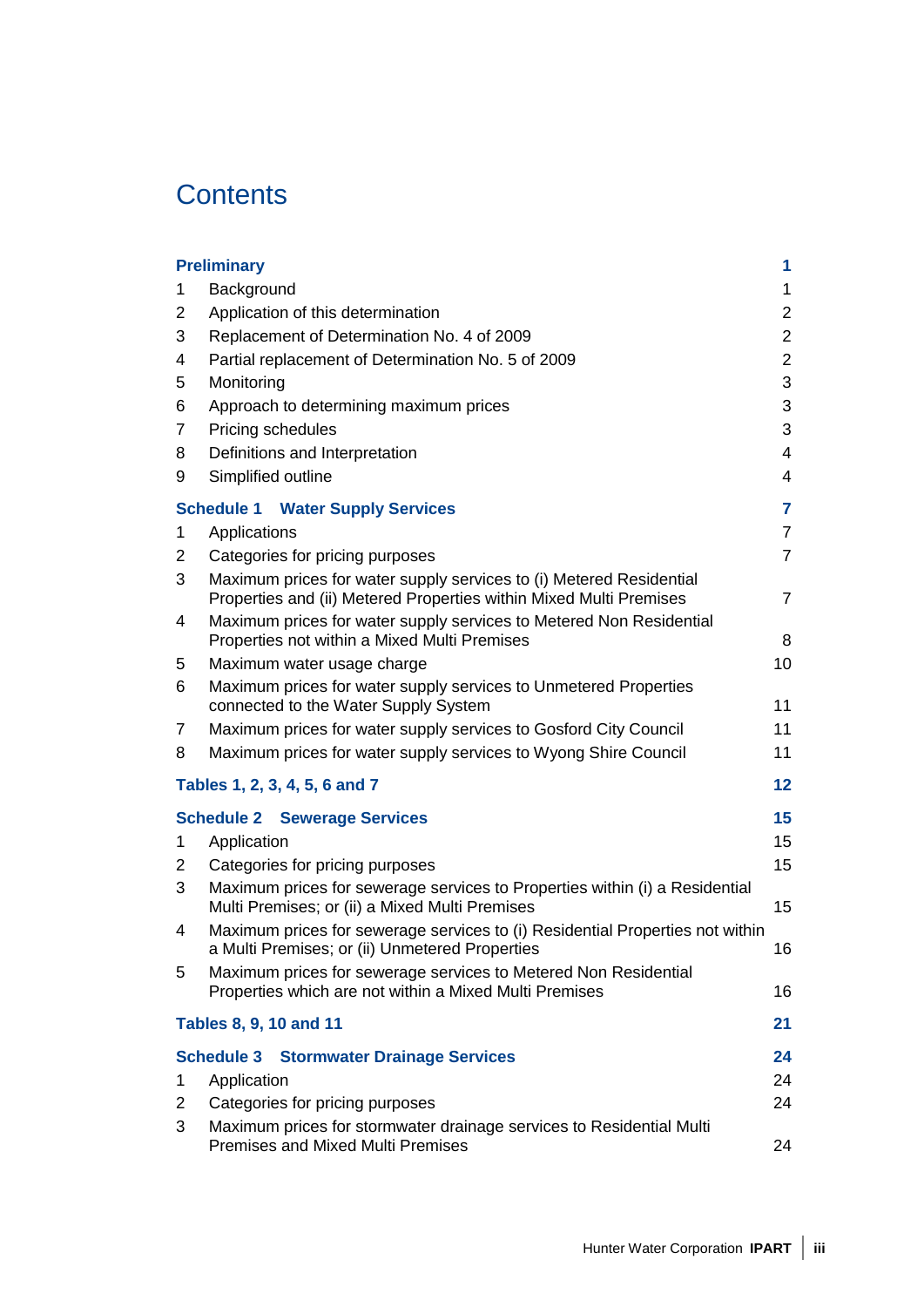## Contents

| 4  | Maximum prices for stormwater drainage services to (i) Vacant Land and (ii)<br>Residential Properties which are not within a Multi Premises<br>25 |    |  |  |  |  |
|----|---------------------------------------------------------------------------------------------------------------------------------------------------|----|--|--|--|--|
| 5  | Maximum prices for stormwater drainage services to Non Residential<br>Properties which are not within a Multi Premises                            | 25 |  |  |  |  |
| 6  | Maximum prices for stormwater drainage services to a Non Residential Multi<br>Premises                                                            | 25 |  |  |  |  |
|    | <b>Tables 12, 13 and 14</b>                                                                                                                       | 27 |  |  |  |  |
|    | <b>Schedule 4 Trade Waste Services</b>                                                                                                            | 29 |  |  |  |  |
| 1  | Application                                                                                                                                       | 29 |  |  |  |  |
| 2  | Categories for pricing purposes                                                                                                                   | 29 |  |  |  |  |
| 3  | Maximum prices for trade waste services to Major Agreement customers                                                                              | 29 |  |  |  |  |
| 4  | Maximum prices for trade waste services to Moderate Agreement customers                                                                           | 30 |  |  |  |  |
| 5  | Maximum prices for trade waste services to Minor Agreement customers                                                                              | 30 |  |  |  |  |
| 6  | Maximum prices for trade waste services to Tankering Agreement customers                                                                          | 31 |  |  |  |  |
|    | Tables 15, 16, 17 and 18                                                                                                                          | 32 |  |  |  |  |
|    | <b>Backlog Sewerage Services and Clarence Town sewerage</b><br><b>Schedule 5</b><br>connection services                                           | 37 |  |  |  |  |
| 1  | Application                                                                                                                                       | 37 |  |  |  |  |
| 2  | Environmental improvement charge for Residential Properties, Non                                                                                  |    |  |  |  |  |
|    | Residential Properties and Vacant Land                                                                                                            | 37 |  |  |  |  |
| 3  | Clarence Town sewer connection charge for Clarence Town Properties                                                                                | 38 |  |  |  |  |
|    | Tables 19 and 20                                                                                                                                  | 39 |  |  |  |  |
|    | <b>Schedule 6</b><br>Ancillary and miscellaneous customer services                                                                                | 40 |  |  |  |  |
| 1  | Application                                                                                                                                       | 40 |  |  |  |  |
| 2  | Ancillary and miscellaneous charges                                                                                                               | 40 |  |  |  |  |
| 3  | Rounding rule                                                                                                                                     | 40 |  |  |  |  |
|    | <b>Table 21</b>                                                                                                                                   | 41 |  |  |  |  |
|    | <b>Schedule 7</b><br><b>Definitions and Interpretation</b>                                                                                        | 51 |  |  |  |  |
| 1. | <b>Definitions</b>                                                                                                                                | 51 |  |  |  |  |
| 2  | Interpretation                                                                                                                                    | 57 |  |  |  |  |
| A  | <b>Clarence Town</b>                                                                                                                              | 59 |  |  |  |  |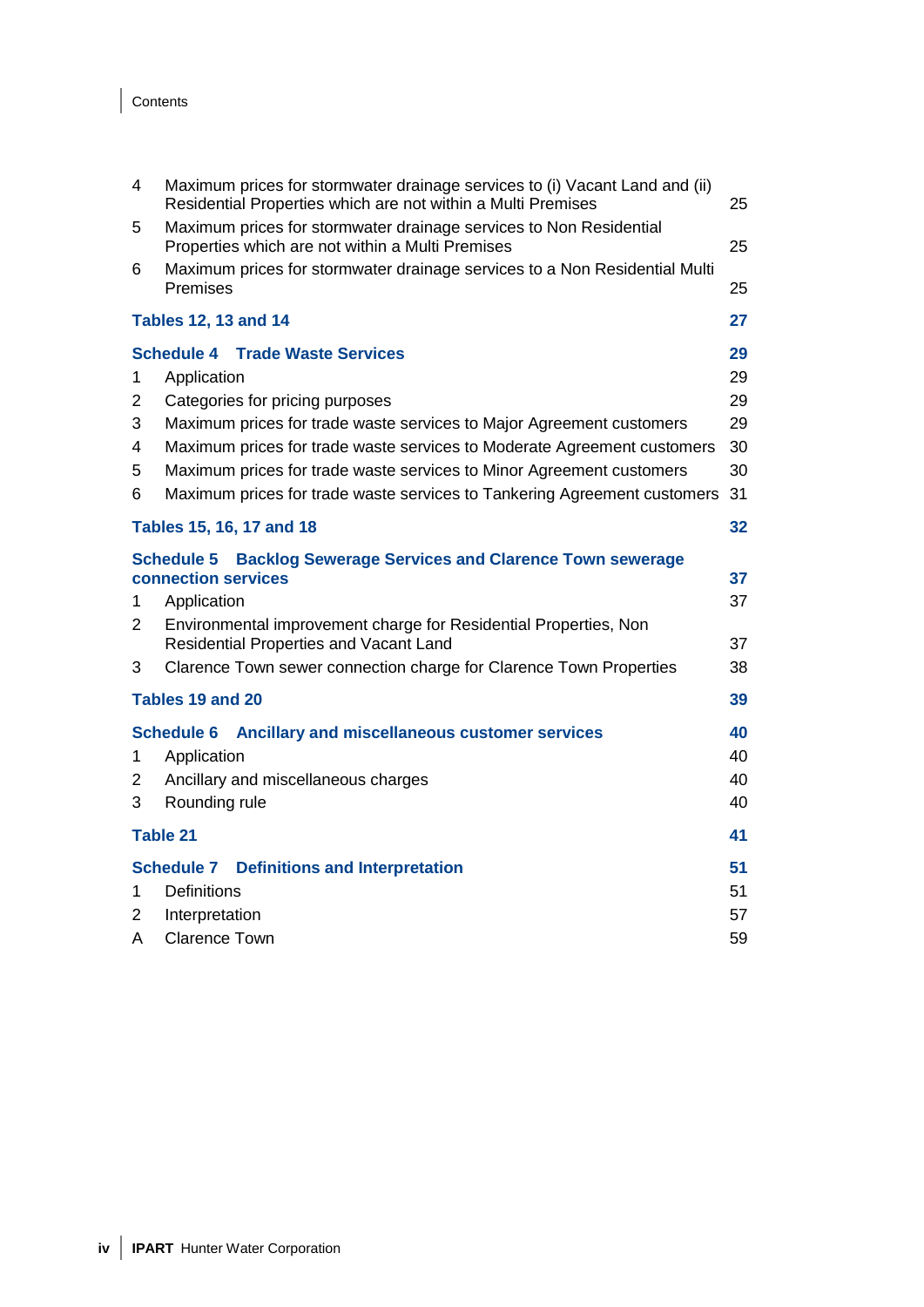## **Preliminary**

## **1 Background**

- (a) Section 11 of the *Independent Pricing and Regulatory Tribunal Act 1992* (**IPART Act**) gives the Independent Pricing and Regulatory Tribunal (**IPART**) a standing reference to conduct investigations and make reports to the Minister on the determination of the pricing for a government monopoly service supplied by a government agency specified in Schedule 1 of the IPART Act.
- (b) Hunter Water Corporation (**Hunter Water**) is listed as a government agency in Schedule 1 of the IPART Act. However, Schedule 1 excludes any water or sewerage services supplied by Hunter Water in respect of the Dungog local government area prior to the commencement of IPART's first determination made under section 11 of the IPART Act for Hunter Water after the commencement of the *Independent Pricing and Regulatory Tribunal Amendment (Hunter Water) Regulation 2008* (the **Regulation**).
- (c) The Regulation commenced on 27 June 2008. This is IPART's second determination made under section 11 of the IPART Act for Hunter Water after commencement of the Regulation. Accordingly, the water and sewerage services supplied by Hunter Water in respect of the Dungog local government area are no longer excluded for the purposes of Schedule 1 of the IPART Act.
- (d) The services which, if supplied by Hunter Water, are declared as monopoly services under the *Independent Pricing and Regulatory Tribunal (Water, Sewerage and Drainage Services) Order 1997* (**Order**) are:
	- (1) water supply services;
	- (2) sewerage services;
	- (3) stormwater drainage services;
	- (4) trade waste services;
	- (5) services supplied in connection with the provision or upgrading of water supply and sewerage facilities for new developments and, if required, drainage facilities for such developments;
	- (6) ancillary and miscellaneous customer services for which no alternative supply exists and which relate to the supply of services of a kind referred to in paragraphs (1) to (5); and
	- (7) other water supply, sewerage and drainage services for which no alternative supply exists,

(together, the **Monopoly Services**).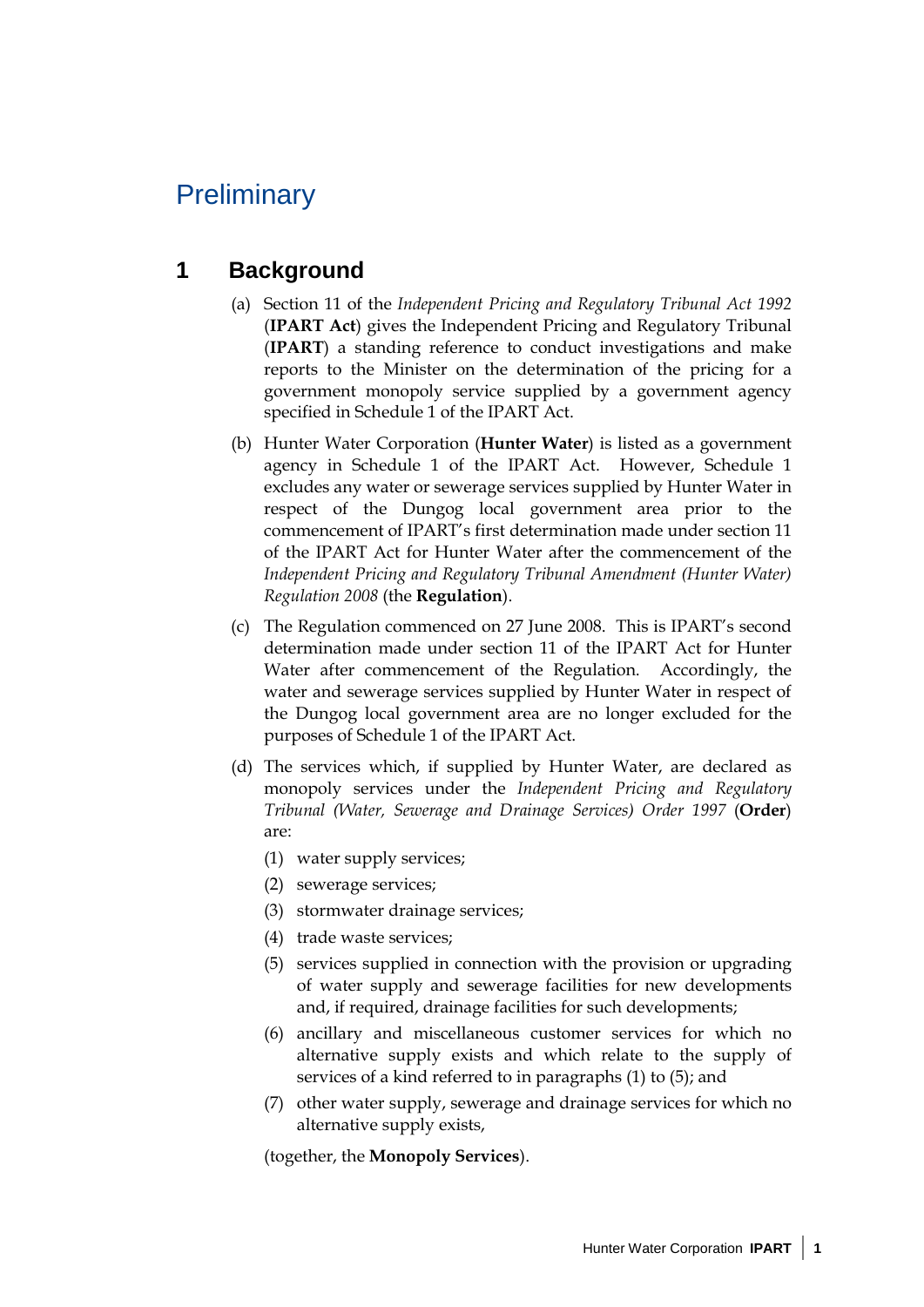## **2 Application of this determination**

- (a) Under section 11 of the IPART Act, this determination fixes the maximum prices that Hunter Water may charge for the Monopoly Services.
- (b) This determination commences on the later of:
	- (1) 1 July 2013; and
	- (2) the date that it is published in the NSW Government Gazette,

#### (**Commencement Date**).

- (c) The maximum prices set out in, or calculated in accordance with, this determination apply from the Commencement Date to 30 June 2017. The maximum prices prevailing at 30 June 2017, as set out in this determination, continue to apply beyond 30 June 2017 until this determination is replaced.
- (d) The maximum prices set out in, or calculated in accordance with, this determination do not apply to any Infrastructure Services supplied by Hunter Water to an access seeker pursuant to an access agreement under section 39 or an access determination under section 40 of the *Water Industry Competition Act 2006*.
- (e) Under section 18(2) of the IPART Act, Hunter Water may not fix a price below that determined in this determination without the approval of the Treasurer.

### **3 Replacement of Determination No. 4 of 2009**

Subject to clause 2.4(b) of schedule 7, this determination replaces Determination No. 4 of 2009 from the Commencement Date. The replacement does not affect anything done or omitted to be done, or rights and obligations accrued, under Determination No. 4 of 2009 prior to its replacement.

## **4 Partial replacement of Determination No. 5 of 2009**

Subject to clause 2.4(b) of schedule 7, this determination replaces Determination No. 5 of 2009 to the extent that it sets out the maximum prices for water supply services supplied by Hunter Water to Wyong Shire Council or Gosford City Council from the Commencement Date. The replacement does not affect anything done or omitted to be done, or rights and obligations accrued, under Determination No. 5 of 2009 prior to its partial replacement.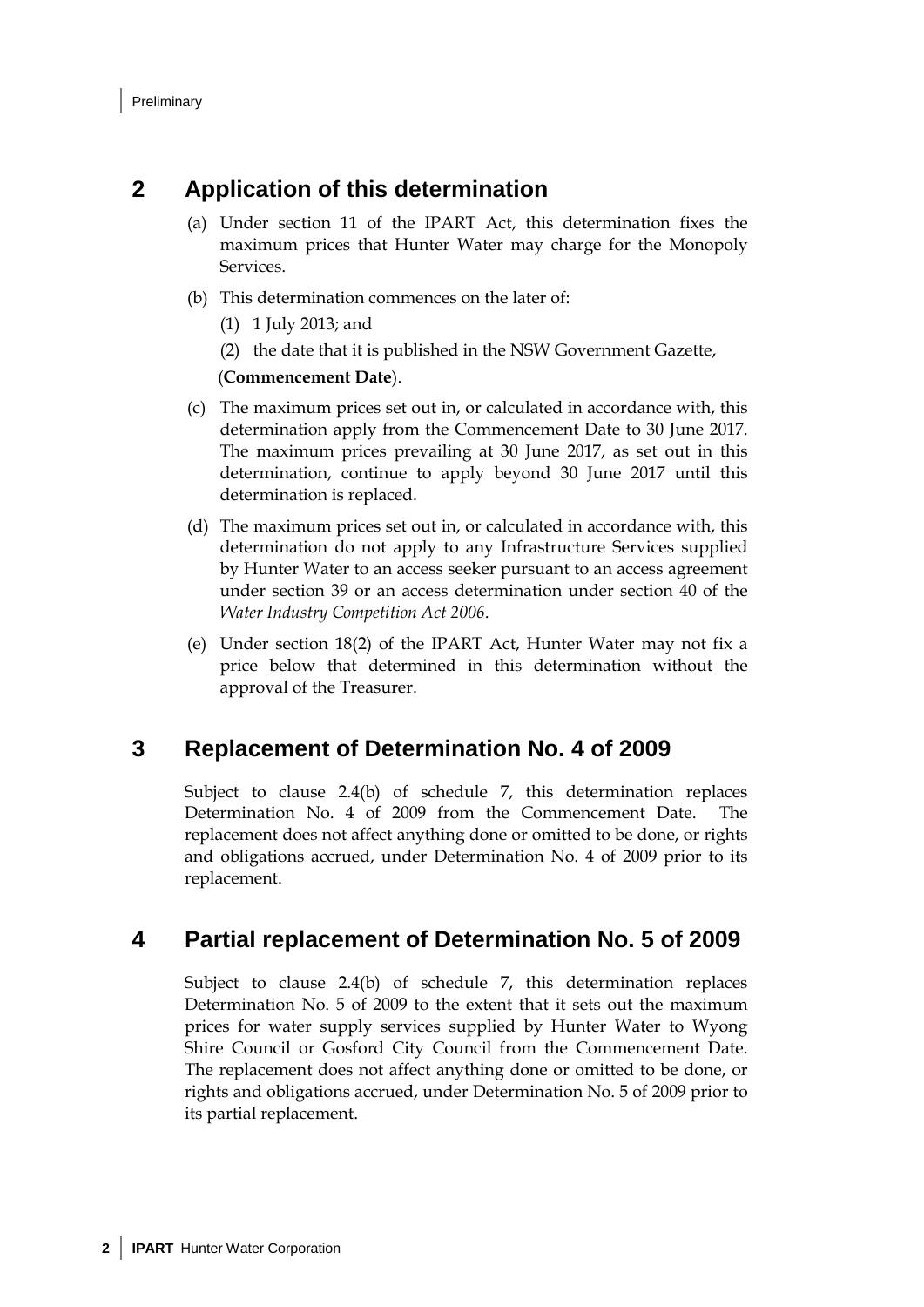## **5 Monitoring**

IPART may monitor the performance of Hunter Water for the purposes of:

- (a) establishing and reporting on the level of compliance by Hunter Water with this determination; and
- (b) preparing a periodic review of pricing policies in respect of the Monopoly Services supplied by Hunter Water.

### **6 Approach to determining maximum prices**

- (a) On [*insert date*] 2013, IPART received a letter from the Minister for Finance and Services directing IPART under section 16A of the IPART Act to include, when determining prices, an amount representing the efficient cost to Hunter Water of complying with the requirements imposed on it to provide a subsidy of up to \$10 million for the Kooragang Island water recycling project (**Section 16A Direction relating to Kooragang Island**).
- (b) In determining the pricing for Hunter Water's Monopoly Services, IPART has:
	- (1) included in the maximum prices an amount required under the Section 16A Direction relating to Kooragang Island; and
	- (2) had regard to a broad range of matters, including the matters set out in section 15(1) of the IPART Act.

[**Note:** This draft determination is made on the basis that we will receive a new section 16A direction from the Minister before IPART makes its final determination on maximum prices from 1 July 2013.]

## **7 Pricing schedules[1](#page-8-0)**

 $\ddot{\phantom{a}}$ 

- (a) Schedule 1 and the tables in that schedule set out the maximum prices that Hunter Water may charge for water supply services.
- (b) Schedule 2 and the tables in that schedule set out the maximum prices that Hunter Water may charge for sewerage services.
- (c) Schedule 3 and the tables in that schedule set out the maximum prices that Hunter Water may charge for stormwater drainage services.
- (d) Schedule 4 and the tables in that schedule set out the maximum prices that Hunter Water may charge for trade waste services.

<span id="page-8-0"></span><sup>1</sup> The prices in year 1 of this determination are expressed in \$2012/13. With the exception of water service charges, water usage charges and sewerage usage charges (which are expressed in nominal dollars), all year 1 prices for the final determination will be inflated by the change in the CPI between March 2012 and March 2013.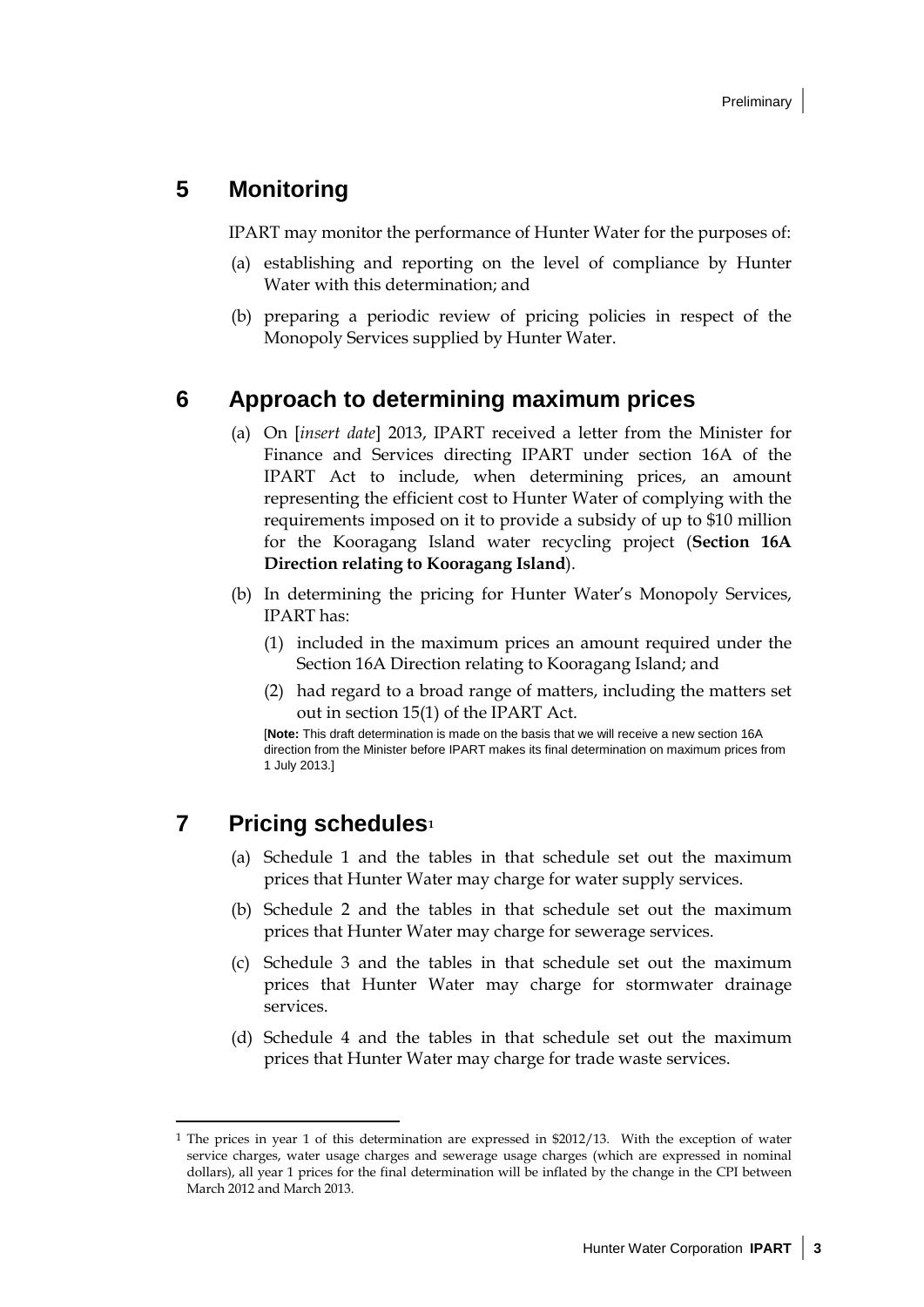- (e) Schedule 5 and the tables in that schedule set out the maximum prices that Hunter Water may charge for Backlog Sewerage Services and Clarence Town sewerage connection services.
- (f) Schedule 6 and the table in that schedule set out the maximum prices that Hunter Water may charge for ancillary and miscellaneous customer services for which no alternative supply exists.

## **8 Definitions and Interpretation**

Schedule 7 sets out the definitions and interpretation provisions used in this determination.

## **9 Simplified outline**

- (a) The following is a simplified outline of the maximum prices for water supply services (excluding the supply of Unfiltered Water), sewerage services (excluding Backlog Sewerage Services and Clarence Town sewerage connection services) and stormwater drainage services set out in this determination.
- (b) The simplified outline has been included for guidance purposes only.

#### **Water and sewerage charges:**

| <b>Property type</b>                       | Water service Water usage<br>charge –<br>Schedule 1            | charge $-$<br><b>Schedule 1</b><br>for usage of<br>50,000kL pa or<br>less | Water usage<br>charge $-$<br><b>Schedule 1</b><br>(Filtered Water) (Filtered Water)<br>for usage above<br>50,000kL pa | <b>Sewerage</b><br>service<br>$charge -$<br><b>Schedule 2</b> | <b>Sewerage</b><br>usage<br>$charge -$<br><b>Schedule 2</b> |  |
|--------------------------------------------|----------------------------------------------------------------|---------------------------------------------------------------------------|-----------------------------------------------------------------------------------------------------------------------|---------------------------------------------------------------|-------------------------------------------------------------|--|
|                                            | <b>Metered Residential Properties and Mixed Multi Premises</b> |                                                                           |                                                                                                                       |                                                               |                                                             |  |
| House<br>(including)<br>terrace)           | Table 1                                                        | Table 3                                                                   | Table 4                                                                                                               | Table 9                                                       | N/A                                                         |  |
| Strata Title Lot                           | Table 1                                                        | Table 3~                                                                  | Table 4~                                                                                                              | Table 8                                                       | N/A                                                         |  |
| Company Title<br>Dwelling                  | Table 1                                                        | Table 3~                                                                  | Table 4~                                                                                                              | Table 8                                                       | N/A                                                         |  |
| Dual occupancy Table 1                     |                                                                | Table 3~                                                                  | Table 4~                                                                                                              | Table 8                                                       | N/A                                                         |  |
| All other<br>Residential<br>Multi Premises | Table 1                                                        | Table $3-$                                                                | Table 4~                                                                                                              | Table 8                                                       | N/A                                                         |  |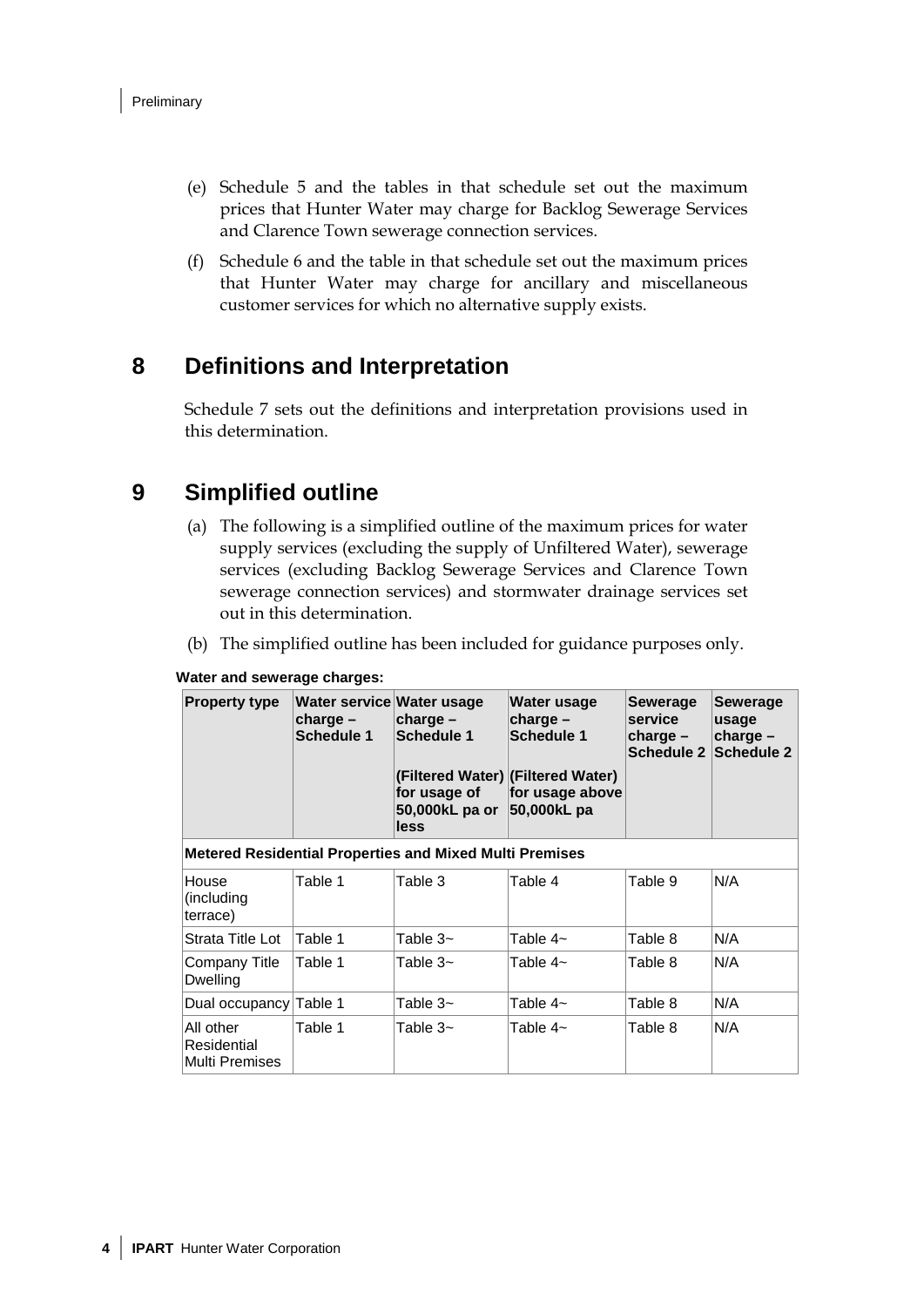| <b>Property type</b>                                                                                                  | Water service Water usage<br>charge -<br><b>Schedule 1</b> | $charge -$<br><b>Schedule 1</b><br>for usage of<br>50,000kL pa or<br>less | Water usage<br>charge -<br><b>Schedule 1</b><br>(Filtered Water) (Filtered Water)<br>for usage above<br>50,000kL pa | <b>Sewerage</b><br>service<br>charge -<br><b>Schedule 2</b>          | <b>Sewerage</b><br>usage<br>charge -<br><b>Schedule 2</b> |
|-----------------------------------------------------------------------------------------------------------------------|------------------------------------------------------------|---------------------------------------------------------------------------|---------------------------------------------------------------------------------------------------------------------|----------------------------------------------------------------------|-----------------------------------------------------------|
| Properties<br>within a Mixed<br><b>Multi Premises</b><br>(ie, mix of<br>Residential and<br><b>Non</b><br>Residential) | Table 1                                                    | Table 3~                                                                  | Table 4~                                                                                                            | Table 8                                                              | N/A                                                       |
| <b>Metered Non Residential Properties</b>                                                                             |                                                            |                                                                           |                                                                                                                     |                                                                      |                                                           |
| A single<br><b>Individual Meter</b><br>of 20mm                                                                        | Table 1                                                    | Table 3                                                                   | Table 4                                                                                                             | Table 9                                                              | N/A                                                       |
| A single<br>Individual Meter<br>of 25mm or<br>greater or<br>multiple<br>Individual<br>Meters (of any<br>size)         | Table 2                                                    | Table 3                                                                   | Table 4                                                                                                             | Higher of:<br>Table 10<br>▼<br>x DF^<br>Table 9                      | Table $11-$                                               |
| A Common<br>Meter of 20mm<br>or greater or<br>multiple<br>Common<br><b>Meters</b>                                     | Table 2#                                                   | Table $3-$                                                                | Table 4                                                                                                             | Higher of:<br>v Table 10<br>$x$ DF $\wedge$ #<br>$\sqrt{ }$ Table 9# | Table $11-$                                               |
| Other                                                                                                                 |                                                            |                                                                           |                                                                                                                     |                                                                      |                                                           |
| Unmetered<br>Property<br>(Residential or<br><b>Non</b><br>Residential)                                                | Table 6                                                    | N/A                                                                       | N/A                                                                                                                 | Table 9                                                              | N/A                                                       |

# For a Strata Title Lot (Non Residential) with a Common Meter, the service charge is to be multiplied by the Unit Entitlement for the Strata Title Lot divided by the aggregate of the Unit Entitlements for all Strata Title Lots in the Strata Title Building.

~ Where a Multi Premises is served by a Common Meter, usage charges will generally be billed to the owner's corporation of the Strata Title Building / owner of the Community Title Parcel / owner of the Company Title Building / owner of the Multi Premises (as the case may be).

^ DF refers to Discharge Factor.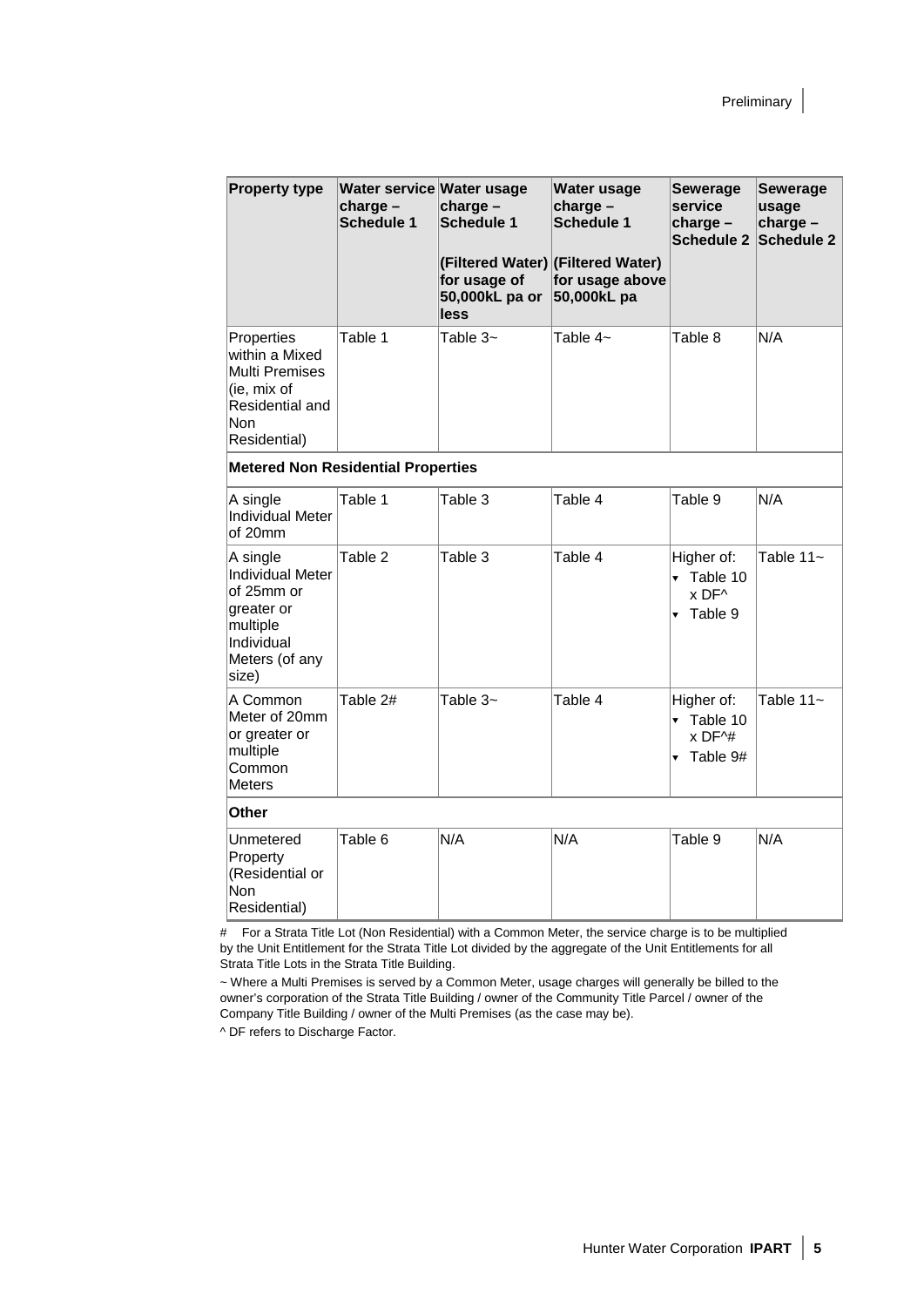$\overline{\phantom{a}}$ 

#### **Stormwater drainage charges (only apply if Property is in a Drainage Area):**

| <b>Property type</b>                                                                                              | Stormwater drainage charge<br>(Schedule 3) |  |  |  |
|-------------------------------------------------------------------------------------------------------------------|--------------------------------------------|--|--|--|
| Residential Properties, and Properties within a Residential Multi Premises or<br><b>Mixed Multi Premises</b>      |                                            |  |  |  |
| Residential Properties that are not within a Multi<br>Premises (eg, house, terrace, townhouse) and<br>Vacant Land | Table 13                                   |  |  |  |
| Properties within a Residential Multi Premises or<br>Mixed Multi Premises<br>(eg, flats, apartments and units)    | Table 12                                   |  |  |  |
| <b>Non Residential Properties</b>                                                                                 |                                            |  |  |  |
| Non Residential Properties not within a Multi<br>Premises                                                         | Table 14^                                  |  |  |  |
| Non Residential Properties within a Non Residential<br><b>Multi Premises</b>                                      | Table 14^#                                 |  |  |  |

^ Charge depends on land size.

# Service charge will generally be billed to the owner's corporation of the Strata Title Building / owner of the Multi Premises (as the case may be).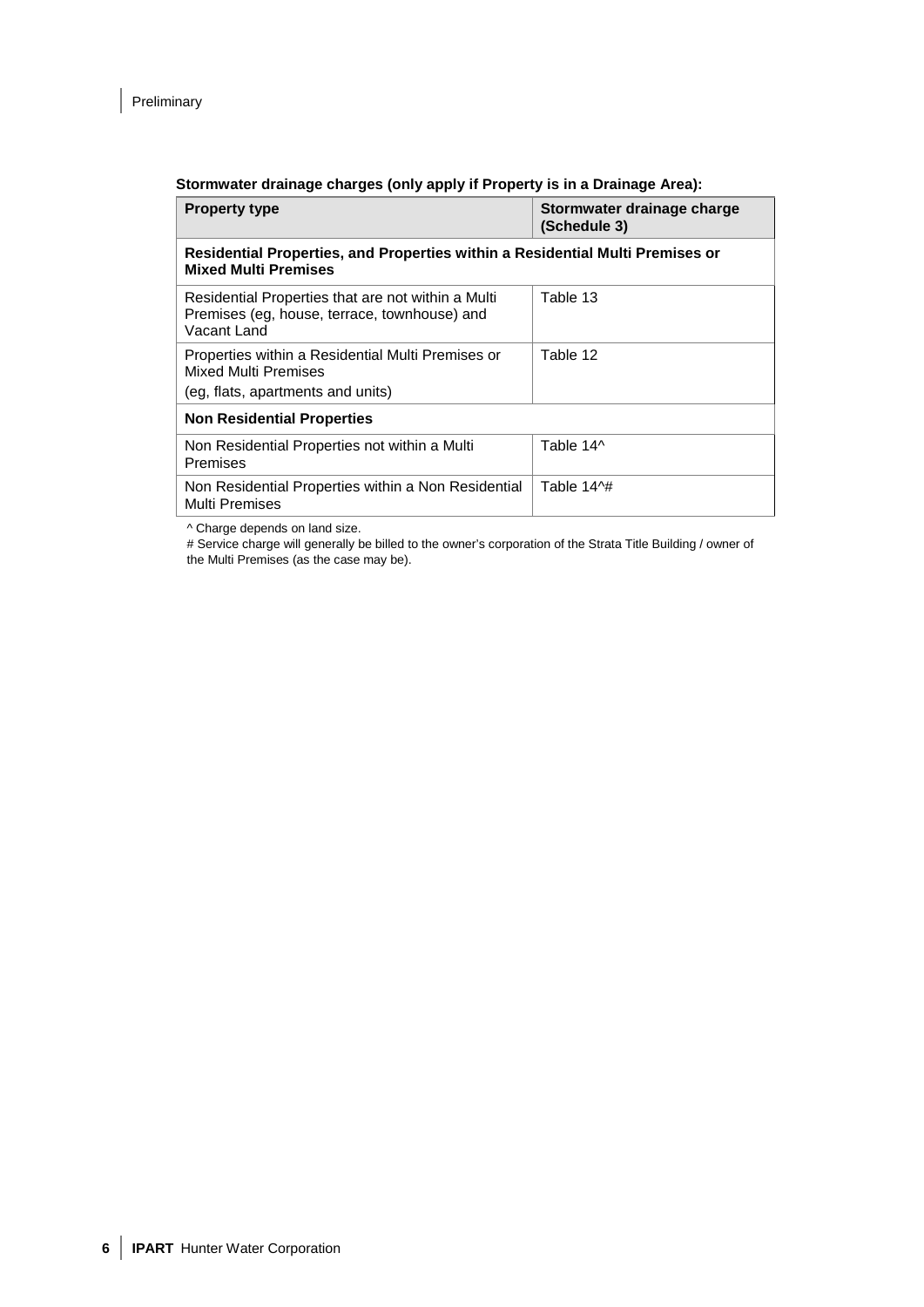## Schedule 1 Water Supply Services

## **1 Applications**

This Schedule sets the maximum prices that Hunter Water may charge for services under paragraph 3(a) of the Order (water supply services).

## **2 Categories for pricing purposes**

Maximum prices for water supply services have been determined for 5 categories:

- (a) Metered Residential Properties;
- (b) Metered Properties within Mixed Multi Premises;
- (c) Metered Non Residential Properties which are not within a Mixed Multi Premises;
- (d) Unmetered Properties that are connected to the Water Supply System; and
- (e) Gosford City Council and Wyong Shire Council.

## **3 Maximum prices for water supply services to (i) Metered Residential Properties and (ii) Metered Properties within Mixed Multi Premises**

### **3.1 Maximum prices for (i) Metered Residential Properties; and (ii) Metered Properties within Mixed Multi Premises**

- (a) The maximum price that Hunter Water may levy for supplying water supply services to a Metered Residential Property or a Metered Property within a Mixed Multi Premises is the sum of:
	- (1) the water service charge levied in accordance with this clause 3; and
	- (2) the water usage charge levied in accordance with clause 5 of this schedule 1.
- (b) The maximum water service charge that Hunter Water may levy for a Period for the supply of water to:
	- (1) a Residential Property (including a Property within a Residential Multi Premises); or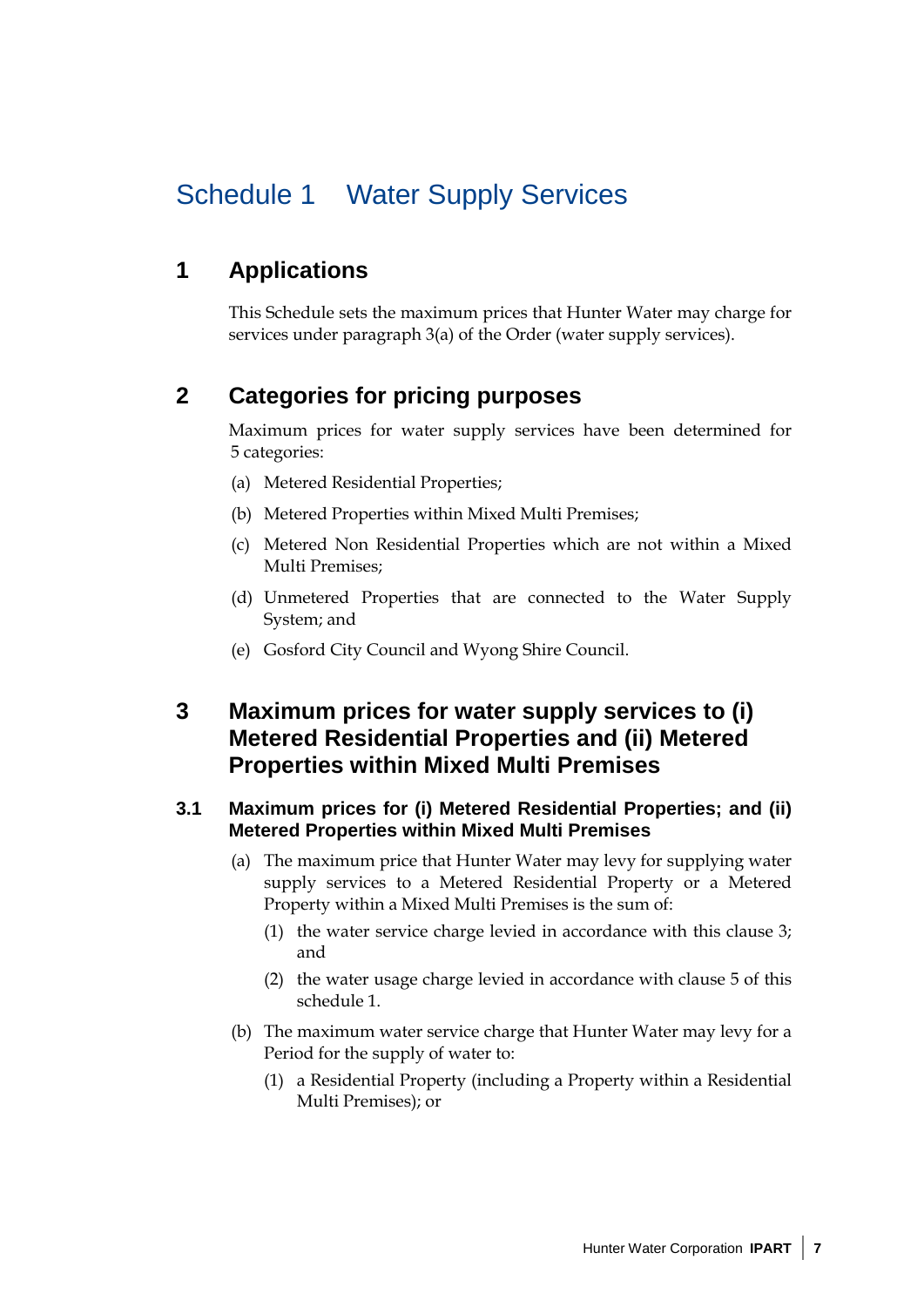(2) a Property within a Mixed Multi Premises,

where that Property is connected to the Water Supply System is the water service charge in Table 1 corresponding to the applicable Period in that table.

## **4 Maximum prices for water supply services to Metered Non Residential Properties not within a Mixed Multi Premises**

### **4.1 Maximum prices for Metered Non Residential Properties not within a Mixed Multi Premises**

- (a) The maximum price that Hunter Water may levy for supplying water supply services to a Metered Non Residential Property (other than a Metered Non Residential Property within a Mixed Multi Premises) is the sum of:
	- (1) the water service charge levied in accordance with this clause 4; and
	- (2) the water usage charge levied in accordance with clause 5 of this schedule 1.
- (b) For the avoidance of doubt, each Non Residential Property with an Individual Meter within a Multi Premises is deemed to be a single Metered Non Residential Property for the purposes of levying water charges under this schedule and clause 4.2 or 4.3 (and not clause 4.4 or 4.5) of this schedule is to apply to that Property.

### **4.2 Maximum water service charges for Non Residential Property with a single Individual Meter of 20mm**

The maximum water service charge that Hunter Water may levy for a Period for the supply of water to a Metered Non Residential Property where that Property:

- (a) is connected to the Water Supply System**;** and
- (b) has a single Individual Meter of 20mm,

is the water service charge in Table 1 corresponding to the applicable Period in that table.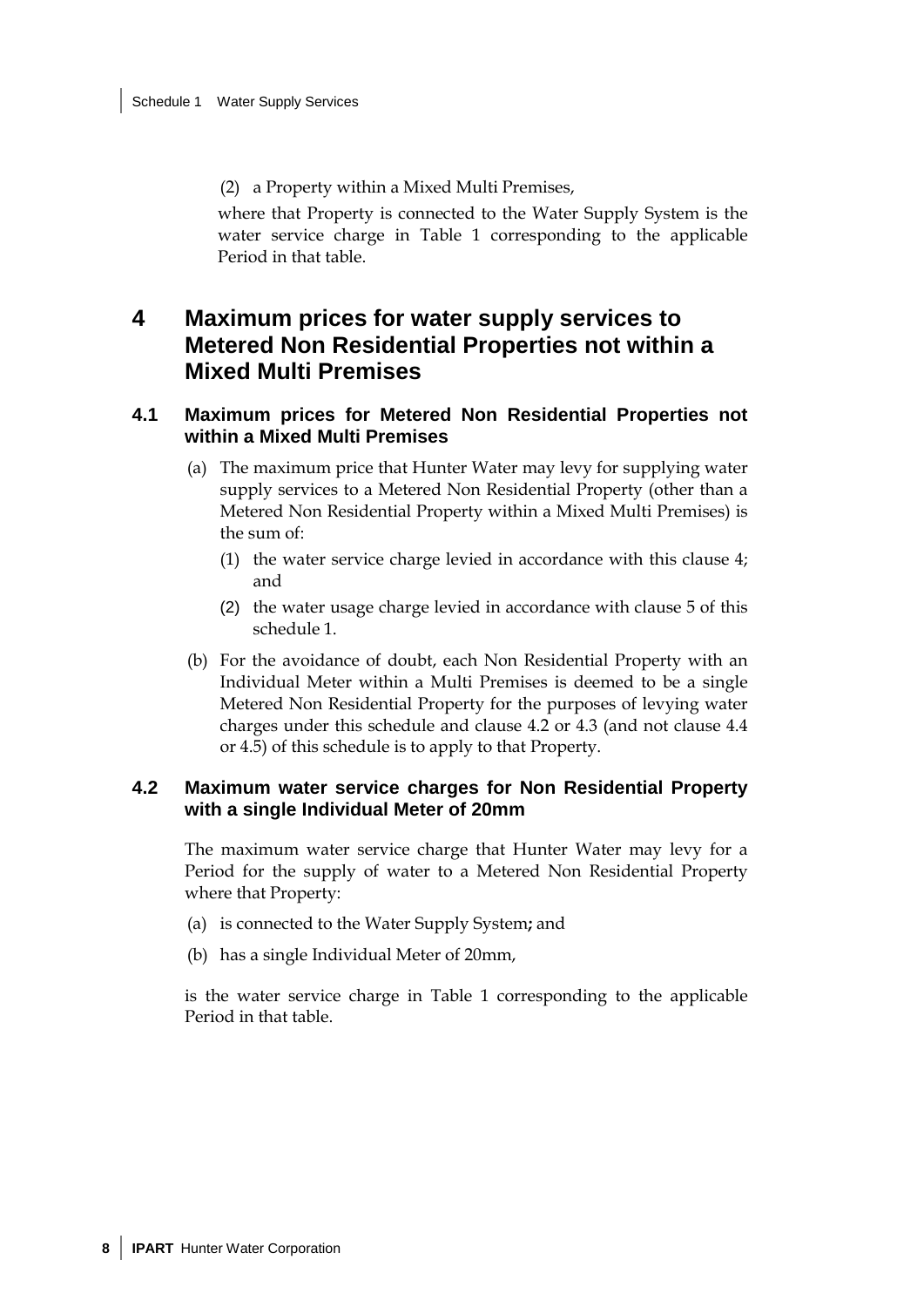### **4.3 Maximum water service charges for Non Residential Property with a single Individual Meter of 25mm or greater, or multiple Individual Meters**

The maximum water service charge that Hunter Water may levy for a Period for the supply of water to a Metered Non Residential Property where that Property:

- (a) is connected to the Water Supply System; and
- (b) has a single Individual Meter of 25mm or greater, or multiple Individual Meters (of any size),

is the water service charge in Table 2 for each Meter, corresponding to the applicable Meter size and Period in that table.

### **4.4 Maximum water service charges for Non Residential Multi Premises (Non Residential Strata Title Building) with a Common Meter or multiple Common Meters**

The maximum water service charge that Hunter Water may levy for a Period for the supply of water to a Strata Title Lot within a Non Residential Strata Title Building which:

- (a) is connected to the Water Supply System; and
- (b) has a Common Meter or multiple Common Meters,

is:

$$
SC \times \frac{UE}{TUE}
$$

Where:

**SC** = the water service charge in Table 2 corresponding to the applicable Meter size and Period in that table for each Common Meter;

**UE** = the Unit Entitlement of that Strata Title Lot; and

**TUE** = the aggregate of the Unit Entitlements of all Strata Title Lots in the relevant Non Residential Strata Title Building.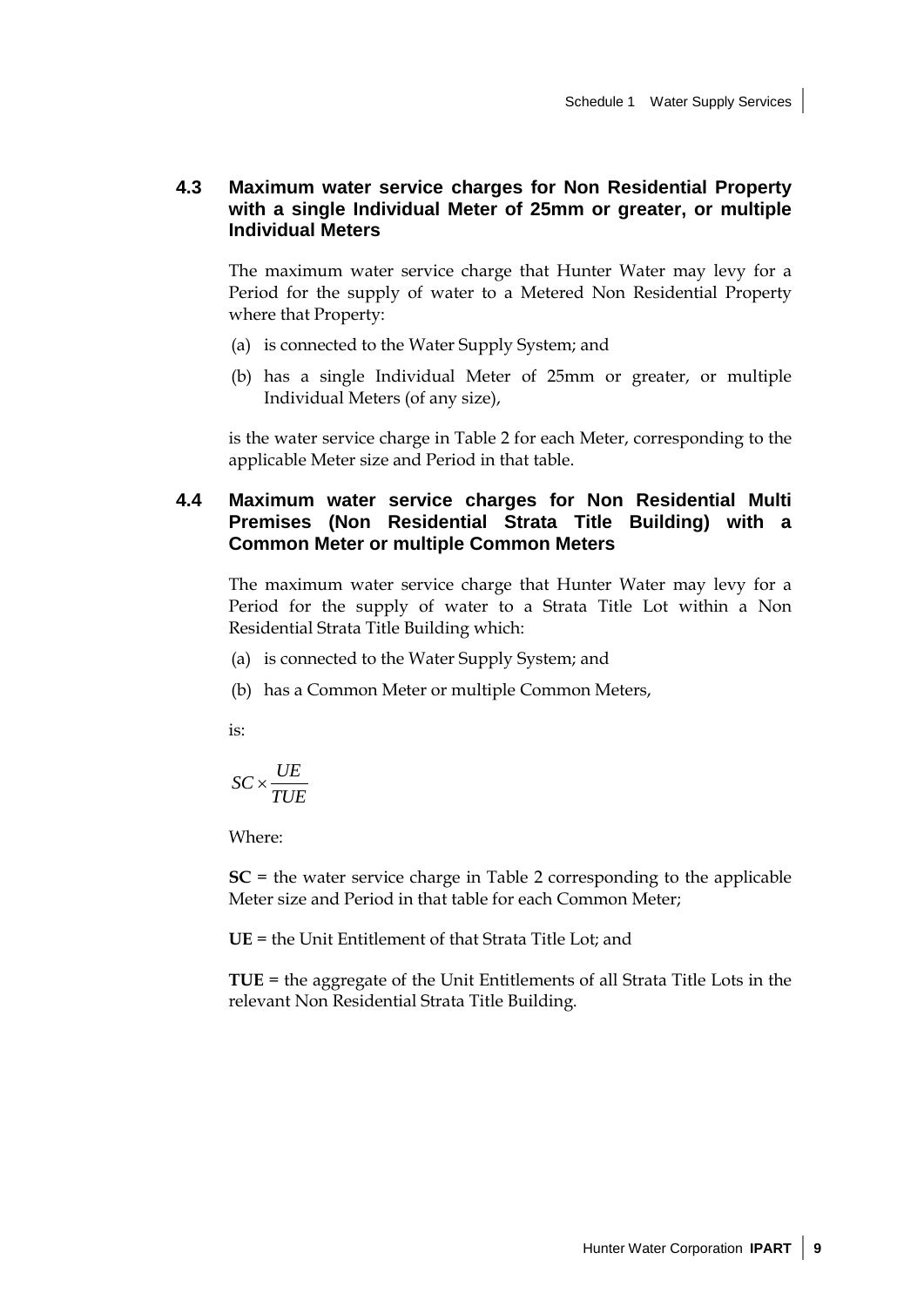### **4.5 Maximum water service charges for Non Residential Multi Premises (other than a Non Residential Strata Title Building) with a Common Meter or multiple Common Meters**

The maximum water service charge that Hunter Water may levy for a Period for the supply of water to a Non Residential Multi Premises where that Multi Premises:

- (a) is not a Non Residential Strata Title Building;
- (b) is connected to the Water Supply System; and
- (c) has a Common Meter or multiple Common Meters,

is the water service charge in Table 2 corresponding to the applicable Meter size and Period in that table for each Common Meter.

### **5 Maximum water usage charge**

- (a) The maximum water usage charge that Hunter Water may levy for the supply of water to a Metered Property, a Metered Multi Premises or a Metered Standpipe is the sum of the following:
	- (1) **for each kL of Filtered Water used up to and including 50,000kL in a Period -** the water usage charge in Table 3 for the applicable Period, multiplied by each kL of Filtered Water supplied during the relevant Meter Reading Period;
	- (2) **for each kL of Filtered Water used above 50,000kL in a Period**  the water usage charge in Table 4 for the applicable location and Period, multiplied by each kL of Filtered Water supplied during the relevant Meter Reading Period; and
	- (3) **for each kL of Unfiltered Water used in a Period** the water usage charge in Table 5 for the applicable Period, multiplied by each kL of Unfiltered Water supplied during the relevant Meter Reading Period.
- (b) The water usage charge for a Property with an Individual Meter is to be levied on the owner of that Property.
- (c) The water usage charge for a Property with a Common Meter is to be levied on:
	- (1) in the case of a Strata Title Building, the Owners Corporation of that Strata Title Building;
	- (2) in the case of a Community Parcel, the owner of that Community Parcel;
	- (3) in the case of a Company Title Building, the owner of that Company Title Building;
	- (4) in the case of any other type of Multi Premises, the owner of that Multi Premises.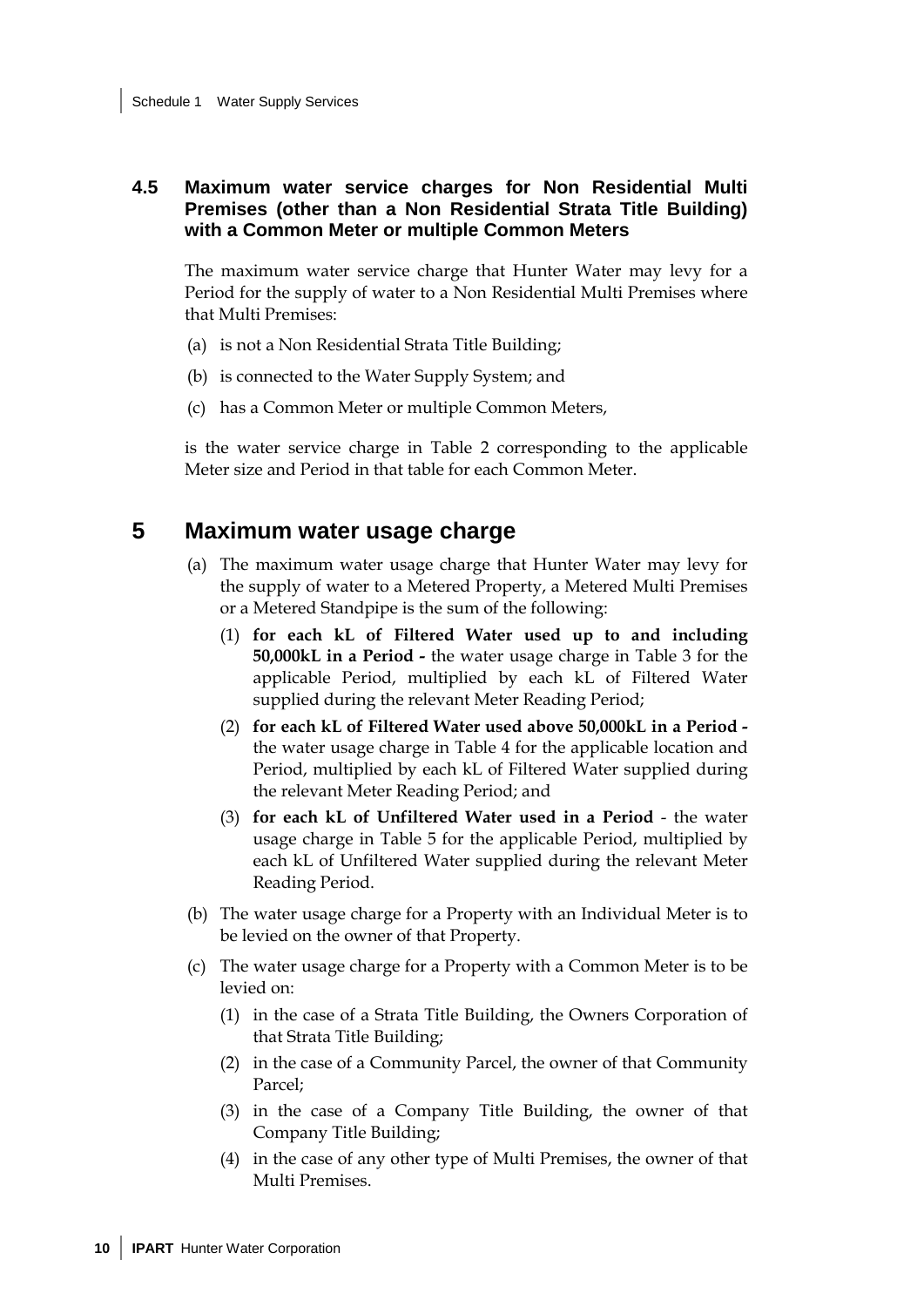## **6 Maximum prices for water supply services to Unmetered Properties connected to the Water Supply System**

The maximum price that Hunter Water may levy for a Period for supplying water supply services to an Unmetered Property connected to the Water Supply System is the water service charge in Table 6, corresponding to the applicable Period in that table.

### **7 Maximum prices for water supply services to Gosford City Council**

- (a) This clause 7 applies to water supply services supplied by Hunter Water to Gosford City Council under the Hunter/Central Coast Pipeline Agreement (**Gosford Water Supply Services**).
- (b) The maximum price that Hunter Water may levy for supplying the Gosford Water Supply Services is the water supply charge in Table 7 for the applicable Period multiplied by the volume (in kL) of Filtered Water supplied to Gosford City Council during the relevant Period.

## **8 Maximum prices for water supply services to Wyong Shire Council**

- (a) This clause 8 applies to water supply services supplied by Hunter Water to Wyong Shire Council under the Hunter/Central Coast Pipeline Agreement (**Wyong Water Supply Services**).
- (b) The maximum price that Hunter Water may levy for supplying the Wyong Water Supply Services is the water supply charge in Table 7 for the applicable Period multiplied by the volume (in kL) of Filtered Water supplied to Wyong Shire Council during the relevant Period.

Hunter Water Corporation **IPART 11**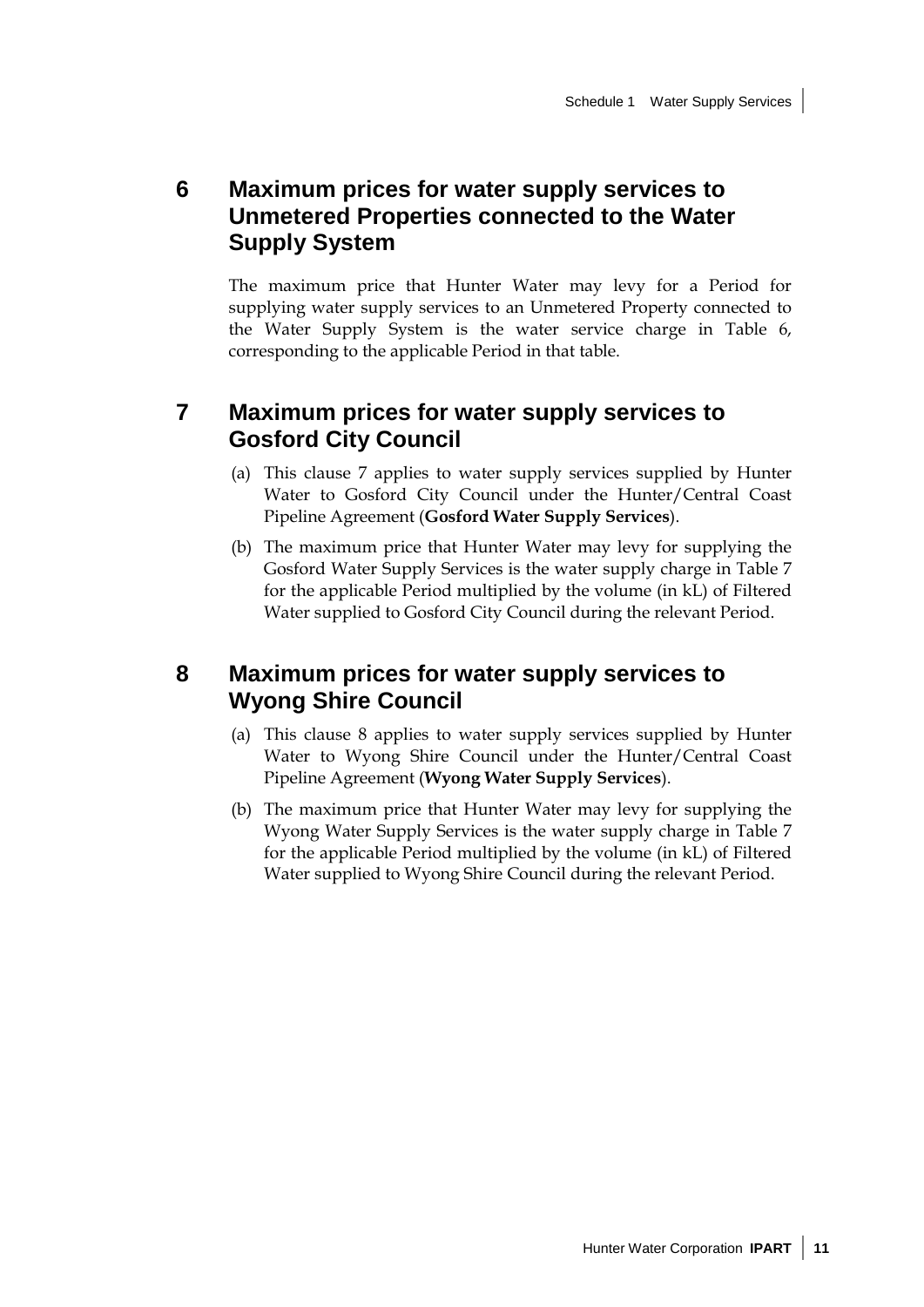## Tables 1, 2, 3, 4, 5, 6 and 7

[**Note:** The prices in year 1 of this determination are expressed in \$2012/13. With the exception of water service charges, water usage charges and sewerage usage charges (which are expressed in nominal dollars), all year 1 prices for the final determination will be inflated by the change in the CPI between March 2012 and March 2013.]

#### **Table 1 Water service charge for (i) Residential Properties; (ii) Properties within a Mixed Multi Premises; or (iii) Non Residential Properties with a single Individual Meter of 20mm**

| Charge                  | Commencement 1 July 2014 to<br>30 June 2014 | Date to 30 June 2015 | 1 July 2015 to<br>30 June 2016 | 1 July 2016 to<br>30 June 2017 |
|-------------------------|---------------------------------------------|----------------------|--------------------------------|--------------------------------|
|                         | $($ \$)                                     | $($ \$)              | (\$)                           | (\$)                           |
| Water service<br>charge | 15.00                                       | 15.00                | 15.00                          | 15.00                          |

#### **Table 2 Water service charge for (i) Non Residential Properties with an Individual Meter of 25mm or greater, or multiple Individual Meters (of any size); and (ii) Non Residential Multi Premises with a Common Meter or multiple Common Meters**

| Charge            | Commencement 1 July 2014 to<br>Date to<br>30 June 2014 | 30 June 2015 | 1 July 2015 to<br>30 June 2016 | 1 July 2016 to<br>30 June 2017 |
|-------------------|--------------------------------------------------------|--------------|--------------------------------|--------------------------------|
|                   | (\$)                                                   | $($ \$)      | $($)$                          | (\$)                           |
| Size of Meter     |                                                        |              |                                |                                |
| 25mm              | 26.00                                                  | 26.00        | 26.00                          | 26.00                          |
| 32 <sub>mm</sub>  | 42.60                                                  | 42.60        | 42.60                          | 42.60                          |
| 40 <sub>mm</sub>  | 66.56                                                  | 66.56        | 66.56                          | 66.56                          |
| 50 <sub>mm</sub>  | 104.00                                                 | 104.00       | 104.00                         | 104.00                         |
| 80 <sub>mm</sub>  | 266.24                                                 | 266.24       | 266.24                         | 266.24                         |
| 100 <sub>mm</sub> | 416.00                                                 | 416.00       | 416.00                         | 416.00                         |
| 150 <sub>mm</sub> | 936.00                                                 | 936.00       | 936.00                         | 936.00                         |
| 200 <sub>mm</sub> | 1,664.00                                               | 1,664.00     | 1,664.00                       | 1,664.00                       |

For Meter sizes

not specified above (including 20mm Common Meter and multiple 20mm Individual Meters), the following formula applies

(Meter size) $2 \times 25$ mm charge/625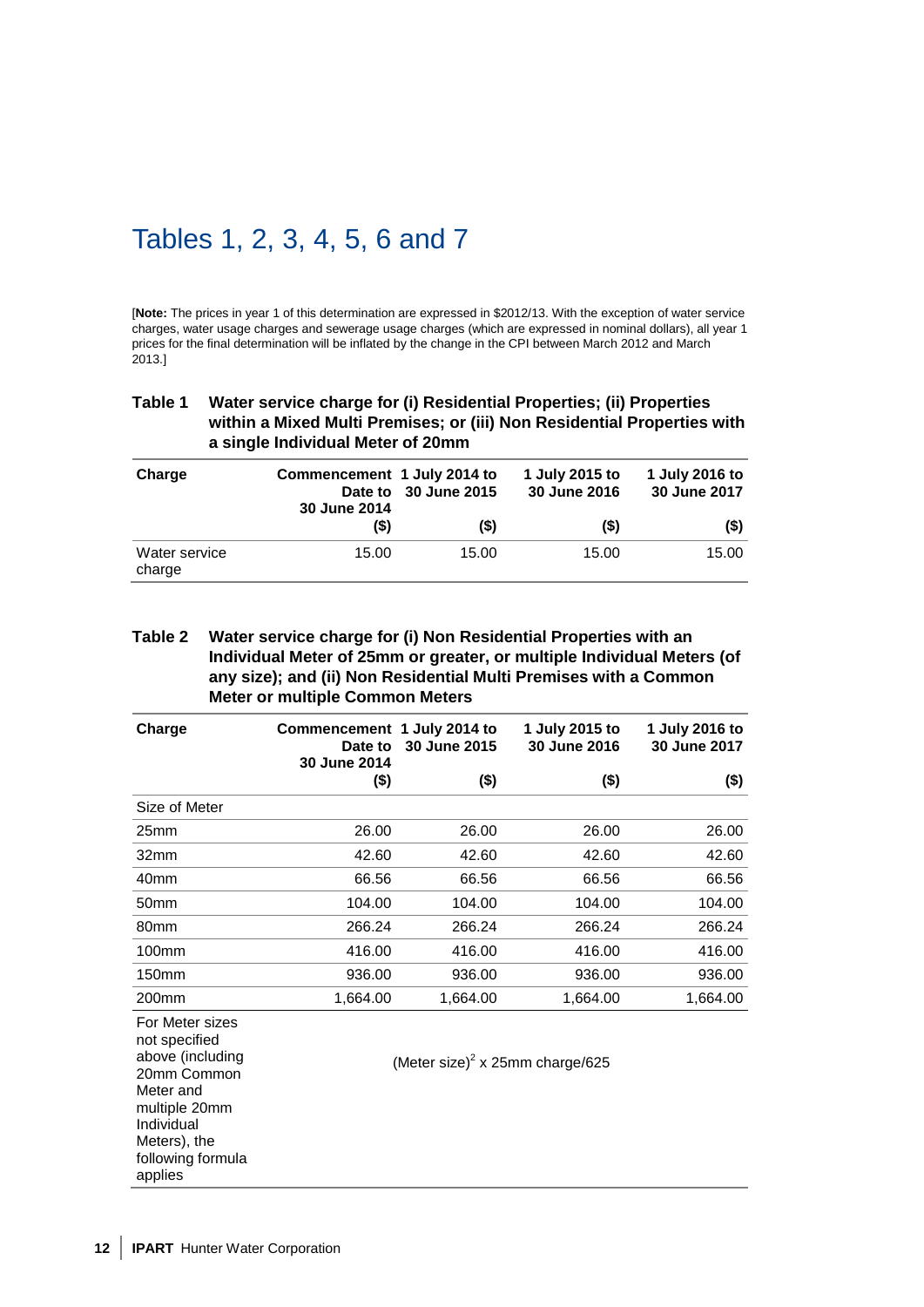| <b>Metered Standpipes</b><br>(for Filtered Water consumption of 50,000kL or less in a Period) |                                                |                                |                                |                                |  |  |  |
|-----------------------------------------------------------------------------------------------|------------------------------------------------|--------------------------------|--------------------------------|--------------------------------|--|--|--|
| Charge                                                                                        | <b>Commencement</b><br>Date to<br>30 June 2014 | 1 July 2014 to<br>30 June 2015 | 1 July 2015 to<br>30 June 2016 | 1 July 2016 to<br>30 June 2017 |  |  |  |
|                                                                                               | (\$/kL)                                        | (\$/kL)                        | (\$/kL)                        | (\$/kL)                        |  |  |  |
| Filtered Water $-$<br>water usage<br>charge                                                   | 2.11                                           | 2.11                           | 2.11                           | 2.11                           |  |  |  |

# **Table 3 Water usage charge for Filtered Water to (i) Metered Properties; or (ii)**

### **Table 4 Water usage charge for Filtered Water to (i) Metered Properties; or (ii) Metered Standpipes**

**(for Filtered Water consumption exceeding 50,000kL in a Period)**

| Charge              | <b>Commencement</b><br>Date to<br>30 June 2014 | 1 July 2014 to<br>30 June 2015 | 1 July 2015 to<br><b>30 June 2016</b> | 1 July 2016 to<br>30 June 2017 |
|---------------------|------------------------------------------------|--------------------------------|---------------------------------------|--------------------------------|
|                     | (\$/kL)                                        | (\$/kL)                        | (\$/kL)                               | (\$/kL)                        |
|                     | Filtered Water – water usage charge            |                                |                                       |                                |
| Location            |                                                |                                |                                       |                                |
| Dungog              | 1.59                                           | 1.59                           | 1.59                                  | 1.59                           |
| Kurri Kurri         | 2.09                                           | 2.09                           | 2.09                                  | 2.09                           |
| Lookout             | 1.93                                           | 1.93                           | 1.93                                  | 1.93                           |
| Newcastle           | 1.88                                           | 1.88                           | 1.88                                  | 1.88                           |
| Seaham-Hexham       | 1.64                                           | 1.64                           | 1.64                                  | 1.64                           |
| South Wallsend      | 1.97                                           | 1.97                           | 1.97                                  | 1.97                           |
| Tomago-Kooragang    | 1.59                                           | 1.59                           | 1.59                                  | 1.59                           |
| All other locations | 2.11                                           | 2.11                           | 2.11                                  | 2.11                           |

### **Table 5 Water usage charge for Unfiltered Water to (i) Metered Properties; or (ii) Metered Standpipes**

| Charge                                      | <b>Commencement</b><br>Date to<br>30 June 2014 | 1 July 2014 to<br>30 June 2015 | 1 July 2015 to<br>30 June 2016 | 1 July 2016 to<br>30 June 2017 |
|---------------------------------------------|------------------------------------------------|--------------------------------|--------------------------------|--------------------------------|
|                                             | (\$/kL)                                        | (\$/kL)                        | (\$/kL)                        | (\$/kL)                        |
| Unfiltered Water<br>- water usage<br>charge | 1.66                                           | 1.71                           | 1.76                           | 1.81                           |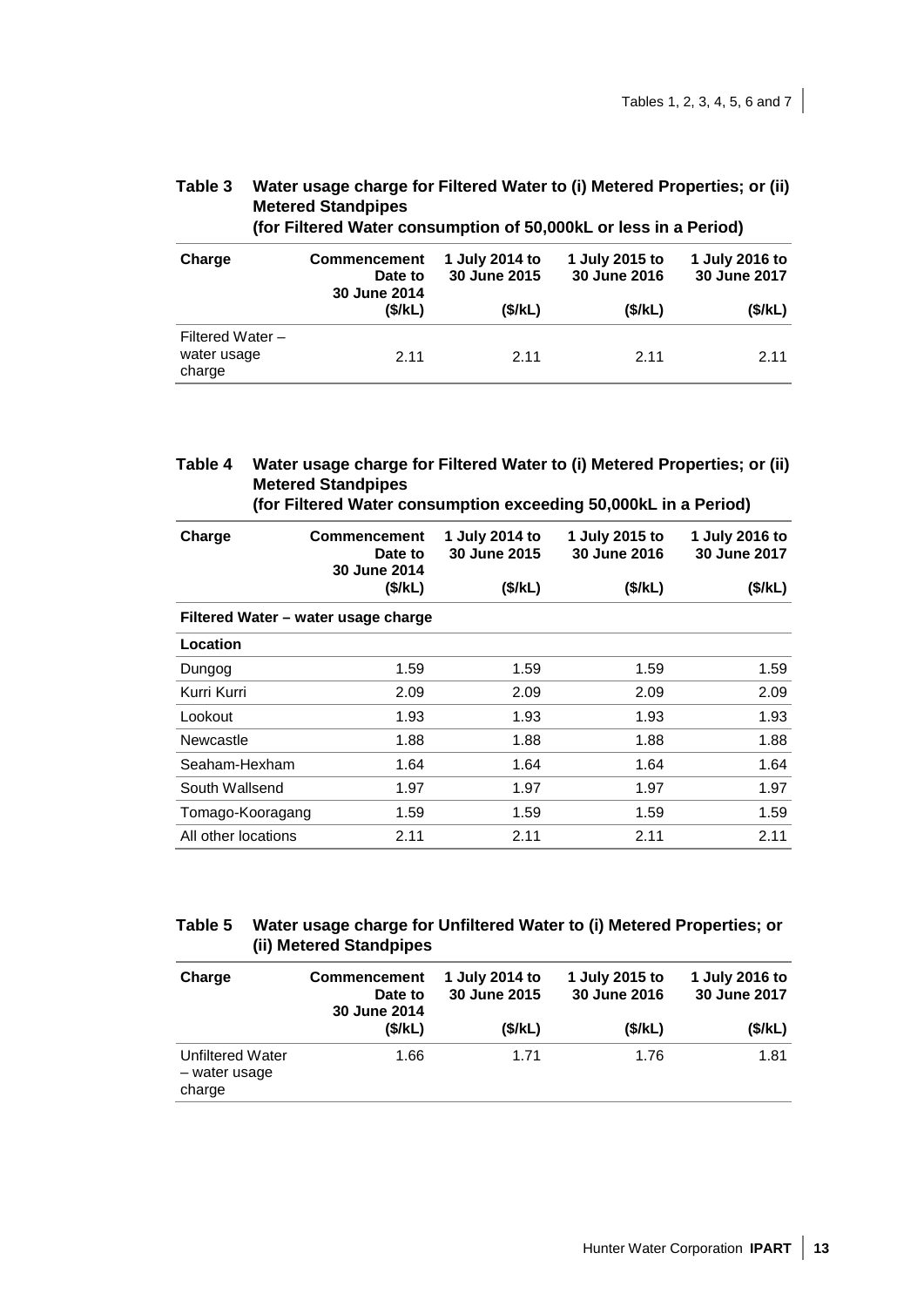| Charge                  | <b>Commencement</b><br>Date to<br>30 June 2014 | 1 July 2014 to<br>30 June 2015 | 1 July 2015 to<br>30 June 2016 | 1 July 2016 to<br>30 June 2017 |
|-------------------------|------------------------------------------------|--------------------------------|--------------------------------|--------------------------------|
|                         | (\$)                                           | (\$)                           | (\$)                           | (\$)                           |
| Water service<br>charge | 206.86                                         | 394.80                         | 394.80                         | 394.80                         |

### **Table 6 Water service charge for Unmetered Properties**

### **Table 7 Water supply charge for (i) Gosford City Council; and (ii) Wyong Shire Council**

| Charge       | <b>Commencement</b><br>Date to<br>30 June 2014 | 1 July 2014 to<br>30 June 2015 | 1 July 2015 to<br>30 June 2016 | 1 July 2016 to<br>30 June 2017 |
|--------------|------------------------------------------------|--------------------------------|--------------------------------|--------------------------------|
|              | (\$/kL)                                        | (\$/kL)                        | (\$/kL)                        | (\$/kL)                        |
| Water supply | 0.60                                           | 0.60 x                         | 0.60 x                         | 0.60 x                         |
| charge       |                                                | $(1+\Delta{\rm CPI}_1)$        | $(1+\Delta{\rm CPI}_2)$        | $(1 + \Delta CPI_3)$           |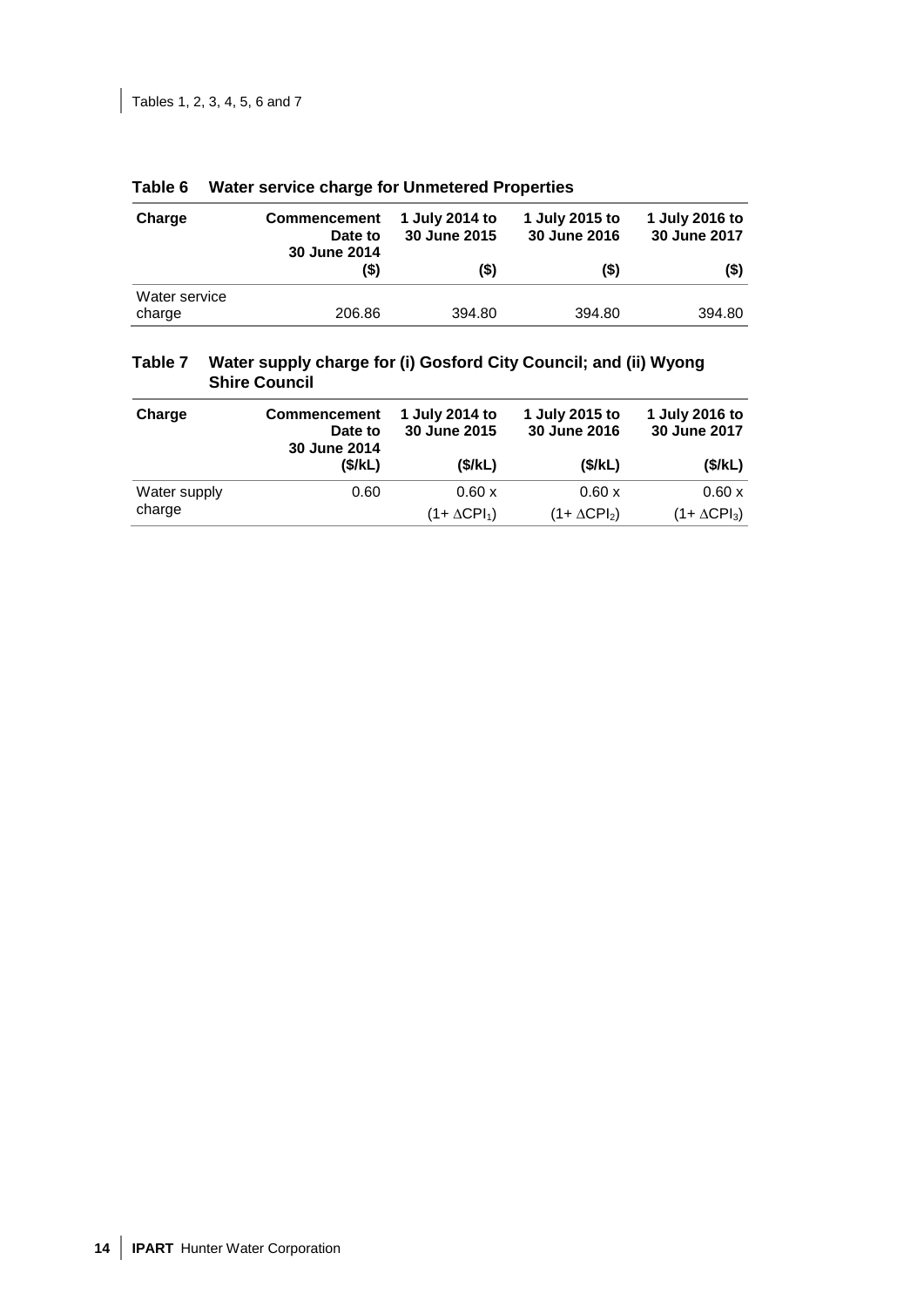## Schedule 2 Sewerage Services

## **1 Application**

This Schedule sets the maximum prices that Hunter Water may charge for services under paragraph 3(b) of the Order (sewerage services), other than those set out in schedule 5 (Backlog Sewerage Services and sewerage connection services provided to Clarence Town Properties).

## **2 Categories for pricing purposes**

Maximum prices for sewerage services have been determined for 3 categories:

- (a) Properties within a Residential Multi Premises or within a Mixed Multi Premises;
- (b) Residential Properties which are not within a Multi Premises and Unmetered Properties; and
- (c) Metered Non Residential Properties which are not within a Mixed Multi Premises.

## **3 Maximum prices for sewerage services to Properties within (i) a Residential Multi Premises; or (ii) a Mixed Multi Premises**

- (a) This clause 3 applies to:
	- (1) properties within a Residential Multi Premises; or
	- (2) properties within a Mixed Multi Premises,

which are connected to the Sewerage System.

(b) The maximum price that Hunter Water may levy for a Period for supplying sewerage services to a Property of a kind listed in clause 3(a) above is the sewerage service charge in Table 8 corresponding to the applicable Period in that table.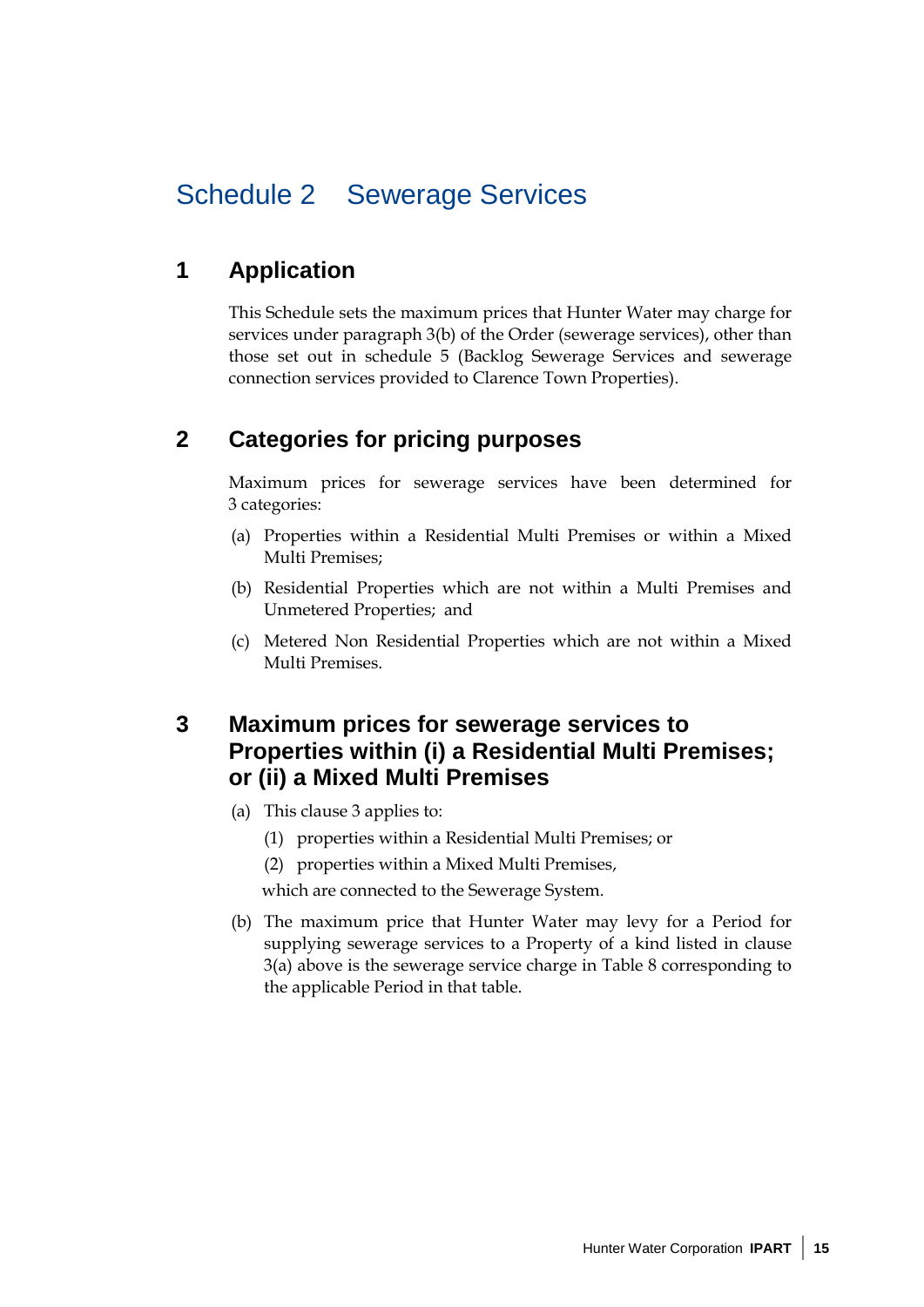## **4 Maximum prices for sewerage services to (i) Residential Properties not within a Multi Premises; or (ii) Unmetered Properties**

- (a) This clause 4 applies to:
	- (1) Residential Properties which are not within a Multi Premises; and
	- (2) Unmetered Properties,

which are connected to the Sewerage System.

(b) The maximum price that Hunter Water may levy for a Period for supplying sewerage services to a Property of a kind listed in clause 4(a) above is the sewerage service charge in Table 9 corresponding to the applicable Period in that table.

## **5 Maximum prices for sewerage services to Metered Non Residential Properties which are not within a Mixed Multi Premises**

### **5.1 Maximum prices for Metered Non Residential Properties which are not within a Mixed Multi Premises**

- (a) The maximum price that Hunter Water may levy for supplying sewerage services to a Metered Non Residential Property that is not within a Mixed Multi Premises is the sum of:
	- (1) the sewerage service charge levied in accordance with clause 5.2, 5.3, 5.4 or 5.5 of this schedule 2 (as applicable); and
	- (2) the sewerage usage charge levied in accordance with clause 5.6 or 5.7 of this schedule 2 (as applicable).
- (b) For the avoidance of doubt, each Property with an Individual Meter within a Multi Premises is deemed to be a single Property for the purposes of levying sewerage charges under this schedule and clause 5.2 or 5.3 (and not clause 5.4 or clause 5.5) of this schedule 2 is to apply to that Property.

### **5.2 Maximum sewerage service charges for Metered Non Residential Property with a single Individual Meter of 20mm**

The maximum sewerage service charge that Hunter Water may levy for a Period for supplying sewerage services to a Non Residential Property that:

- (a) is connected to the Sewerage System; and
- (b) has a single Individual Meter of 20mm,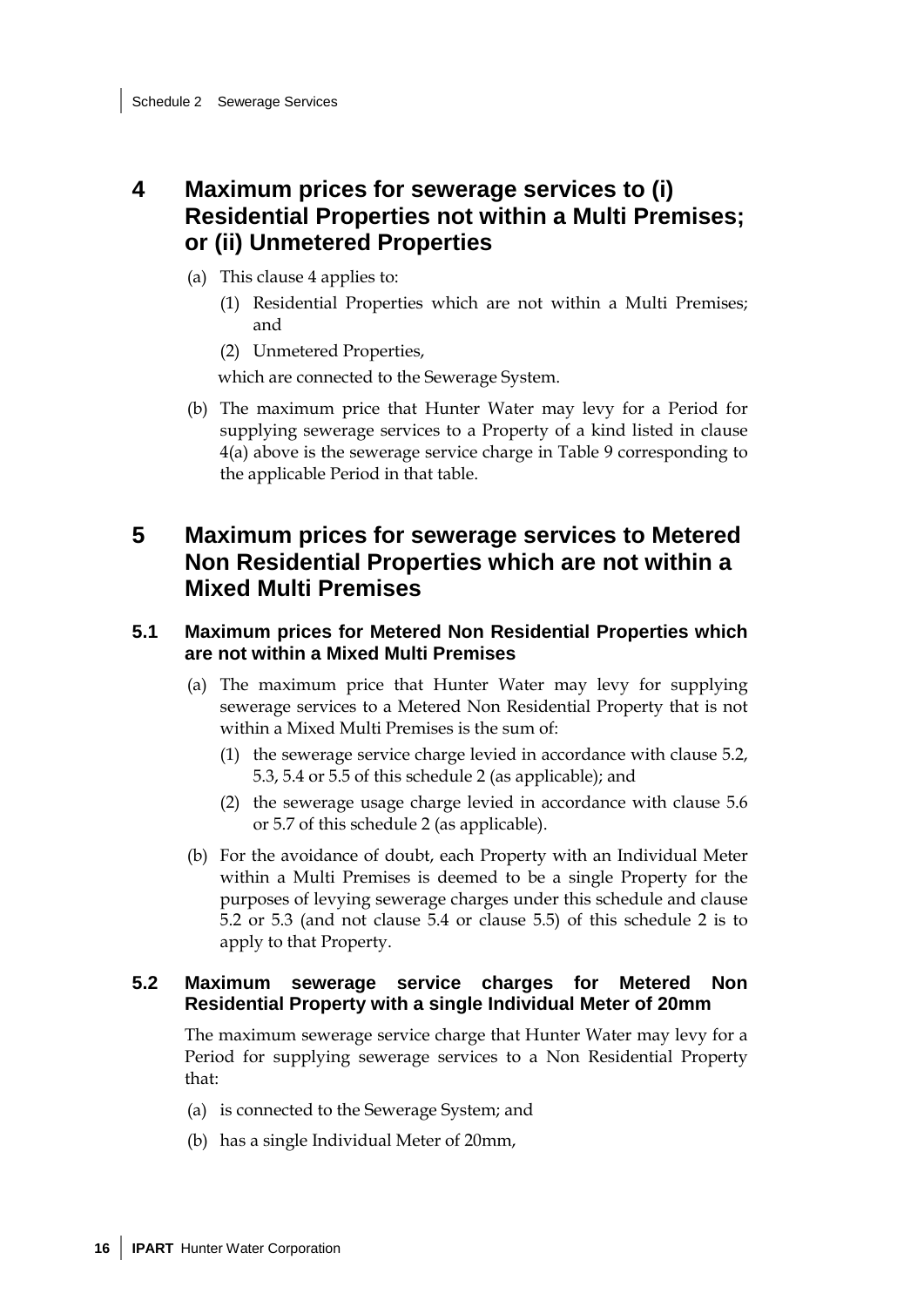is the sewerage service charge in Table 9 corresponding to the applicable Period in that table.

### **5.3 Maximum sewerage service charges for Metered Non Residential Property with a single Individual Meter of 25mm or greater, or multiple Individual Meters (of any size)**

The maximum sewerage service charge that Hunter Water may levy for a Period for supplying sewerage services to a Non Residential Property that:

- (a) is connected to the Sewerage System; and
- (b) has:
	- (1) a single Individual Meter of 25 mm or greater; or
	- (2) multiple Individual Meters (of any size),

is the higher of:

(A) the sewerage service charge calculated as follows:

SC x *DF*

Where:

**SC** = the sewerage service charge in Table 10 for each Meter corresponding to the applicable Period and Meter size in that table; and

**DF** = the Discharge Factor for the relevant Property; and

(B) the sewerage service charge in Table 9 corresponding to the applicable Period in that table.

### **5.4 Maximum sewerage service charges for Non Residential Multi Premises (Non Residential Strata Title Building) with a Common Meter or multiple Common Meters**

- (a) The maximum sewerage service charge that Hunter Water may levy for a Period for supplying sewerage services to a Strata Title Lot within a Non Residential Strata Title Building which:
	- (1) is connected to the Sewerage System; and
	- (2) has a Common Meter or multiple Common Meters,

is the higher of:

(A) the sewerage service charge calculated as follows:

$$
(SC \times DF) \times \frac{UE}{TUE}
$$

Where: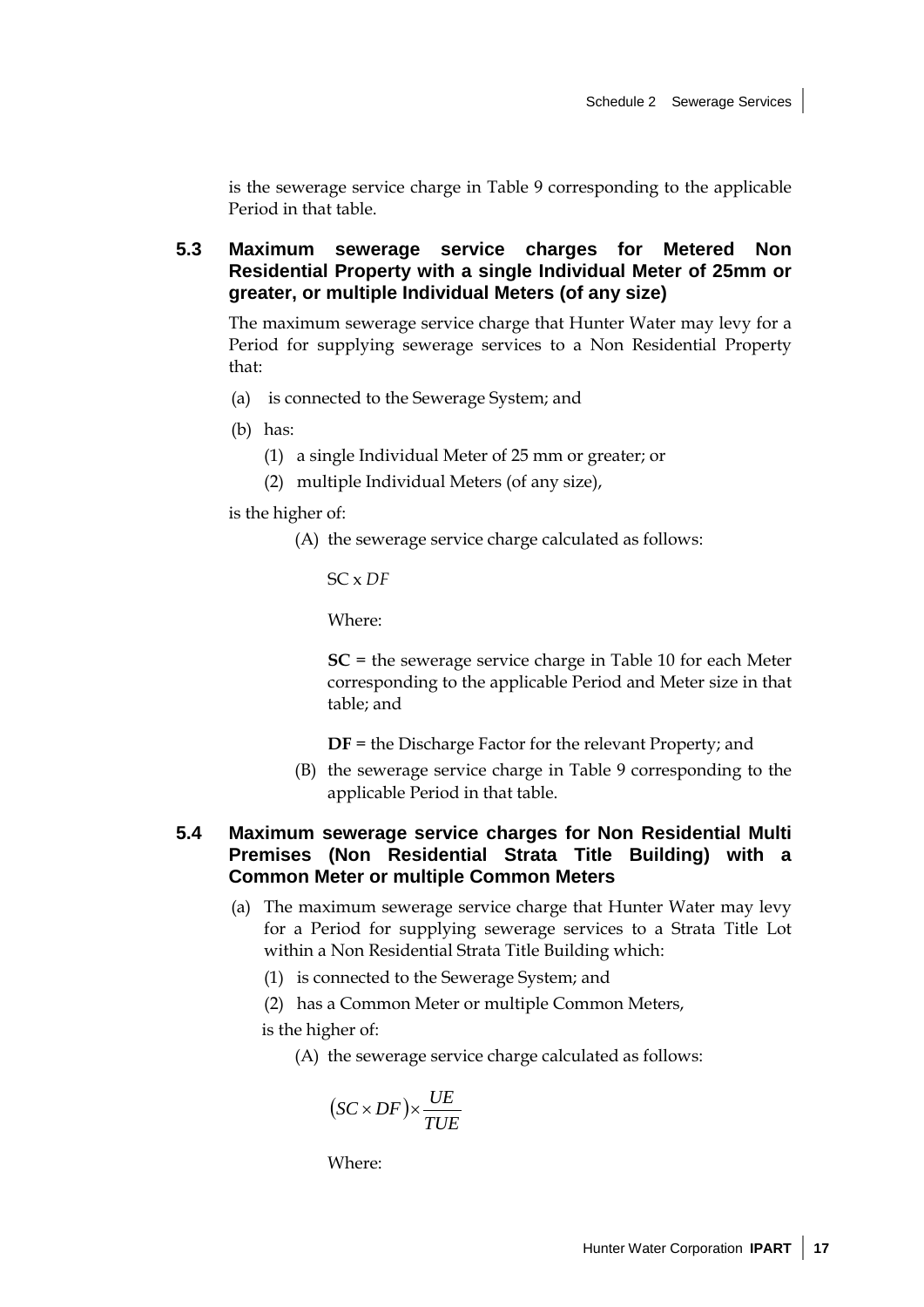**SC** = the sewerage service charge in Table 10 corresponding to the applicable Period and Meter size in that table for each Meter;

**DF** = the Discharge Factor for the relevant Multi Premises (Non Residential Strata Title Building);

**UE** = the Unit Entitlement of that Strata Title Lot; and

**TUE** = the aggregate of the Unit Entitlements of all Strata Title Lots in the relevant Non Residential Strata Title Building; and

(B) the sewerage service charge calculated as follows:

$$
\mathit{SC} \times \frac{\mathit{UE}}{\mathit{TUE}}
$$

Where:

**SC** = the sewerage service charge in Table 9 corresponding to the applicable Period in that table;

**UE** = the Unit Entitlement of that Strata Title Lot; and

**TUE** = the aggregate of the Unit Entitlements of all Strata Title Lots in the relevant Non Residential Strata Title Building.

### **5.5 Maximum sewerage service charges for Non Residential Multi Premises (other than a Non Residential Strata Title Building) with a Common Meter or multiple Common Meters**

- (a) The maximum sewerage service charge that Hunter Water may levy for a Period for supplying sewerage services to a Non Residential Multi Premises where that Multi Premises:
	- (1) is not a Non Residential Strata Title Building;
	- (2) is connected to the Sewerage System; and
	- (3) has a Common Meter or multiple Common Meters,
	- is the higher of:
		- (A) the sewerage service charge calculated as follows:

*SC* × *DF*

Where:

**SC** = the sewerage service charge in Table 10 for each Meter corresponding to the applicable Period and Meter size in that table; and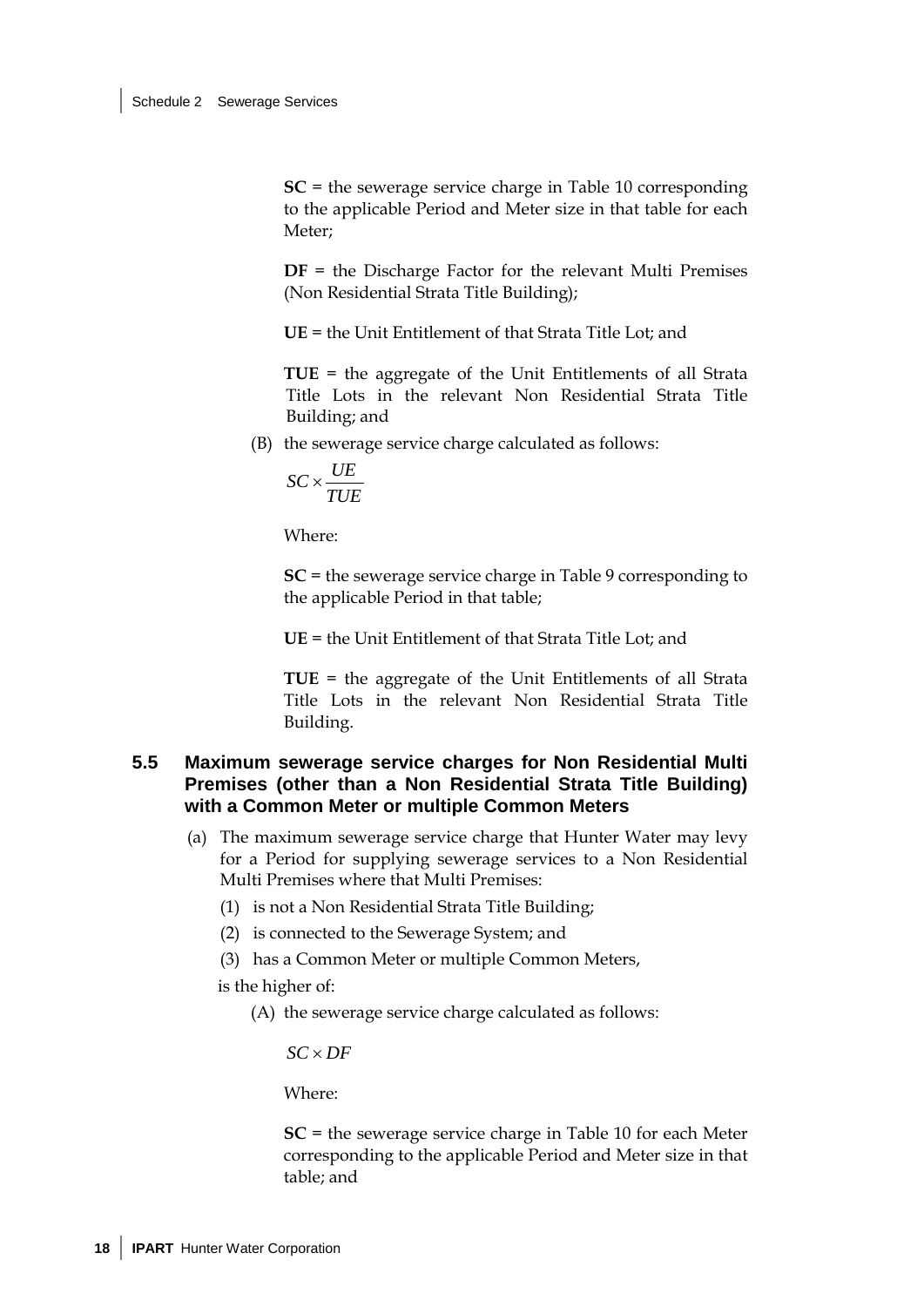**DF** = the Discharge Factor for the relevant Multi Premises; and

(B) the sewerage service charge in Table 9 corresponding to the applicable Period in that table.

### **5.6 Maximum sewerage usage charges for Non Residential Property with one or more Individual Meters that is not within a Mixed Multi Premises**

The maximum sewerage usage charge that Hunter Water may levy for a Meter Reading Period for supplying sewerage services to a Non Residential Property which:

- (a) has one or more Individual Meters; and
- (b) is not within a Mixed Multi Premises,

is calculated as follows:

$$
\begin{bmatrix} (W & x & DF) & - & DA \end{bmatrix} \quad x \quad UC
$$

Where:

 $W$  = the water used (in kL) by that Non Residential Property for the Meter Reading Period;

**DF** = the Discharge Factor for that Non Residential Property;

**DA** = the Discharge Allowance for the Meter Reading Period;

**UC** = the sewerage usage charge in Table 11 for the Meter Reading Period corresponding to the applicable Period in that table and the *volume of sewage discharged***;** and

*volume of sewage discharged* = the resulting volume determined by multiplying W and DF in this clause 5.6.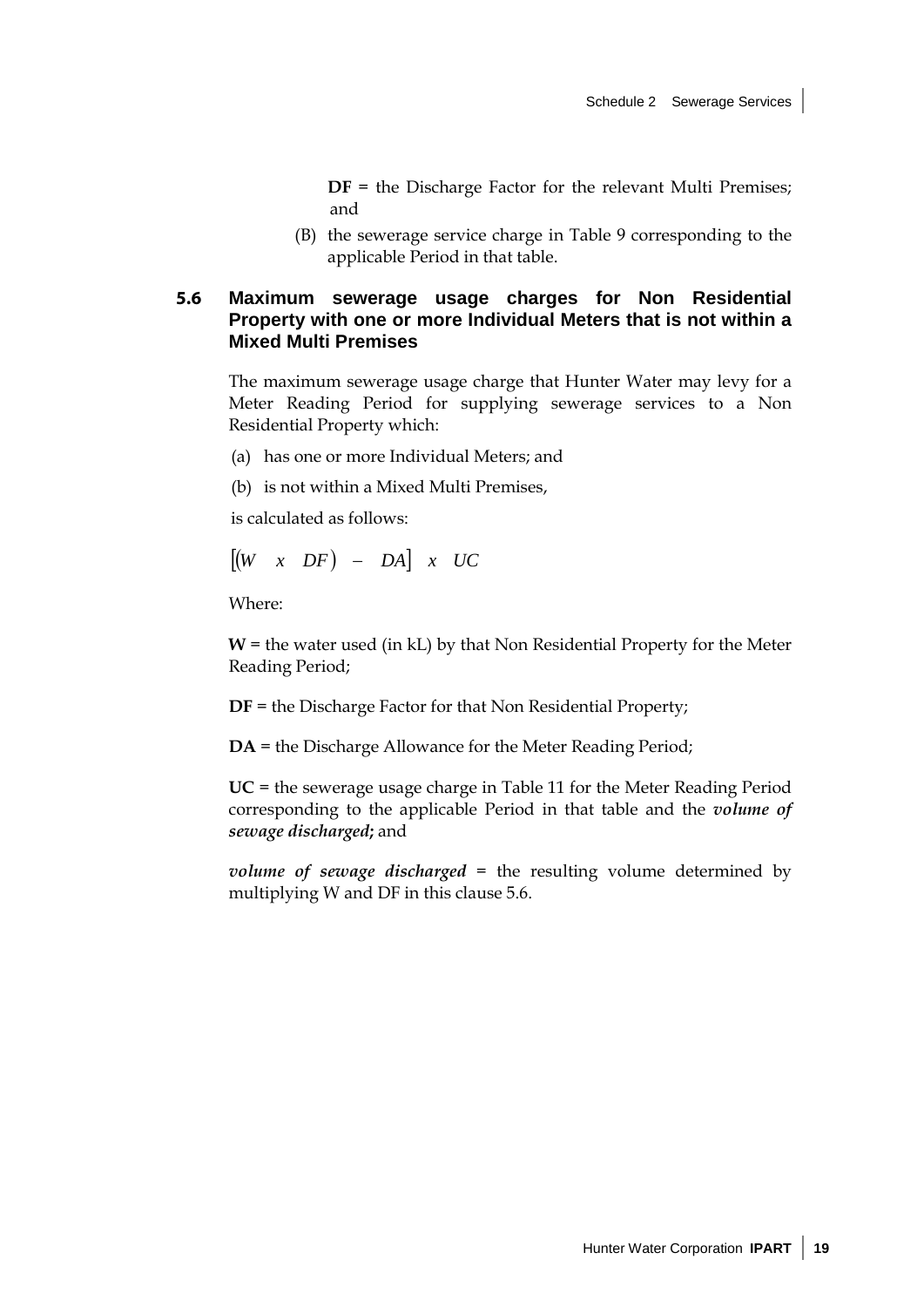### **5.7 Maximum sewerage usage charges for Non Residential Multi Premises with one or more Common Meters**

(a) The maximum sewerage usage charge that Hunter Water may levy for a Meter Reading Period for supplying sewerage services to a Non Residential Multi Premises with one or more Common Meters is calculated as follows:

$$
\begin{bmatrix} (W & x & DF) & - & DA \end{bmatrix} \quad x \quad UC
$$

Where:

 $W =$  the water used (in kL) by that Multi Premises for the Meter Reading Period;

**DF** = the Discharge Factor for that Multi Premises;

**DA** = the Discharge Allowance for the Meter Reading Period;

**UC** = the sewerage usage charge in Table 11 for the Meter Reading Period corresponding to the applicable Period in that table and the *volume of sewage discharged*; and

*volume of sewage discharged* = the resulting volume determined by multiplying W and DF in this clause 5.7(a).

- (b) The sewerage usage charge for a Non Residential Multi Premises with one or more Common Meters is to be levied on:
	- (1) in the case of a Strata Title Building, the Owners Corporation of that Strata Title Building;
	- (2) in the case of any other type of Multi Premises, the owner of that Multi Premises.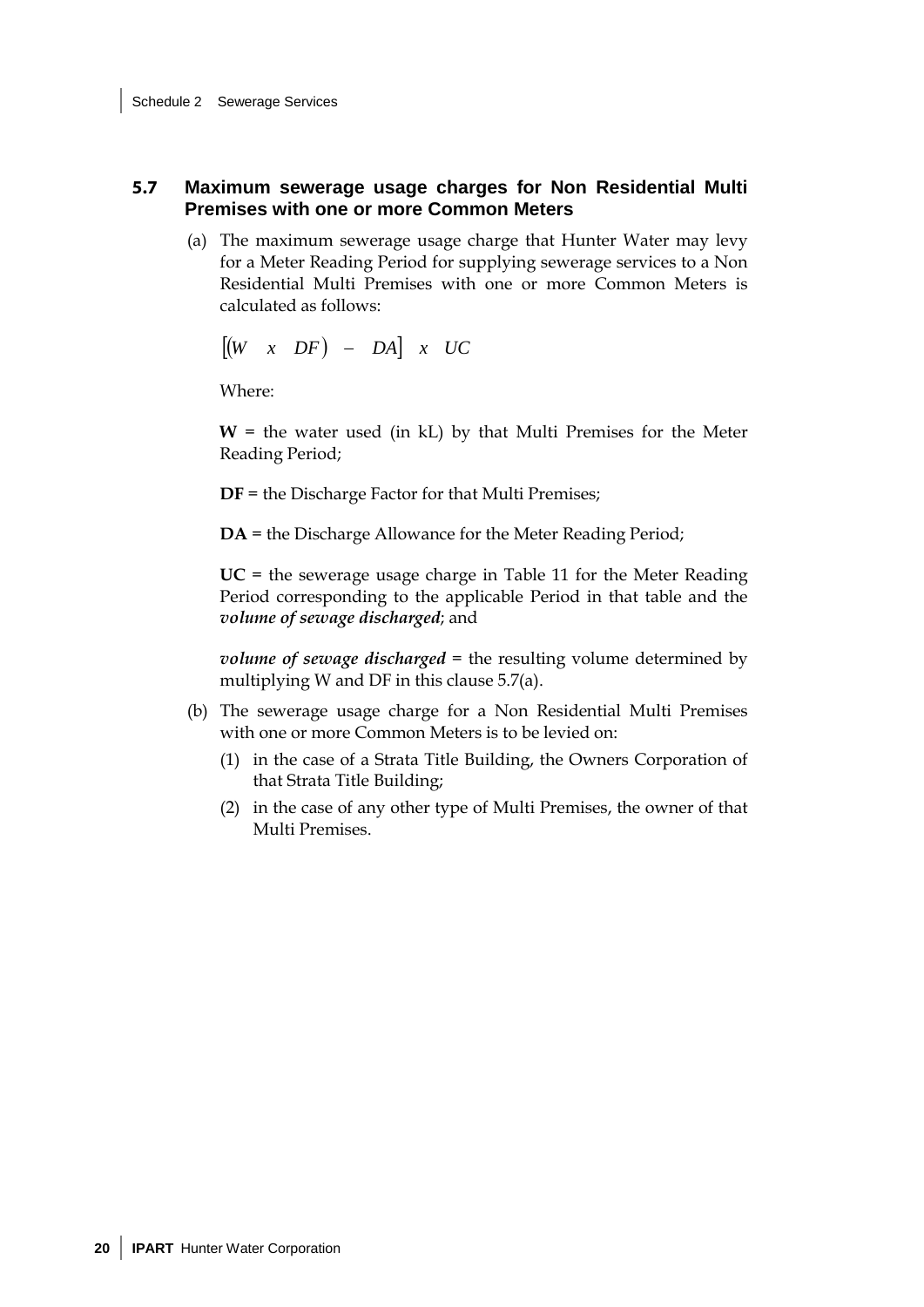## Tables 8, 9, 10 and 11

[**Note:** The prices in year 1 of this determination are expressed in \$2012/13. With the exception of water service charges, water usage charges and sewerage usage charges (which are expressed in nominal dollars), all year 1 prices for the final determination will be inflated by the change in the CPI between March 2012 and March 2013.]

#### **Table 8 Sewerage service charge for Properties (i) within a Residential Multi Premises; or (ii) within a Mixed Multi Premises**

| Charge                     | <b>Commencement</b><br>Date to<br>30 June 2014 | 1 July 2014 to<br>30 June 2015   | 1 July 2015 to<br>30 June 2016   | 1 July 2016 to<br>30 June 2017   |
|----------------------------|------------------------------------------------|----------------------------------|----------------------------------|----------------------------------|
|                            | (S)                                            | (5)                              | $($ \$)                          | (5)                              |
| Sewerage<br>service charge | 375.98                                         | 389.90 x<br>$(1 + \Delta CPI_1)$ | 403.82 x<br>$(1 + \Delta CPI_2)$ | 417.75 x<br>$(1 + \Delta CPI_3)$ |

#### **Table 9 Sewerage service charge for (i) Residential Properties not within a Multi Premises; (ii) Non Residential Properties with a single Individual Meter of 20mm; and (iii) Unmetered Properties**

| Charge                     | <b>Commencement</b><br>Date to<br>30 June 2014 | 1 July 2014 to<br>30 June 2015   | 1 July 2015 to<br>30 June 2016   | 1 July 2016 to<br>30 June 2017   |
|----------------------------|------------------------------------------------|----------------------------------|----------------------------------|----------------------------------|
|                            | (S)                                            | (S)                              | (S)                              | (\$)                             |
| Sewerage<br>service charge | 557.00                                         | 557.00 x<br>$(1 + \Delta CPI_1)$ | 557.00 x<br>$(1 + \Delta CPI_2)$ | 557.00 x<br>$(1 + \Delta CPI_3)$ |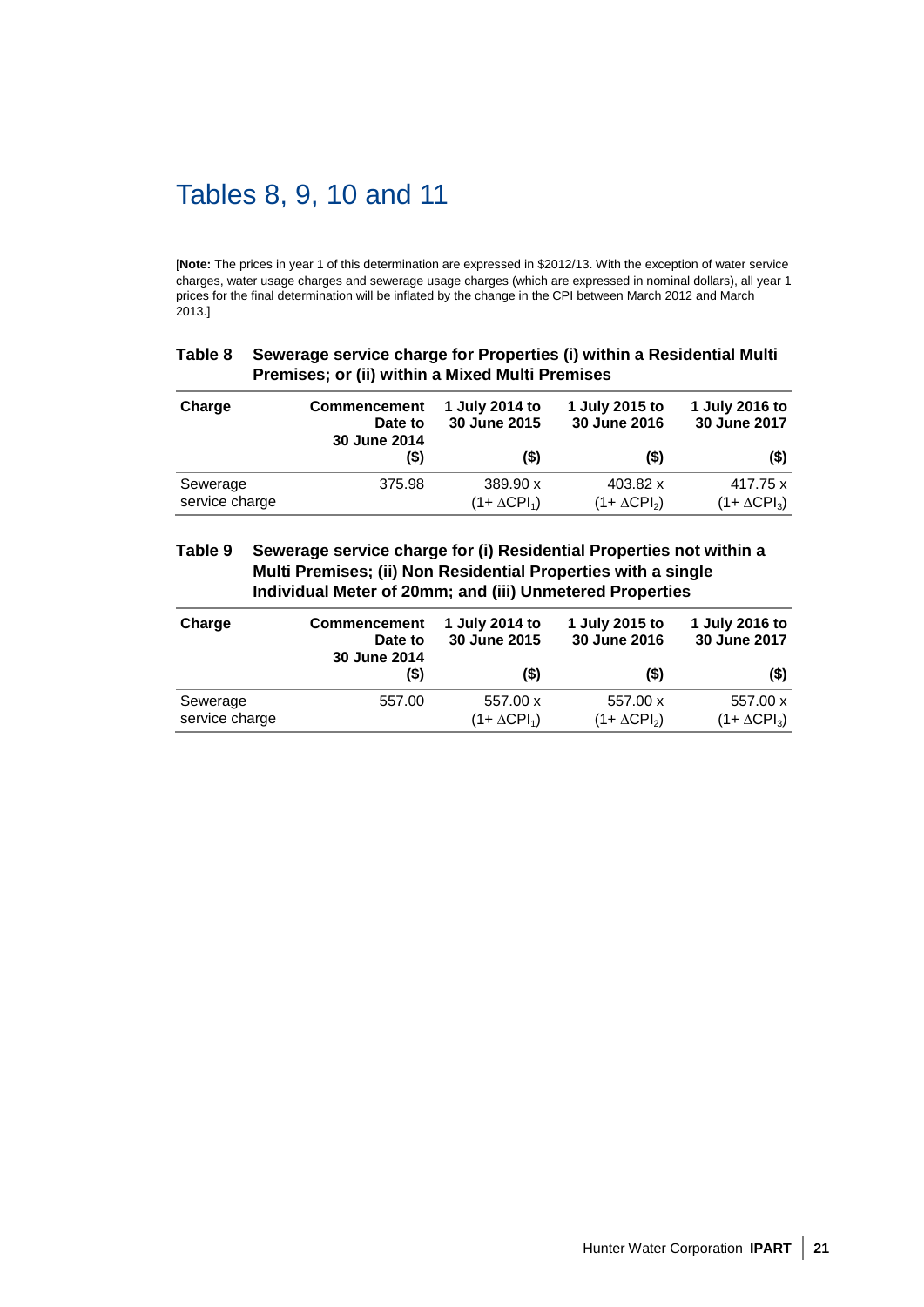| Table 10 Sewerage service charge for (i) Metered Non Residential Properties |
|-----------------------------------------------------------------------------|
| with an Individual Meter of 25mm or greater, or multiple Individual         |
| Meters (of any size); and (ii) Non Residential Multi Premises with a        |
| <b>Common Meter or multiple Common Meters</b>                               |

| Charge                                                                                                                                                          | <b>Commencement</b><br>Date to<br>30 June 2014 | 1 July 2014 to<br>30 June 2015              | 1 July 2015 to<br>30 June 2016     | 1 July 2016 to<br>30 June 2017     |
|-----------------------------------------------------------------------------------------------------------------------------------------------------------------|------------------------------------------------|---------------------------------------------|------------------------------------|------------------------------------|
|                                                                                                                                                                 | $($ \$)                                        | $($ \$)                                     | $($ \$)                            | $($ \$)                            |
| <b>Meter size</b>                                                                                                                                               |                                                |                                             |                                    |                                    |
| 25mm                                                                                                                                                            | 1,730.00                                       | 1,730.00 x<br>$(1+\Delta CPI_1)$            | 1,730.00 x<br>$(1+\Delta CPI_2)$   | 1,730.00 x<br>$(1+\Delta CPI_3)$   |
| 32mm                                                                                                                                                            | 2,834.43                                       | 2,834.43 x<br>$(1+\Delta CPI_1)$            | 2,834.43 x<br>$(1+\Delta CPI_2)$   | 2,834.43 x<br>$(1+\Delta CPI_3)$   |
| 40 <sub>mm</sub>                                                                                                                                                | 4,428.80                                       | 4,428.80 x<br>$(1+\Delta CPI_1)$            | 4,428.80 x<br>$(1+\Delta CPI_2)$   | 4,428.80 x<br>$(1+\Delta CPI_3)$   |
| 50 <sub>mm</sub>                                                                                                                                                | 6,920.00                                       | 6,920.00 x<br>$(1+\Delta CPI_1)$            | 6,920.00 x<br>$(1+\Delta CPI_2)$   | 6,920.00 x<br>$(1+\Delta CPI_3)$   |
| 80 <sub>mm</sub>                                                                                                                                                | 17,715.20                                      | 17,715.20 x<br>$(1+\Delta CPI_1)$           | 17,715.20 x<br>$(1+\Delta CPI_2)$  | 17,715.20 x<br>$(1+\Delta CPI_3)$  |
| 100mm                                                                                                                                                           | 27,680.00                                      | 27,680.00 x<br>$(1+\Delta CPI_1)$           | 27,680.00 x<br>$(1+\Delta CPI_2)$  | 27,680.00 x<br>$(1+\Delta CPI_3)$  |
| 150mm                                                                                                                                                           | 62,280.00                                      | 62,280.00 x<br>$(1+\Delta CPI_1)$           | 62,280.00 x<br>$(1+\Delta CPI_2)$  | 62,280.00 x<br>$(1+\Delta CPI_3)$  |
| 200mm                                                                                                                                                           | 110,720.00                                     | 110,720.00 x<br>$(1+\Delta CPI_1)$          | 110,720.00 x<br>$(1+\Delta CPI_2)$ | 110,720.00 x<br>$(1+\Delta CPI_3)$ |
| For Meter sizes<br>not specified<br>above (including<br>20mm Common<br>Meter and<br>multiple 20mm<br>Individual<br>Meters), the<br>following formula<br>applies |                                                | (Meter size) <sup>2</sup> x 25mm charge/625 |                                    |                                    |

**Note:** The prices in Table 10 assume the application of a Discharge Factor of 100%. The relevant Discharge Factor may vary from case to case, as determined by Hunter Water for the relevant Property or, in the case of a Multi-Premises with a Common Meter, for the relevant Multi-Premises (see clauses 5.3 to 5.5). A pro rata adjustment shall be made where the DF percentage is less than or greater than 100%.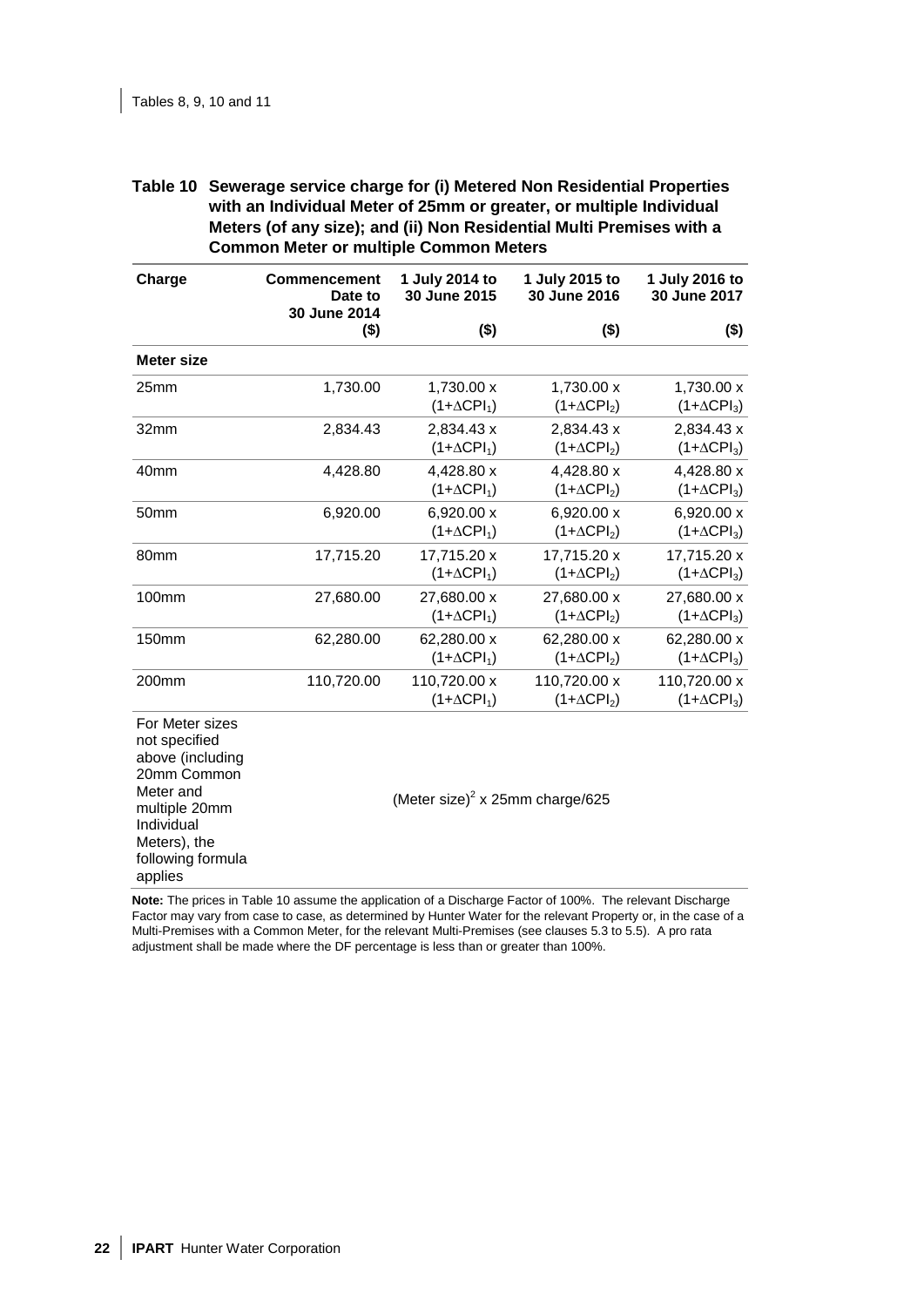| Charge                                                                                                                                         | <b>Commencement</b><br>Date to<br>30 June 2014 | 1 July 2014 to<br>30 June 2015 | 1 July 2015 to<br>30 June 2016 | 1 July 2016 to<br>30 June 2017 |
|------------------------------------------------------------------------------------------------------------------------------------------------|------------------------------------------------|--------------------------------|--------------------------------|--------------------------------|
|                                                                                                                                                | (\$/kL)                                        | (\$/kL)                        | (\$/kL)                        | (\$/kL)                        |
| Sewerage usage<br>charge where<br>volume of<br>sewage<br>discharged $\leq$<br>Discharge<br>Allowance for the<br><b>Meter Reading</b><br>Period | 0                                              | 0                              | 0                              | 0                              |
| Sewerage usage<br>charge where<br>volume of<br>sewage<br>discharged ><br>Discharge<br>Allowance for the<br><b>Meter Reading</b><br>Period      | 0.67                                           | 0.67                           | 0.67                           | 0.67                           |

### **Table 11 Sewerage usage charge for Metered Non Residential Properties which are not within a Mixed Multi Premises**

**Note:** Please refer to clause 5.6 or 5.7 for the calculation of '**volume of sewage discharged**'.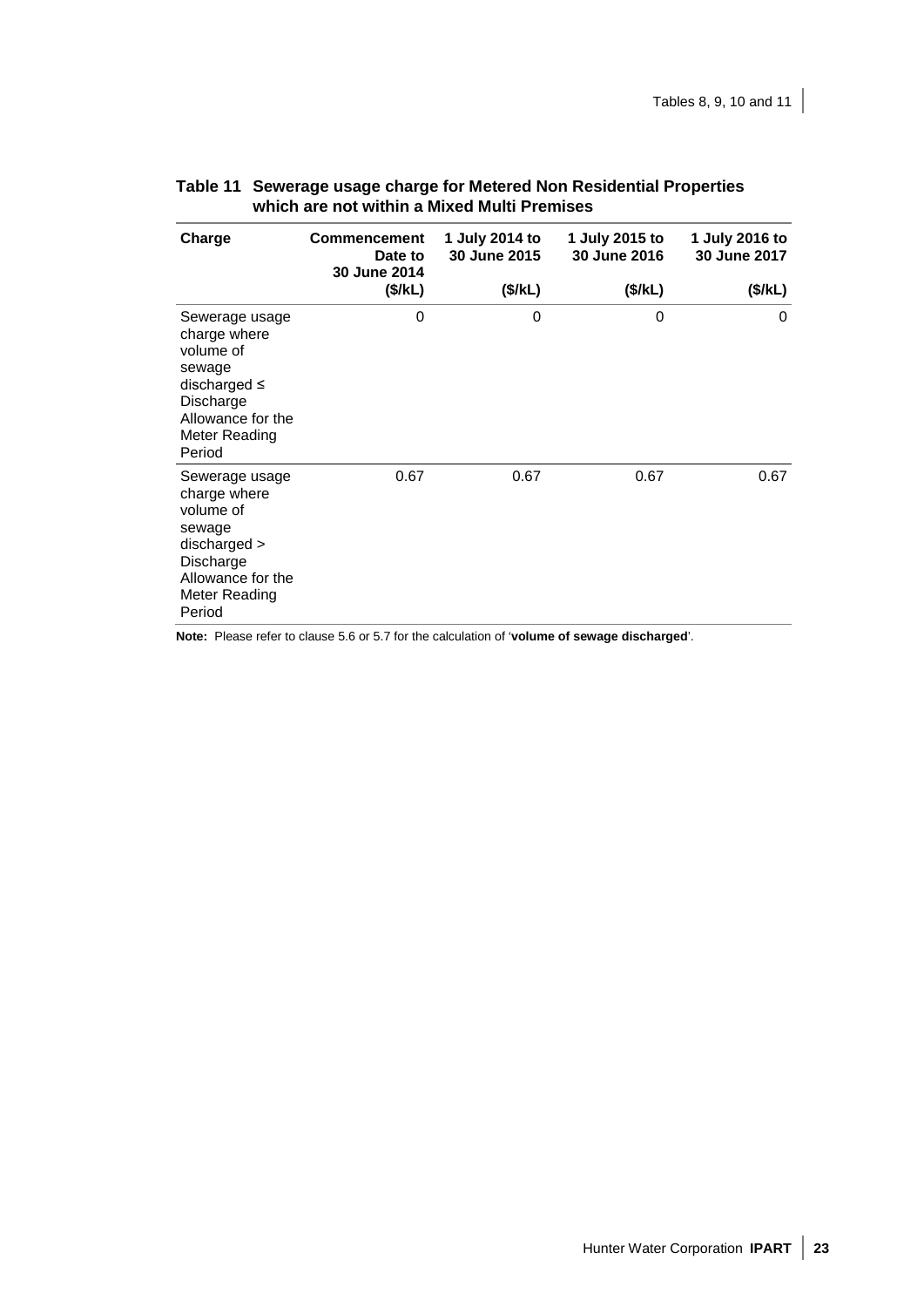## Schedule 3 Stormwater Drainage Services

## **1 Application**

This Schedule sets the maximum prices that Hunter Water may charge for services under paragraph 3(c) of the Order (stormwater drainage services).

### **2 Categories for pricing purposes**

Maximum prices for stormwater drainage services have been determined for 4 categories:

- (a) Properties within a Residential Multi Premises or within a Mixed Multi Premises;
- (b) Vacant Land and Residential Properties which are not within a Multi Premises;
- (c) Non Residential Properties which are not within a Multi Premises; and
- (d) Properties within a Non Residential Multi Premises.

### **3 Maximum prices for stormwater drainage services to Residential Multi Premises and Mixed Multi Premises**

The maximum price that Hunter Water may levy for a Period for supplying stormwater drainage services to each Property in:

- (a) a Residential Multi Premises; or
- (b) a Mixed Multi Premises,

where that Multi Premises is within a Drainage Area is the stormwater drainage service charge in Table 12, corresponding to the applicable Period in that table.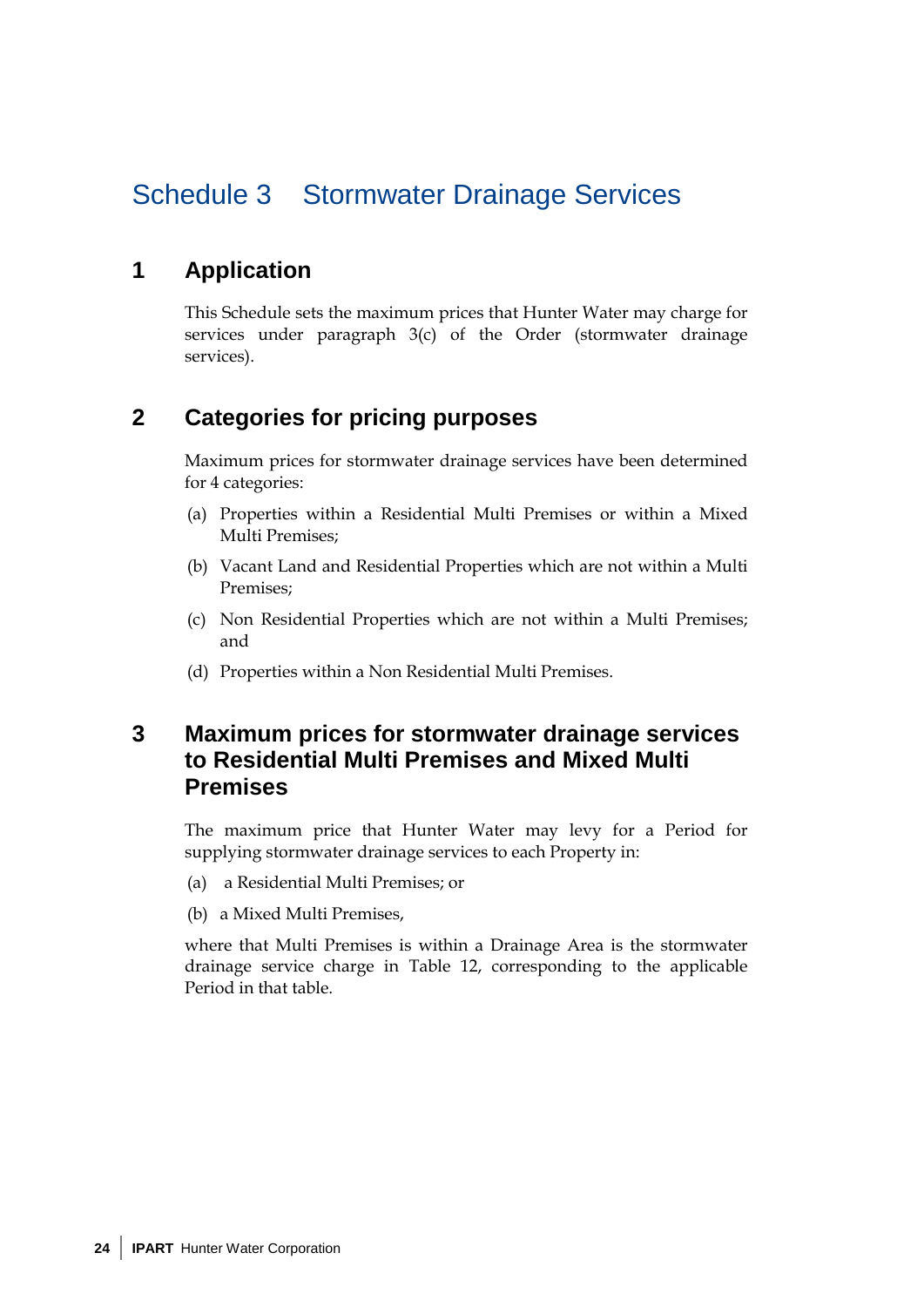## **4 Maximum prices for stormwater drainage services to (i) Vacant Land and (ii) Residential Properties which are not within a Multi Premises**

The maximum price that Hunter Water may levy for a Period for supplying stormwater drainage services to:

- (a) a Residential Property which is not located within a Multi Premises; or
- (b) Vacant Land,

where that Residential Property or Vacant Land is within a Drainage Area is the stormwater drainage service charge in Table 13, corresponding to the applicable Period in that table.

## **5 Maximum prices for stormwater drainage services to Non Residential Properties which are not within a Multi Premises**

The maximum price that Hunter Water may levy for a Period for supplying stormwater drainage services to a Non Residential Property that:

- (a) is within a Drainage Area; and
- (b) is not within a Multi Premises,

is the stormwater drainage service charge in Table 14,

- (c) corresponding to the applicable Period and corresponding to the Land Size of the Non Residential Property; or
- (d) when the Property is assessed by Hunter Water to be low impact for the purposes of calculating stormwater drainage service charges, the amount specified for low impact Non Residential Properties, in that table.

## **6 Maximum prices for stormwater drainage services to a Non Residential Multi Premises**

- (a) The maximum price that Hunter Water may levy for a Period for supplying stormwater drainage services to a Non Residential Multi Premises that is within a Drainage Area is the stormwater drainage service charge in Table 14,
	- (1) corresponding to the applicable Period and corresponding to the Land Size of the Non Residential Multi Premises; or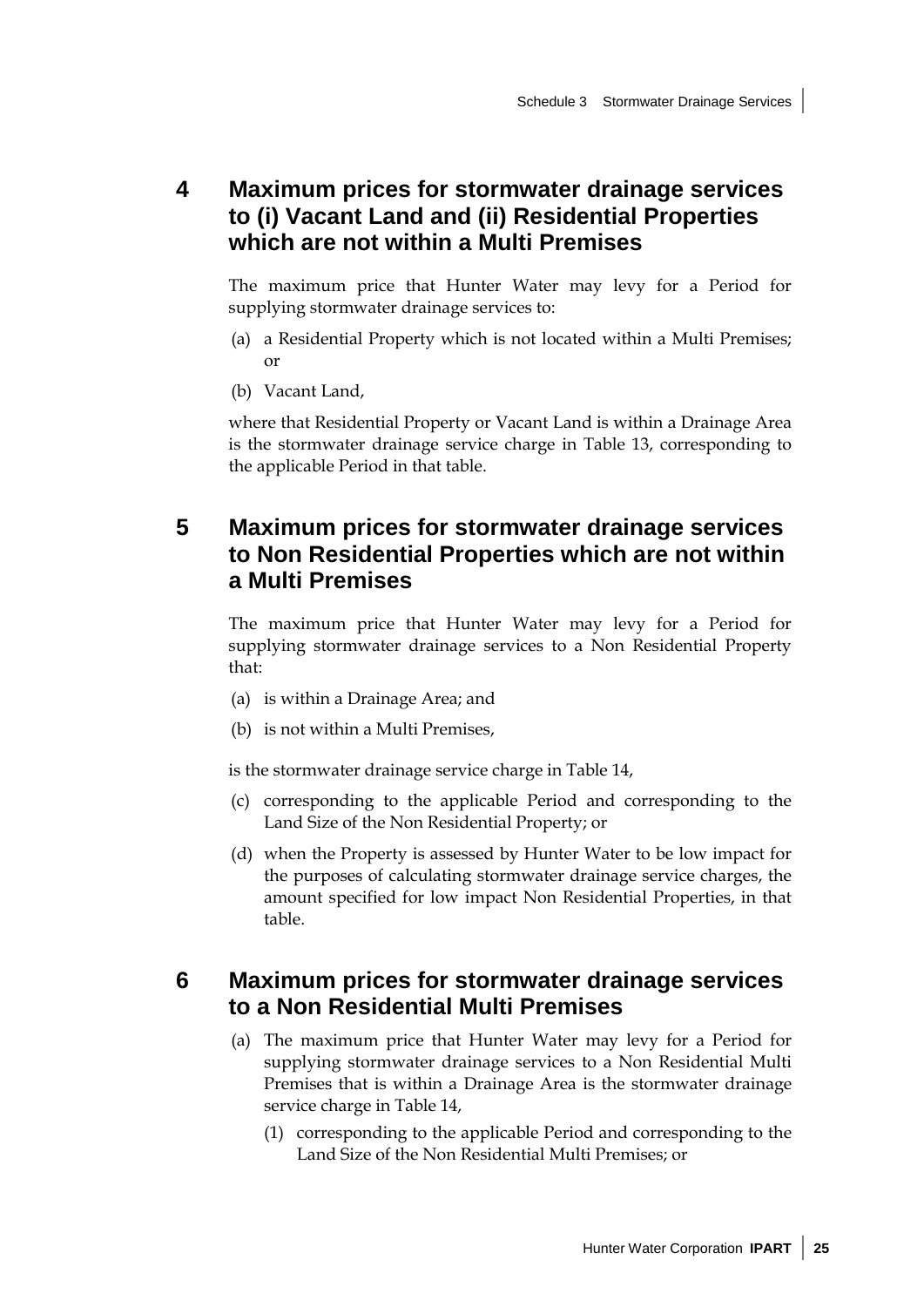- (2) when the Multi Premises is assessed by Hunter Water to be low impact for the purposes of calculating stormwater drainage service charges, the amount specified for low impact Non Residential Properties, in that table.
- (b) The stormwater drainage service charge for a Non Residential Multi Premises is to be levied on:
	- (1) in the case of a Strata Title Building, the Owners Corporation of that Strata Title Building;
	- (2) in the case of any other type of Multi Premises, the owner of that Multi Premises.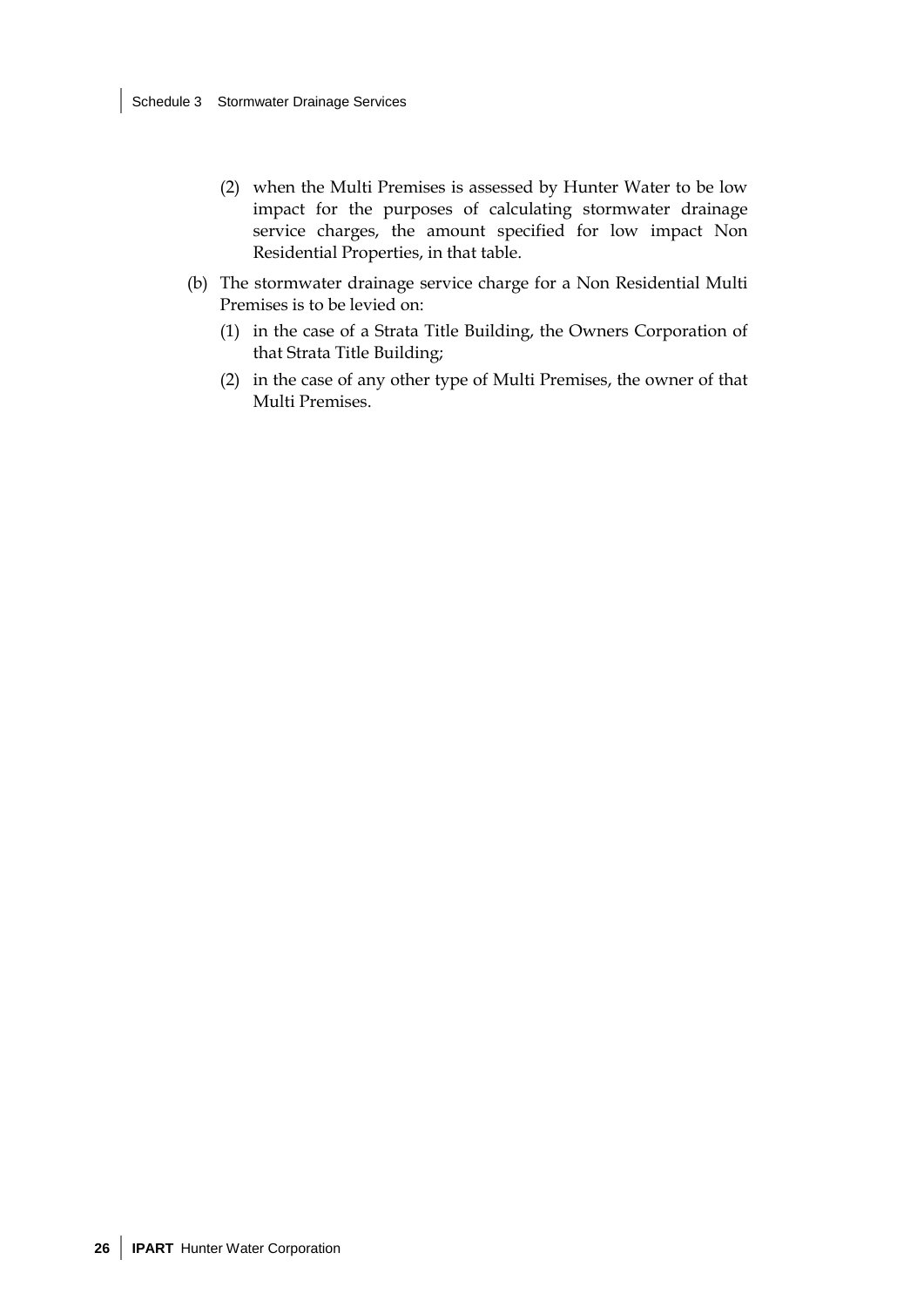## Tables 12, 13 and 14

[**Note:** The prices in year 1 of this determination are expressed in \$2012/13. With the exception of water service charges, water usage charges and sewerage usage charges (which are expressed in nominal dollars), all year 1 prices for the final determination will be inflated by the change in the CPI between March 2012 and March 2013.]

| Table 12 Stormwater drainage service charge for Properties (i) within a |
|-------------------------------------------------------------------------|
| Residential Multi Premises; or (ii) within a Mixed Multi Premises       |

| Charge                                   | <b>Commencement</b><br>Date to<br>30 June 2014 | 1 July 2014 to<br>30 June 2015 | 1 July 2015 to<br>30 June 2016 | 1 July 2016 to<br>30 June 2017 |
|------------------------------------------|------------------------------------------------|--------------------------------|--------------------------------|--------------------------------|
|                                          | (\$)                                           | (\$)                           | $($ \$)                        | (\$)                           |
| Stormwater<br>drainage service<br>charge | 30.92                                          | 27.73 x<br>$(1+\Delta CPI_1)$  | 24.87 x<br>$(1+\Delta CPI_2)$  | 22.08 x<br>$(1+\Delta CPI_3)$  |

### **Table 13 Stormwater drainage service charge for (i) Residential Properties that are not within a Multi Premises; or (ii) Vacant Land**

| Charge                                   | <b>Commencement</b><br>Date to<br>30 June 2014 | 1 July 2014 to<br>30 June 2015 | 1 July 2015 to<br>30 June 2016 | 1 July 2016 to<br>30 June 2017       |
|------------------------------------------|------------------------------------------------|--------------------------------|--------------------------------|--------------------------------------|
|                                          | (\$)                                           | (\$)                           | $($ \$)                        | (\$)                                 |
| Stormwater<br>drainage service<br>charge | 83.58                                          | 74.95 x<br>$(1+\Delta CPI_1)$  | 67.22 x<br>$(1+\Delta CPI_2)$  | $60.32 \times$<br>$(1+\Delta CPI_3)$ |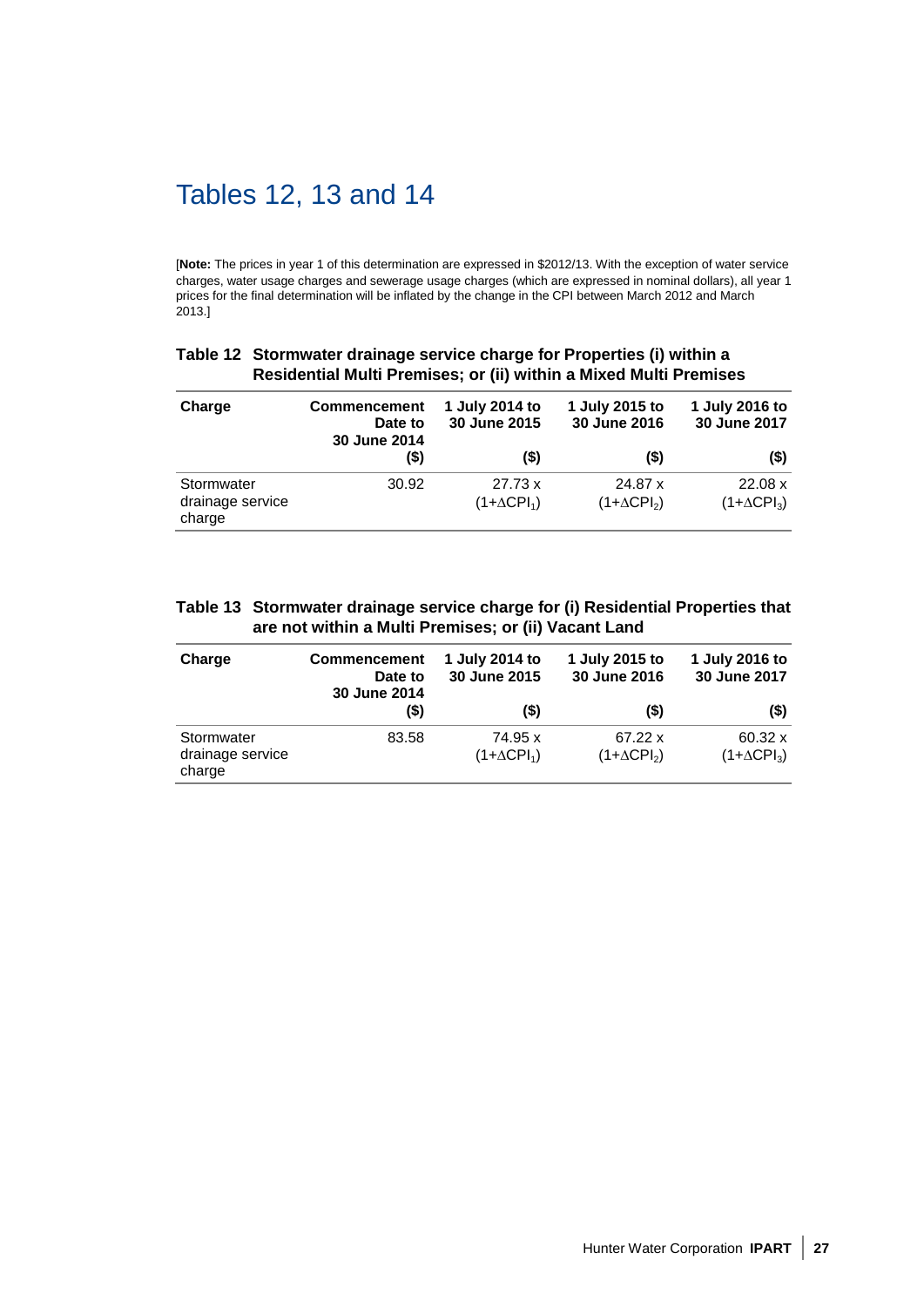| Charge                                                                                                                     | <b>Commencement</b><br>Date to<br>30 June 2014 | 1 July 2014 to<br>30 June 2015  | 1 July 2015 to<br>30 June 2016   | 1 July 2016 to<br>30 June 2017   |
|----------------------------------------------------------------------------------------------------------------------------|------------------------------------------------|---------------------------------|----------------------------------|----------------------------------|
|                                                                                                                            | (\$)                                           | $($ \$)                         | $($ \$)                          | (\$)                             |
| Non Residential<br>Property / Multi<br>Premises - small<br>(1,000m <sup>2</sup> or<br>less) <sup>a</sup> or low<br>impactb | 83.58                                          | 74.95 x<br>$(1+\Delta CPI_1)$   | 67.22 x<br>$(1+\Delta CPI_2)$    | 60.32 x<br>$(1+\Delta CPI_3)$    |
| Non Residential<br>Property / Multi<br>Premises -<br>medium (1,001<br>m <sup>2</sup> - 10,000m <sup>2</sup> )a             | 151.06                                         | 135.48 x<br>$(1+\Delta CPI_1)$  | 121.50 x<br>$(1+\Delta CPI_2)$   | 109.03 x<br>$(1+\Delta CPI_3)$   |
| Non Residential<br>Property /Multi<br>Premises-<br>large (10,001m <sup>2</sup> -<br>$45,000$ m <sup>2</sup> )a             | 960.89                                         | 861.74 x<br>$(1+\Delta CPI_1)$  | 772.83 x<br>$(1+\Delta CPI_2)$   | 693.53 x<br>$(1+\Delta CPI_3)$   |
| Non Residential<br>Property / Multi<br>Premises-<br>largest category<br>(45,001m <sup>2</sup> or<br>greater)a              | 3,052.97                                       | 2,737.9 x<br>$(1+\Delta CPI_1)$ | 2,455.46 x<br>$(1+\Delta CPI_2)$ | 2,203.49 x<br>$(1+\Delta CPI_3)$ |

#### **Table 14 Stormwater drainage service charge for (i) Non Residential Properties which are not within a Multi Premises; or (ii) Non Residential Multi Premises**

**a** Land Size refers to the total size of the land (in m²) on which the Non Residential Property or Non Residential Multi Premises (as the case may be) is located.

**b** Hunter Water may assess a Non Residential Property as low impact having regard to relevant factors, including the size of the Property and the impermeable surface area.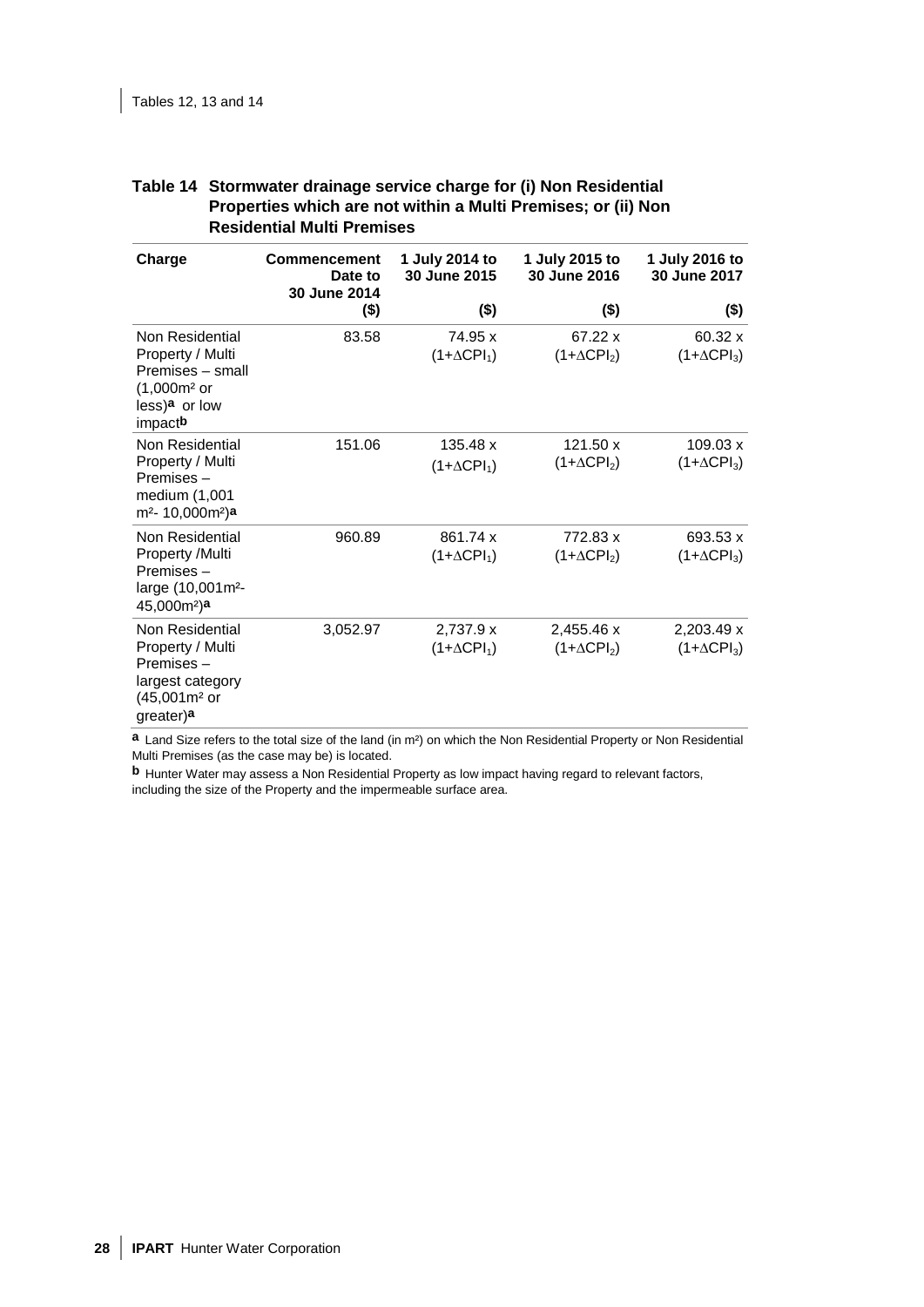## Schedule 4 Trade Waste Services

## **1 Application**

This Schedule sets the maximum prices that Hunter Water may charge for services under paragraph 3(d) of the Order (trade waste services).

## **2 Categories for pricing purposes**

Maximum prices for trade waste services have been determined for 4 categories:

- (a) Major Agreement customers that discharge waste into the Sewerage System;
- (b) Moderate Agreement customers that discharge waste into the Sewerage System;
- (c) Minor Agreement customers that discharge waste into the Sewerage System; and
- (d) Tankering Agreement customers that discharge waste into the Sewerage System.

## **3 Maximum prices for trade waste services to Major Agreement customers**

The maximum price that Hunter Water may levy for a Period for supplying trade waste services to Major Agreement customers is the sum of the following:

- (a) the annual Trade Waste Agreement fee for a Major Agreement in Table 15 for the applicable Period in that table;
- (b) the aggregate of the applicable trade waste administrative and inspection fees in Table 15, determined by multiplying the units of each service provided to the Major Agreement customer during the Period by the applicable fee in the table for that Period;
- (c) for each kilogram of High Strength Waste discharged in the relevant Period up to any relevant Load Limit, the trade waste high strength charge in Table 16, corresponding to the applicable Period and wastewater treatment catchment area in that table;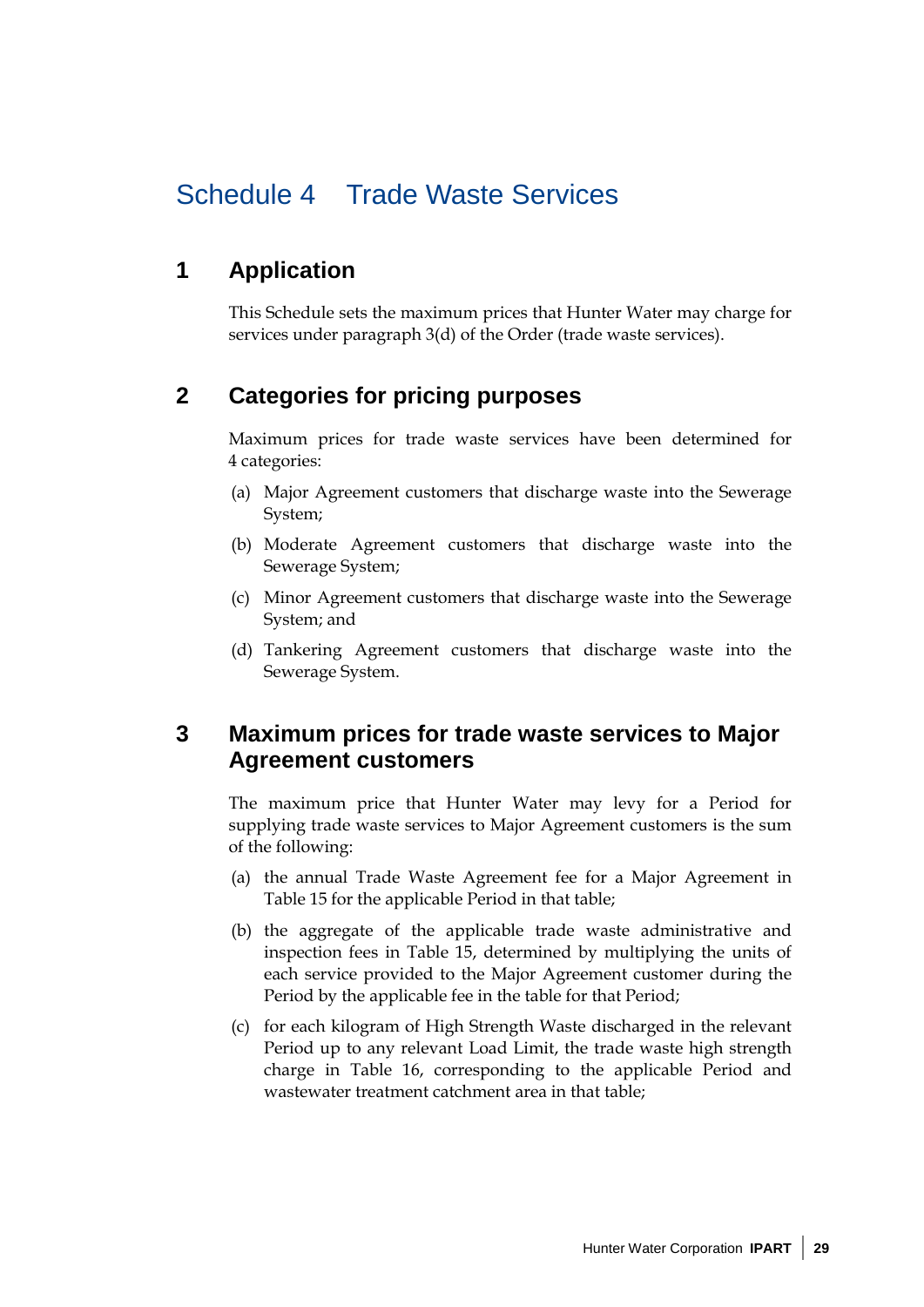- (d) for each kilogram of High Strength Waste discharged in the relevant Period in excess of any relevant Load Limit, the trade waste high strength incentive charge in Table 17, corresponding to the applicable Period and wastewater treatment catchment area in that table; and
- (e) the aggregate of the pollutant charges in Table 18, determined by multiplying the mass of each pollutant which is discharged by the Major Agreement customer by the applicable pollutant charge in that table for that Period.

### **4 Maximum prices for trade waste services to Moderate Agreement customers**

The maximum price that Hunter Water may levy for a Period for supplying trade waste services to Moderate Agreement customers is the sum of the following:

- (a) the annual Trade Waste Agreement fee for a Moderate Agreement in Table 15 for the applicable Period in that table; and
- (b) the aggregate of the trade waste administrative and inspection fees in Table 15, determined by multiplying the units of each service provided to the Moderate Agreement customer during the Period by the applicable fee in the table for that Period.

### **5 Maximum prices for trade waste services to Minor Agreement customers**

The maximum price that Hunter Water may levy for a Period for supplying trade waste services to Minor Agreement customers is the sum of the following:

- (a) the annual Trade Waste Agreement fee for a Minor Agreement in Table 15 for the applicable Period in that table; and
- (b) the aggregate of the trade waste administrative and inspection fees in Table 15, determined by multiplying the units of each service provided to the Minor Agreement customer during the Period by the applicable fee in the table for that Period.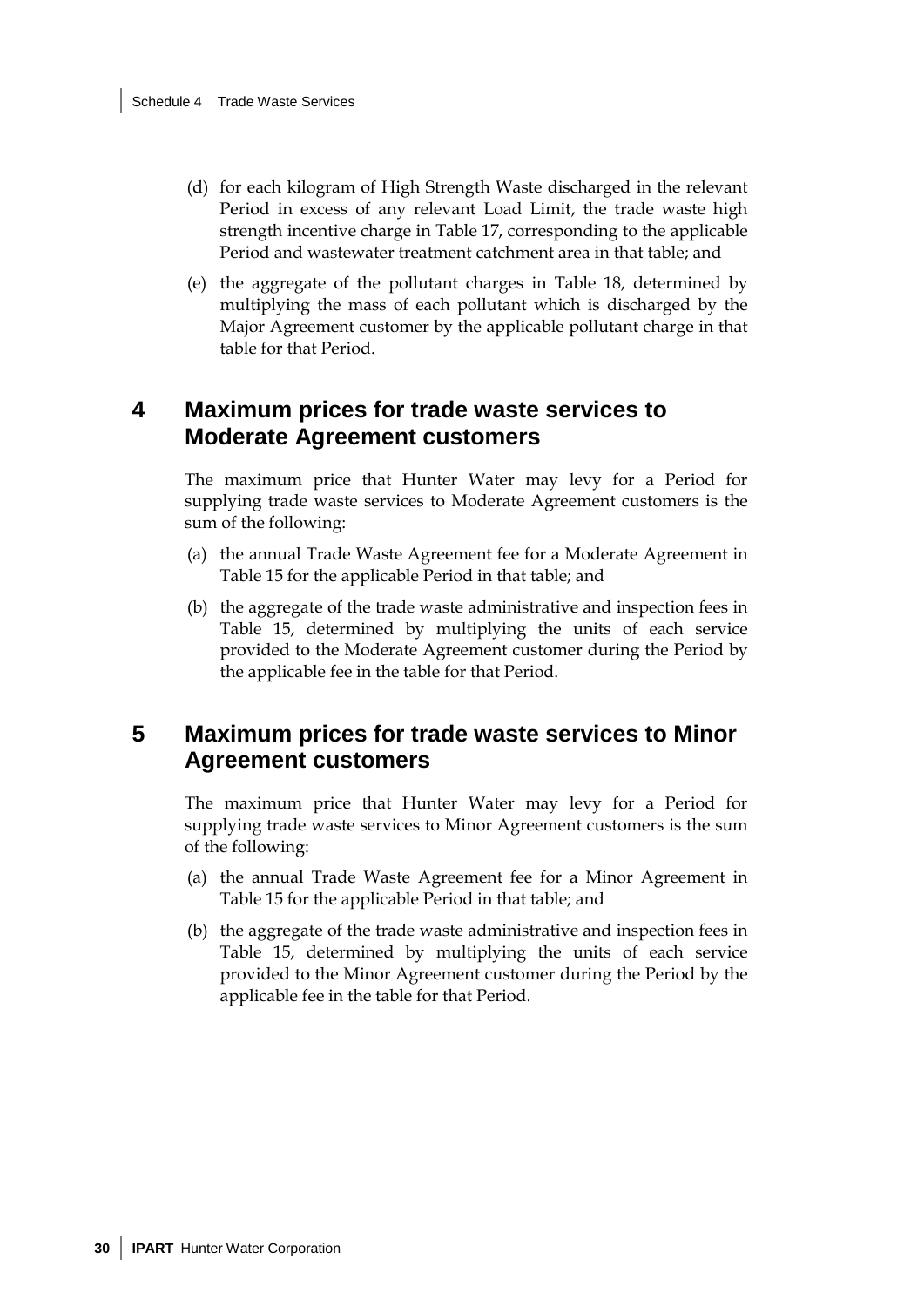## **6 Maximum prices for trade waste services to Tankering Agreement customers**

The maximum price that Hunter Water may levy for a Period for supplying trade waste services to Tankering Agreement customers is the sum of the following:

- (a) the aggregate of the trade waste agreement and administrative fees in Table 15, determined by multiplying the units of each service provided to the Tankering Agreement customer during the Period by the applicable fee in the table for that Period;
- (b) for each kilogram of High Strength Waste discharged in the relevant Period up to any relevant Load Limit, the trade waste high strength charge in Table 16, corresponding to the applicable Period and wastewater treatment catchment area in that table; and
- (c) the aggregate of the pollutant charges in Table 18, determined by multiplying the mass of each pollutant which is discharged by the Tankering Agreement customer by the applicable pollutant charge in that table for that Period.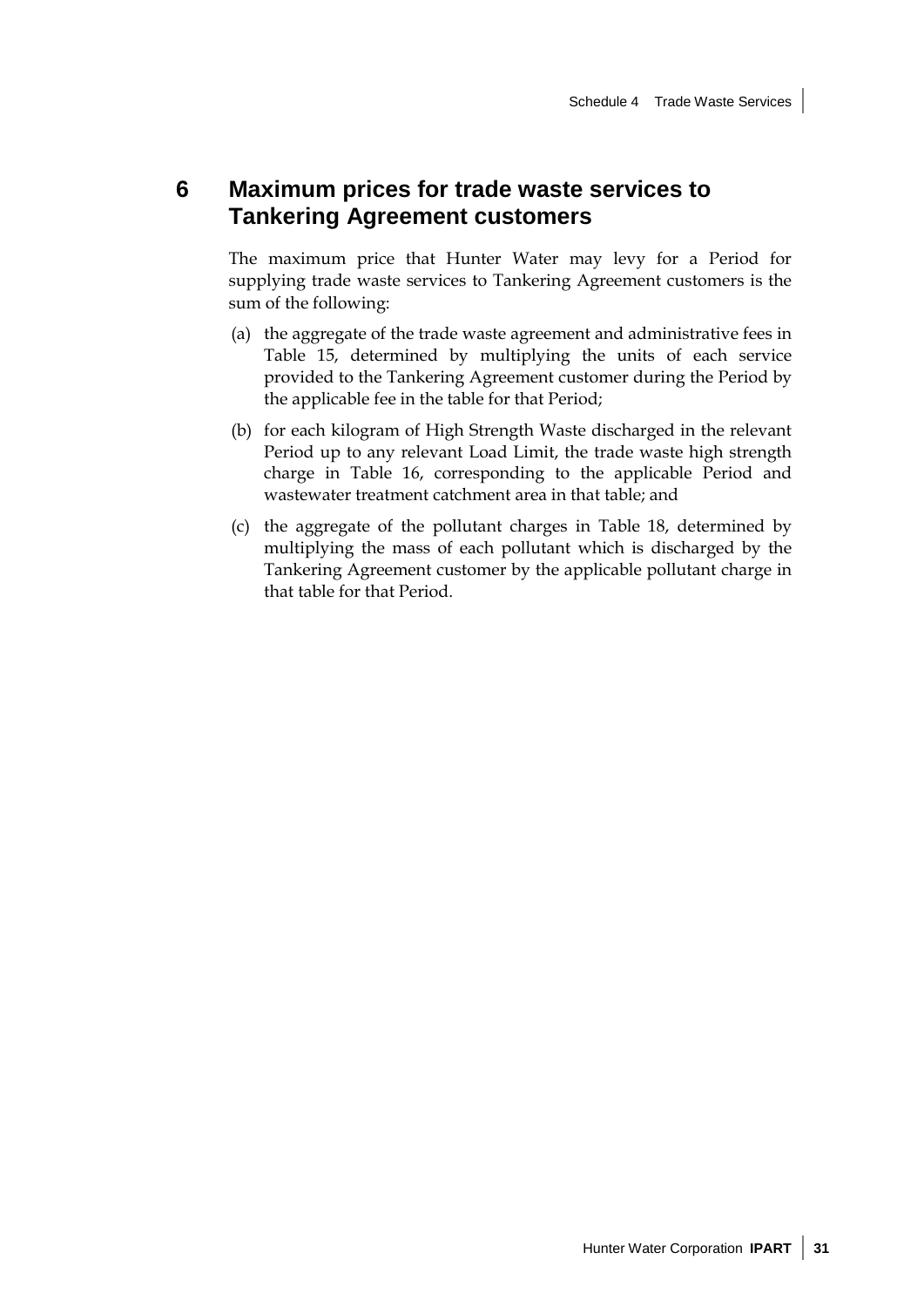## Tables 15, 16, 17 and 18

[**Note:** The prices in year 1 of this determination are expressed in \$2012/13. With the exception of water service charges, water usage charges and sewerage usage charges (which are expressed in nominal dollars), all year 1 prices for the final determination will be inflated by the change in the CPI between March 2012 and March 2013.]

| Charge                                                                          | <b>Commencement</b><br>Date to<br>30 June 2014 | 1 July 2014 to<br>30 June 2015 | 1 July 2015 to<br>30 June 2016 | 1 July 2016 to<br>30 June 2017 |
|---------------------------------------------------------------------------------|------------------------------------------------|--------------------------------|--------------------------------|--------------------------------|
|                                                                                 | $($ \$)                                        | $($ \$)                        | $($ \$)                        | $($ \$)                        |
| <b>Minor Agreement</b>                                                          |                                                |                                |                                |                                |
| <b>Agreement fees</b>                                                           |                                                |                                |                                |                                |
| New Minor Agreement<br>establishment fee                                        | 127.62                                         | 127.62 x<br>$(1+\Delta CPI_1)$ | 127.62 x<br>$(1+\Delta CPI_2)$ | 127.62 x<br>$(1+\Delta CPI_3)$ |
| Annual Trade Waste<br>Agreement fee <sup>a</sup> (existing<br>Minor Agreements) | 104.35                                         | 104.35 x<br>$(1+\Delta CPI_1)$ | 104.35 x<br>$(1+\Delta CPI_2)$ | 104.35 x<br>$(1+\Delta CPI_3)$ |
| <b>Administrative and inspection fees</b>                                       |                                                |                                |                                |                                |
| Inspection fee <sup>a</sup>                                                     | 110.91                                         | 110.91 x<br>$(1+\Delta CPI_1)$ | 110.91 x<br>$(1+\Delta CPI_2)$ | 110.91 x<br>$(1+\Delta CPI_3)$ |
| Existing renew / reissue                                                        | 94.25                                          | 94.25x<br>$(1+\Delta CPI_1)$   | 94.25x<br>$(1+\Delta CPI_2)$   | 94.25 x<br>$(1+\Delta CPI_3)$  |
| Variation to Minor<br>Agreement fee                                             | 100.42                                         | 100.42 x<br>$(1+\Delta CPI_1)$ | 100.42 x<br>$(1+\Delta CPI_2)$ | 100.42 x<br>$(1+\Delta CPI_3)$ |
| <b>Moderate Agreement</b>                                                       |                                                |                                |                                |                                |
| <b>Agreement fees</b>                                                           |                                                |                                |                                |                                |
| New Moderate<br>Agreement<br>establishment fee                                  | 453.36                                         | 453.36 x<br>$(1+\Delta CPI_1)$ | 453.36 x<br>$(1+\Delta CPI_2)$ | 453.36 x<br>$(1+\Delta CPI_3)$ |
| <b>Annual Trade Waste</b><br>Agreement feeb (existing<br>Moderate Agreements)   | 762.84                                         | 762.84 x<br>$(1+\Delta CPI_1)$ | 762.84 x<br>$(1+\Delta CPI_2)$ | 762.84 x<br>$(1+\Delta CPI_3)$ |
| <b>Administrative and inspection fees</b>                                       |                                                |                                |                                |                                |
| Inspection feeb                                                                 | 110.91                                         | 110.91 x<br>$(1+\Delta CPI_1)$ | 110.91 x<br>$(1+\Delta CPI_2)$ | 110.91 x<br>$(1+\Delta CPI_3)$ |
| Existing renew / reissue                                                        | 255.40                                         | 255.40 x<br>$(1+\Delta CPI_1)$ | 255.40 x<br>$(1+\Delta CPI_2)$ | 255.40 x<br>$(1+\Delta CPI_3)$ |
| Variation to Moderate<br>Agreement fee                                          | 100.42                                         | 100.42 x<br>$(1+\Delta CPI_1)$ | 100.42 x<br>$(1+\Delta CPI_2)$ | 100.42 x<br>$(1+\Delta CPI_3)$ |

#### **Table 15 Trade Waste Agreement, administrative and inspection fees**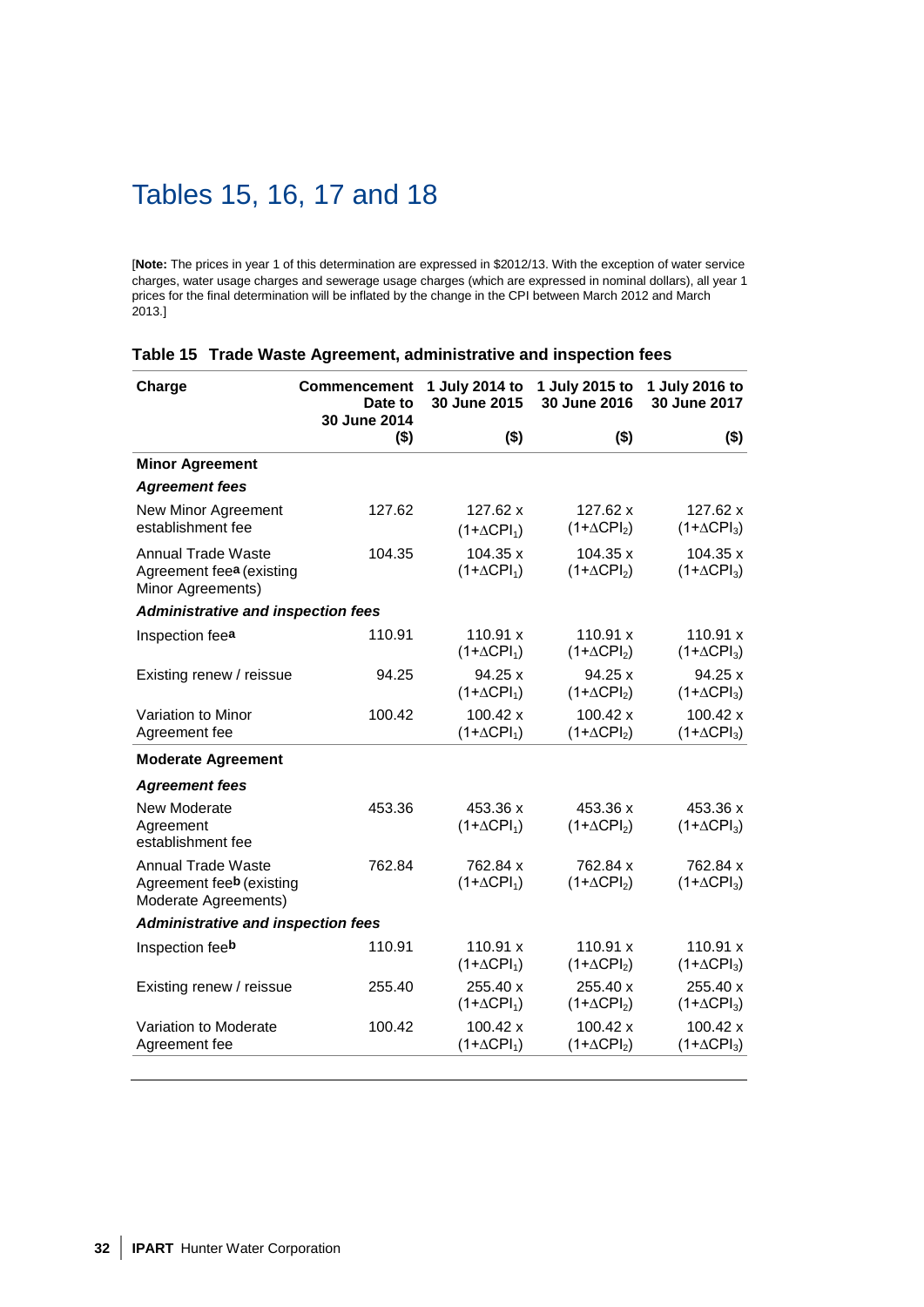| Charge                                                                                                                                                                 | <b>Commencement</b><br>Date to<br>30 June 2014 | 1 July 2014 to<br>30 June 2015 | 1 July 2015 to<br>30 June 2016 | 1 July 2016 to<br>30 June 2017 |
|------------------------------------------------------------------------------------------------------------------------------------------------------------------------|------------------------------------------------|--------------------------------|--------------------------------|--------------------------------|
|                                                                                                                                                                        | $($ \$)                                        | $($ \$)                        | $($ \$)                        | $($ \$)                        |
| <b>Major Agreement</b>                                                                                                                                                 |                                                |                                |                                |                                |
| <b>Agreement fees</b>                                                                                                                                                  |                                                |                                |                                |                                |
| <b>New Major Agreements</b><br>establishment fee                                                                                                                       | 513.35                                         | 513.35 x<br>$(1+\Delta CPI_1)$ | 513.35 x<br>$(1+\Delta CPI_2)$ | 513.35 x<br>$(1+\Delta CPI_3)$ |
| <b>Annual Trade Waste</b><br>Agreement fee (existing<br>Major Agreements)                                                                                              | 424.84                                         | 424.84 x<br>$(1+\Delta CPI_1)$ | 424.84 x<br>$(1+\Delta CPI_2)$ | 424.84 x<br>$(1+\Delta CPI_3)$ |
| <b>Administrative and inspection fees</b>                                                                                                                              |                                                |                                |                                |                                |
| Inspection fee                                                                                                                                                         | 110.91                                         | 110.91 x<br>$(1+\Delta CPI_1)$ | 110.91 x<br>$(1+\Delta CPI_2)$ | 110.91 x<br>$(1+\Delta CPI_3)$ |
| Existing renew / reissue                                                                                                                                               | 363.08                                         | 363.08 x<br>$(1+\Delta CPI_1)$ | 363.08 x<br>$(1+\Delta CPI_2)$ | 363.08 x<br>$(1+\Delta CPI_3)$ |
| Variation to Major<br>Agreement fee                                                                                                                                    | 100.42                                         | 100.42 x<br>$(1+\Delta CPI_1)$ | 100.42 x<br>$(1+\Delta CPI_2)$ | 100.42 x<br>$(1+\Delta CPI_3)$ |
| <b>Tankering Agreement</b>                                                                                                                                             |                                                |                                |                                |                                |
| <b>Agreement and administrative fees</b>                                                                                                                               |                                                |                                |                                |                                |
| <b>Establish Tankering</b><br>agreement                                                                                                                                | 195.91                                         | 195.91 x<br>$(1+\Delta CPI_1)$ | 195.91 x<br>$(1+\Delta CPI_2)$ | 195.91 x<br>$(1+\Delta CPI_3)$ |
| Renew agreement                                                                                                                                                        | 125.03                                         | 125.03 x<br>$(1+\Delta CPI_1)$ | 125.03 x<br>$(1+\Delta CPI_2)$ | 125.03 x<br>$(1+\Delta CPI_3)$ |
| Delivery processing fee<br>(per delivery docket)<br><b>a</b> The cost of ano inspection eveny 5 years is severed by the Annual Trade Waste Agreement foo (for existing | 3.86                                           | 3.86x<br>$(1+\Delta CPI_1)$    | 3.86x<br>$1 + \Delta CPI_2$    | 3.86x<br>$(1+\Delta CPI_3)$    |

**a** The cost of one inspection every 5 years is covered by the Annual Trade Waste Agreement fee (for existing Minor Agreements). Additional inspections, if necessary, are charged an inspection fee for each inspection. The Annual Trade Waste Agreement fee also includes high-strength charges for the average discharge quality of Minor Agreement customers.

**b** The cost of one inspection every year is covered by the Annual Trade Waste Agreement fee (for existing Moderate Agreements). Additional inspections, if necessary, are charged an inspection fee for each inspection. The Annual Trade Waste Agreement fee also includes high-strength charges for the average discharge quality of Moderate Agreement customers.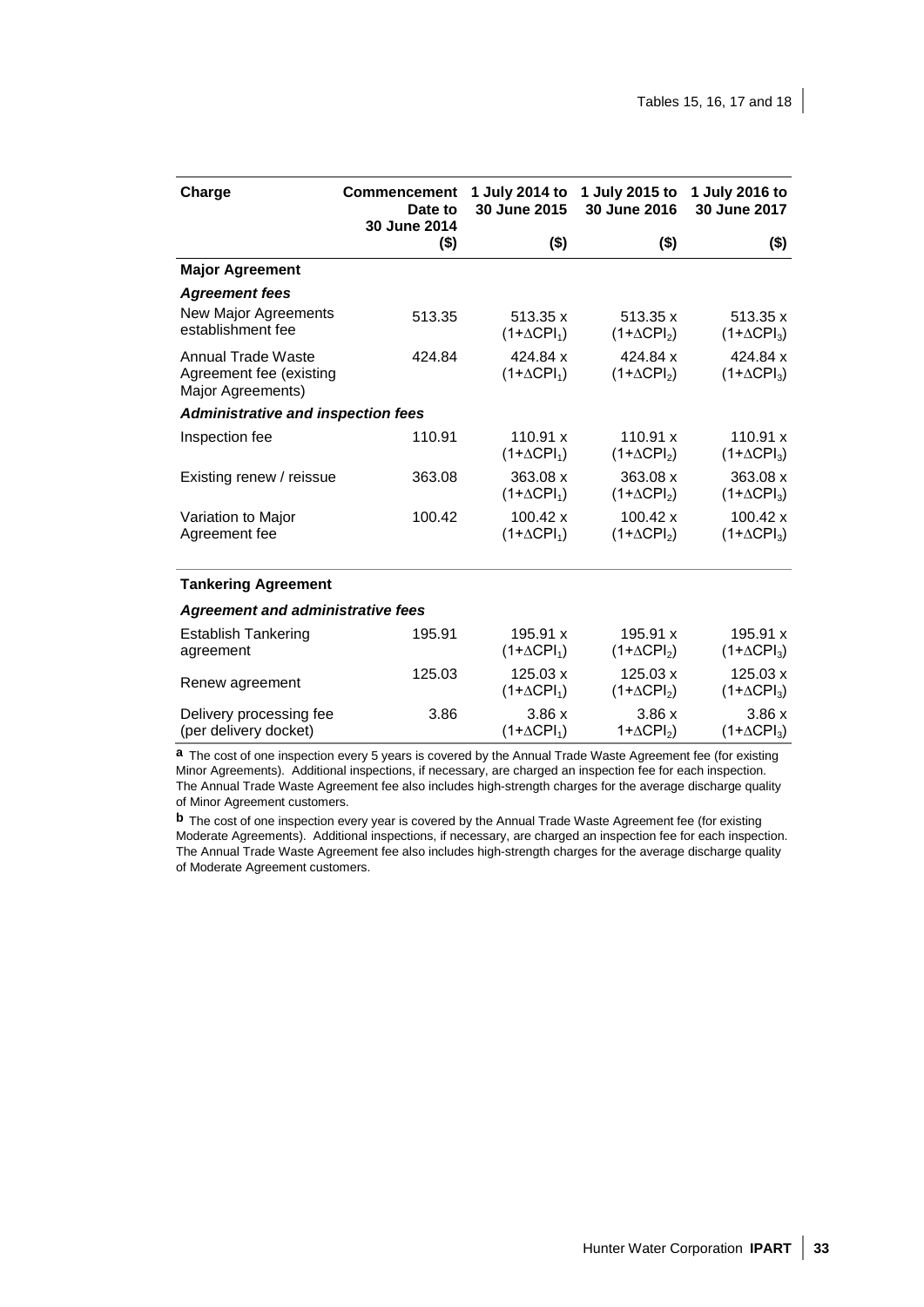| Wastewater<br>treatment | Commencement<br>Date to<br>30 June 2014 | 1 July 2014 to<br>30 June 2015 | 1 July 2015 to<br>30 June 2016 | 1 July 2016 to<br>30 June 2017 |
|-------------------------|-----------------------------------------|--------------------------------|--------------------------------|--------------------------------|
| catchment area          | (\$/kg)                                 | (\$/kg)                        | (\$/kg)                        | (\$/kg)                        |
| <b>Belmont</b>          | 1.25                                    | 1.25x<br>$(1+\Delta CPI_1)$    | 1.25x<br>$(1+\Delta CPI_2)$    | 1.25x<br>$(1+\Delta CPI_3)$    |
| <b>Boulder Bay</b>      | 1.69                                    | 1.69x<br>$(1+\Delta CPI_1)$    | 1.69x<br>$(1+\Delta CPI_2)$    | 1.69x<br>$(1+\Delta CPI_3)$    |
| <b>Branxton</b>         | 4.66                                    | 4.66 x<br>$(1+\Delta CPI_1)$   | 4.66x<br>$(1+\Delta CPI_2)$    | 4.66 x<br>$(1+\Delta CPI_3)$   |
| <b>Burwood Beach</b>    | 0.70                                    | 0.70x<br>$(1+\Delta CPI_1)$    | 0.70x<br>$(1+\Delta CPI_2)$    | 0.70x<br>$(1+\Delta CPI_3)$    |
| Cessnock                | 1.57                                    | 1.57x<br>$(1+\Delta CPI_1)$    | 1.57x<br>$(1+\Delta CPI_2)$    | 1.57x<br>$(1+\Delta CPI_3)$    |
| <b>Clarence Town</b>    | 13.33                                   | 13.33 x<br>$(1+\Delta CPI_1)$  | 13.33 x<br>$(1+\Delta CPI_2)$  | 13.33x<br>$(1+\Delta CPI_3)$   |
| Dora Creek              | 1.85                                    | 1.85x<br>$(1+\Delta CPI_1)$    | 1.85x<br>$(1+\Delta CPI_2)$    | 1.85x<br>$(1+\Delta CPI_3)$    |
| Dungog                  | 2.93                                    | 2.93x<br>$(1+\Delta CPI_1)$    | 2.93x<br>$(1+\Delta CPI_2)$    | 2.93x<br>$(1+\Delta CPI_3)$    |
| Edgeworth               | 1.23                                    | 1.23x<br>$(1+\Delta CPI_1)$    | 1.23x<br>$(1+\Delta CPI_2)$    | 1.23x<br>$(1+\Delta CPI_3)$    |
| Farley                  | 1.20                                    | 1.20x<br>$(1+\Delta CPI_1)$    | 1.20x<br>$(1+\Delta CPI_2)$    | 1.20x<br>$(1+\Delta CPI_3)$    |
| Karuah                  | 13.36                                   | 13.36 x<br>$(1+\Delta CPI_1)$  | 13.36 x<br>$(1+\Delta CPI_2)$  | 13.36 x<br>$(1+\Delta CPI_3)$  |
| Kearsley                | 2.52                                    | 2.52x<br>$(1+\Delta CPI_1)$    | 2.52x<br>$(1+\Delta CPI_2)$    | 2.52x<br>$(1+\Delta CPI_3)$    |
| Kurri Kurri             | 2.69                                    | 2.69x<br>$(1+\Delta CPI_1)$    | 2.69x<br>$(1+\Delta CPI_2)$    | 2.69x<br>$(1+\Delta CPI_3)$    |
| Morpeth                 | 0.93                                    | 0.93x<br>$(1+\Delta CPI_1)$    | 0.93x<br>$(1+\Delta CPI_2)$    | 0.93x<br>$(1+\Delta CPI_3)$    |
| Paxton                  | 7.39                                    | 7.39 x<br>$(1+\Delta CPI_1)$   | 7.39x<br>$(1+\Delta CPI_2)$    | 7.39x<br>$(1+\Delta CPI_3)$    |
| Raymond<br>Terrace      | 1.83                                    | 1.83x<br>$(1+\Delta CPI_1)$    | 1.83x<br>$(1+\Delta CPI_2)$    | 1.83x<br>$(1+\Delta CPI_3)$    |
| Shortland               | 1.41                                    | 1.41x<br>$(1+\Delta CPI_1)$    | 1.41x<br>$(1+\Delta CPI_2)$    | 1.41x<br>$(1+\Delta CPI_3)$    |
| Tanilba Bay             | 2.87                                    | 2.87x<br>$(1+\Delta CPI_1)$    | 2.87x<br>$(1+\Delta CPI_2)$    | 2.87x<br>$(1+\Delta CPI_3)$    |
| Toronto                 | 1.51                                    | 1.51 x<br>$(1+\Delta CPI_1)$   | 1.51 x<br>$(1+\Delta CPI_2)$   | 1.51x<br>$(1+\Delta CPI_3)$    |

### **Table 16 Trade waste high strength charges (up to applicable Load Limit)**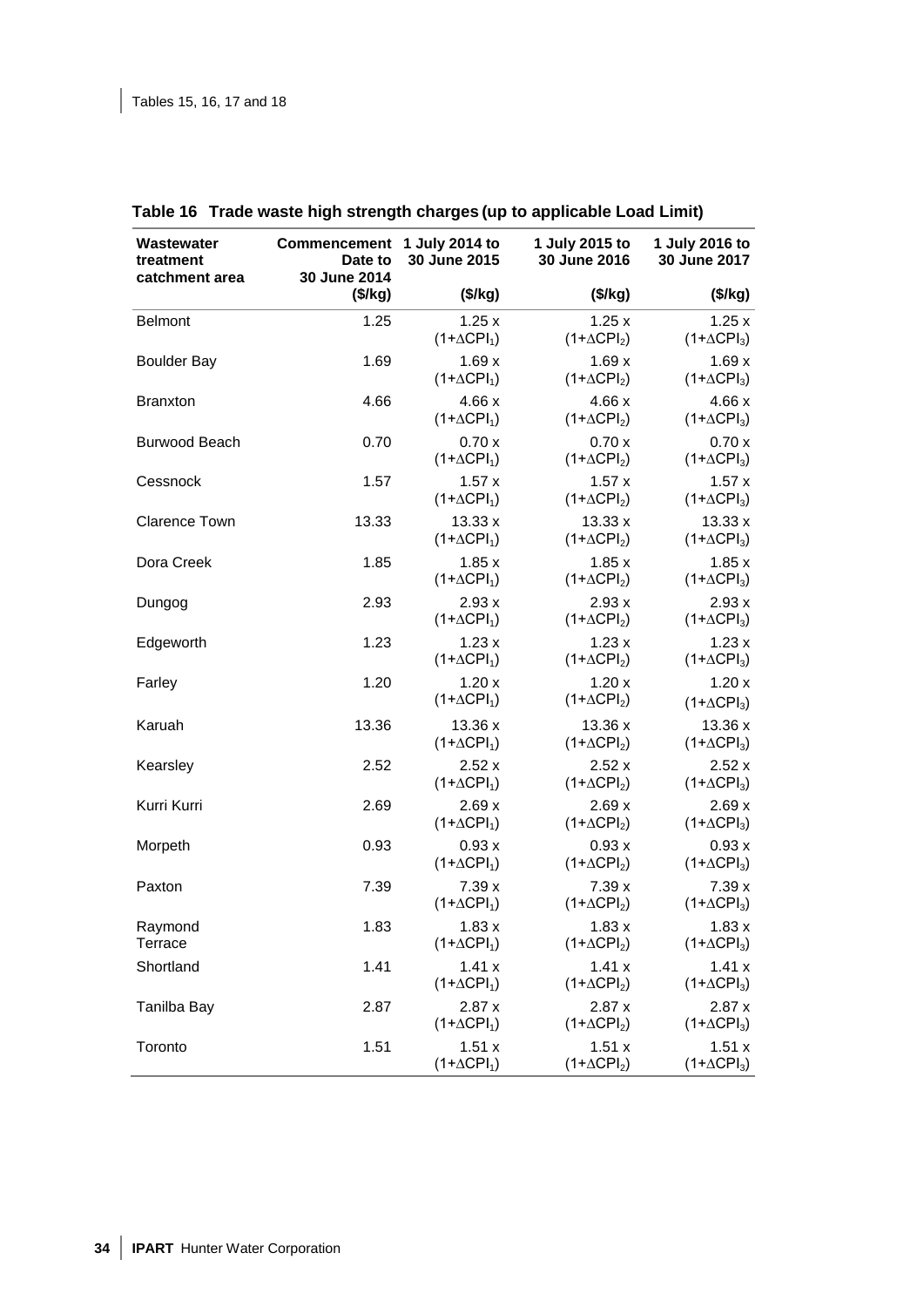| Wastewater<br>treatment<br>catchment area | Commencement<br>Date to<br>30 June 2014 | 1 July 2014 to<br>30 June 2015 | 1 July 2015 to<br>30 June 2016 | 1 July 2016 to<br>30 June 2017 |
|-------------------------------------------|-----------------------------------------|--------------------------------|--------------------------------|--------------------------------|
|                                           | (\$/kg)                                 | (\$/kg)                        | (\$/kg)                        | (\$/kg)                        |
| <b>Belmont</b>                            | 3.74                                    | 3.74x<br>$(1+\Delta CPI_1)$    | 3.73x<br>$(1+\Delta CPI_2)$    | 3.73x<br>$(1+\Delta CPI_3)$    |
| <b>Boulder Bay</b>                        | 5.06                                    | 5.06x<br>$(1+\Delta CPI_1)$    | 5.06x<br>$(1+\Delta CPI_2)$    | 5.06x<br>$(1+\Delta CPI_3)$    |
| <b>Branxton</b>                           | 13.98                                   | 13.98 x<br>$(1+\Delta CPI_1)$  | 13.98 x<br>$(1+\Delta CPI_2)$  | 13.98 x<br>$(1+\Delta CPI_3)$  |
| Burwood Beach                             | 2.10                                    | 2.10x<br>$(1+\Delta CPI_1)$    | 2.10x<br>$(1+\Delta CPI_2)$    | 2.10x<br>$(1+\Delta CPI_3)$    |
| Cessnock                                  | 4.72                                    | 4.72 x<br>$(1+\Delta CPI_1)$   | 4.72 x<br>$(1+\Delta CPI_2)$   | 4.72x<br>$(1+\Delta CPI_3)$    |
| <b>Clarence Town</b>                      | 39.98                                   | 39.98 x<br>$(1+\Delta CPI_1)$  | 39.98 x<br>$(1+\Delta CPI_2)$  | 39.98 x<br>$(1+\Delta CPI_3)$  |
| Dora Creek                                | 5.56                                    | 5.56x<br>$(1+\Delta CPI_1)$    | 5.56x<br>$(1+\Delta CPI_2)$    | 5.56x<br>$(1+\Delta CPI_3)$    |
| Dungog                                    | 8.80                                    | 8.80 x<br>$(1+\Delta CPI_1)$   | 8.80 x<br>$(1+\Delta CPI_2)$   | 8.80 x<br>$(1+\Delta CPI_3)$   |
| Edgeworth                                 | 3.70                                    | 3.70x<br>$(1+\Delta CPI_1)$    | 3.70x<br>$(1+\Delta CPI_2)$    | 3.70x<br>$(1+\Delta CPI_3)$    |
| Farley                                    | 3.61                                    | 3.61x<br>$(1+\Delta CPI_1)$    | 3.61x<br>$(1+\Delta CPI_2)$    | 3.61x<br>$(1+\Delta CPI_3)$    |
| Karuah                                    | 40.07                                   | 40.07 x<br>$(1+\Delta CPI_1)$  | 40.07 x<br>$(1+\Delta CPI_2)$  | 40.07 x<br>$(1+\Delta CPI_3)$  |
| Kearsley                                  | 7.56                                    | 7.56 x<br>$(1+\Delta CPI_1)$   | 7.56x<br>$(1+\Delta CPI_2)$    | 7.56 x<br>$(1+\Delta CPI_3)$   |
| Kurri Kurri                               | 8.06                                    | 8.06x<br>$(1+\Delta CPI_1)$    | 8.06 x<br>$(1+\Delta CPI_2)$   | 8.06 x<br>$(1+\Delta CPI_3)$   |
| Morpeth                                   | 2.78                                    | 2.78x<br>$(1+\Delta CPI_1)$    | 2.78x<br>$(1+\Delta CPI_2)$    | 2.78x<br>$(1+\Delta CPI_3)$    |
| Paxton                                    | 22.16                                   | 22.16x<br>$(1+\Delta CPI_1)$   | 22.16 x<br>$(1+\Delta CPI_2)$  | 22.16x<br>$(1+\Delta CPI_3)$   |
| Raymond<br>Terrace                        | 5.49                                    | 5.49x<br>$(1+\Delta CPI_1)$    | 5.49x<br>$(1+\Delta CPI_2)$    | 5.49x<br>$(1+\Delta CPI_3)$    |
| Shortland                                 | 4.23                                    | 4.23x<br>$(1+\Delta CPI_1)$    | 4.23x<br>$(1+\Delta CPI_2)$    | 4.23x<br>$(1+\Delta CPI_3)$    |
| Tanilba Bay                               | 8.61                                    | 8.61x<br>$(1+\Delta CPI_1)$    | 8.61x<br>$(1+\Delta CPI_2)$    | 8.61x<br>$(1+\Delta CPI_3)$    |
| Toronto                                   | 4.54                                    | 4.54x<br>$(1+\Delta CPI_1)$    | 4.54x<br>$(1+\Delta CPI_2)$    | 4.54x<br>$(1+\Delta CPI_3)$    |

| Table 17 Trade waste high strength incentive charges (charged where the |
|-------------------------------------------------------------------------|
| Load Limit in a Trade Waste Agreement is exceeded) <sup>a</sup>         |

**a** These charges apply to trade waste discharged that is in excess of any Load Limit specified in an applicable Trade Waste Agreement.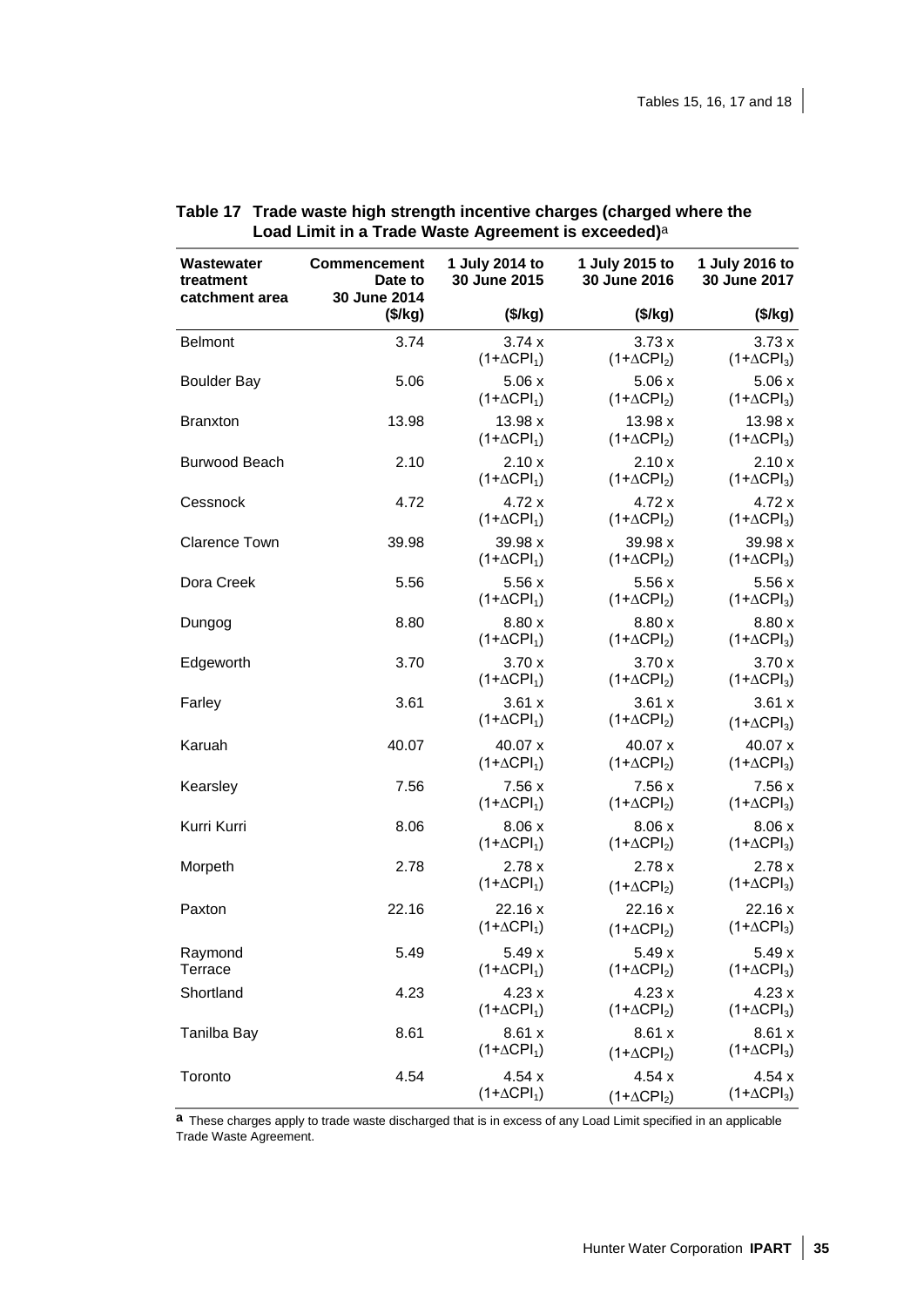| Charge                                                                                               | <b>Commencement</b><br>Date to<br>30 June 2014                                  | 1 July 2014 to<br>30 June 2015                                | 1 July 2015 to<br>30 June 2016                                | 1 July 2016 to<br>30 June 2017                                           |
|------------------------------------------------------------------------------------------------------|---------------------------------------------------------------------------------|---------------------------------------------------------------|---------------------------------------------------------------|--------------------------------------------------------------------------|
|                                                                                                      | $$/kg or $/kL - as$<br>specified)                                               | as specified)                                                 | $$/kg$ or $$/kL - $/kg$ or $$/kL - as$<br>specified)          | $$/kg or $/kL - as$<br>specified)                                        |
|                                                                                                      | Pollutant charges - Major Agreement customers and Tankering Agreement customers |                                                               |                                                               |                                                                          |
| Heavy Metal-<br><b>Burwood Beach</b><br>Wastewater<br><b>Treatment Works</b><br>Catchment<br>(\$/kg) | 21.89                                                                           | 21.89 x<br>$(1+\Delta CPI_1)$                                 | 21.89x<br>$(1+\Delta CPI_2)$                                  | 21.89 x<br>$(1+\Delta CPI_3)$                                            |
| Heavy Metal-<br>All other<br>catchments<br>(\$/kg)                                                   | 36.10                                                                           | 36.10 x<br>$(1+\Delta CPI_1)$                                 | 36.10 x<br>$(1+\Delta CPI_2)$                                 | 36.10 x<br>$(1+\Delta CPI_3)$                                            |
| Phosphorus<br>(concentrations<br>$>11$ mg/L)<br>(\$/kg)                                              | 2.51                                                                            | 2.51 x<br>$(1+\Delta CPI_1)$                                  | 2.51 x<br>$(1+\Delta CPI_2)$                                  | 2.51x<br>$1 + \Delta CPI_3$                                              |
| Sulphate<br>$($/kg)$ a                                                                               | $[150.15 \times$<br>$(SO4/2000)\}/kg$                                           | $[150.15 \times$<br>$(SO4/2000)\}/kg$<br>x $(1+\Delta CPI_1)$ | $[150.15 \times$<br>$(SO4/2000)$ /kg] x<br>$(1+\Delta CPI_2)$ | $[450.15 \times$<br>(SO <sub>4</sub> /2000)}/kg] x<br>$(1+\Delta CPI_3)$ |
|                                                                                                      | Pollutant charges - Tankering Agreement customers only                          |                                                               |                                                               |                                                                          |
| Portable Toilet<br>Effluent<br>(\$/kL)                                                               | 12.80                                                                           | 12.80 x<br>$(1+\Delta CPI_1)$                                 | 12.80 x<br>$(1+\Delta CPI_2)$                                 | 12.80 x<br>$(1+\Delta CPI_3)$                                            |
| Septic Waste<br>(\$/kL)                                                                              | 5.04                                                                            | 5.04x<br>$(1+\Delta CPI_1)$                                   | 5.04x<br>$(1+\Delta CPI_2)$                                   | 5.04x<br>$(1+\Delta CPI_3)$                                              |
| <b>High Strength</b><br>Waste volume<br>charge (\$/kL)b                                              | 3.26                                                                            | 3.26x<br>$(1+\Delta CPI_1)$                                   | 3.26x<br>$(1+\Delta CPI_2)$                                   | 3.26x<br>$(1+\Delta CPI_3)$                                              |

### **Table 18 Trade waste pollutant charges**

**a** Based on the acceptance standard of 2000 milligrams per litre.

**b** Tankered high strength waste is also charged a load charge. The load charge is the high strength charge in Table 16 for the relevant wastewater treatment works to which the waste is delivered.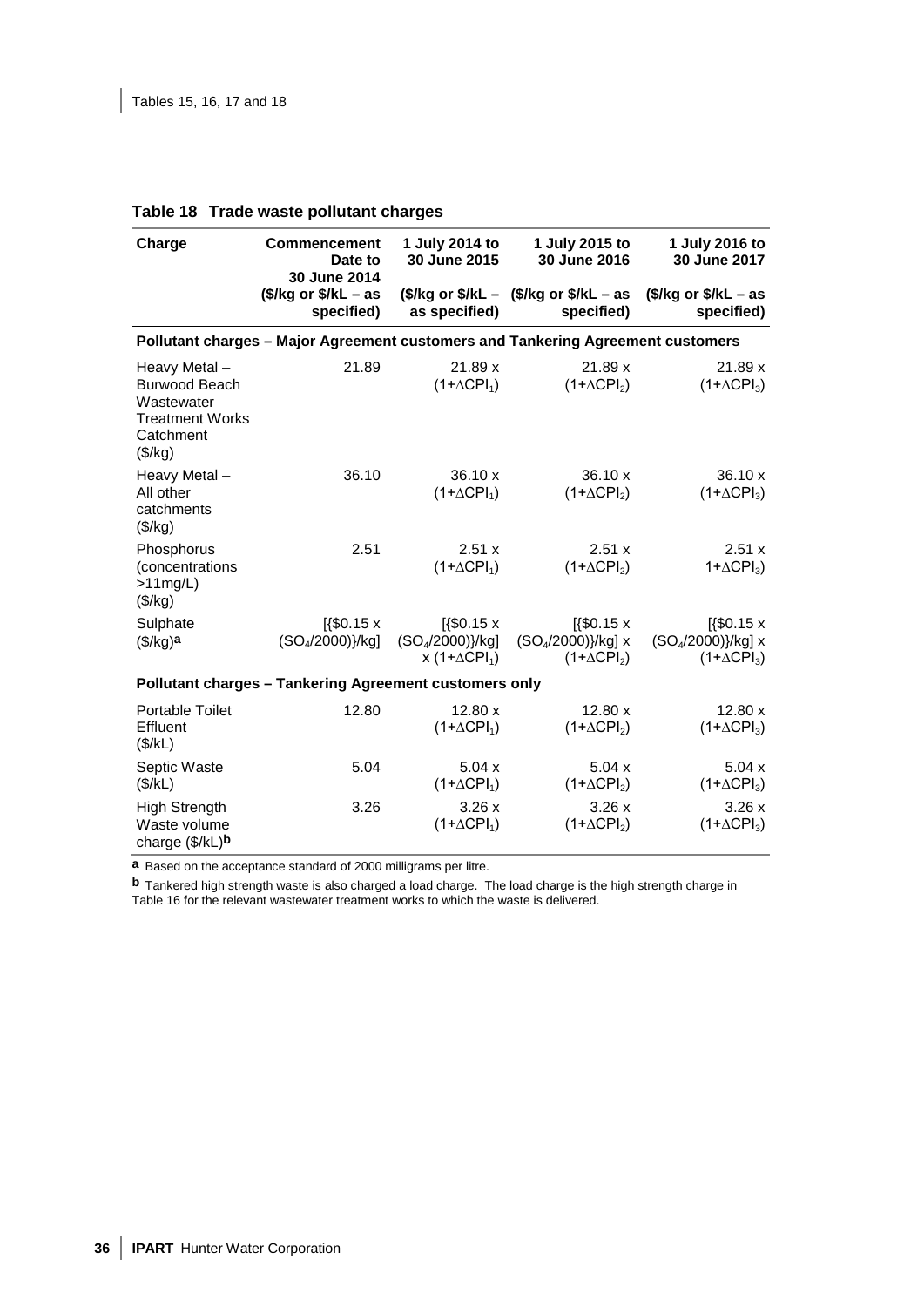## Schedule 5 Backlog Sewerage Services and Clarence Town sewerage connection services

## **1 Application**

This schedule sets the maximum prices that Hunter Water may charge under paragraph 3(b) of the Order (sewerage services) for:

- (a) Backlog Sewerage Services; and
- (b) connecting Clarence Town Properties to the Sewerage System.

## **2 Environmental improvement charge for Residential Properties, Non Residential Properties and Vacant Land**

- (a) The maximum price that Hunter Water may levy for supplying Backlog Sewerage Services[2](#page-42-0) to:
	- (1) Residential Properties;
	- (2) Non Residential Properties; and
	- (3) Vacant Land,[3](#page-42-1)

 $\ddot{\phantom{a}}$ 

is the environmental improvement charge in Table 19 for the Period in which the Residential Property, Non Residential Property or Vacant Land (as the case may be) is connected to the Sewerage System.

- (b) For the purposes of clause 2(a) of this schedule, the environmental improvement charge in Table 19 does not apply where the Property is:
	- (1) located in an area not serviced by the Sewerage System;
	- (2) located in an area where a scheme to provide a point of connection has not been approved for funding by the NSW Government; or
	- (3) owned and occupied by an Eligible Pensioner.

<span id="page-42-0"></span><sup>2</sup> This clause does not apply where the costs of the Backlog Sewerage Services to the Property are recovered through direct beneficiary contributions or NSW Government community service obligation payments.

<span id="page-42-1"></span><sup>3</sup> An owner of Vacant Land which is located in an area serviced by a Sewerage System but is not connected to the Sewerage System will be liable for any other applicable charges as set out in this determination if that owner applies for that Vacant Land to be connected to the Sewerage System.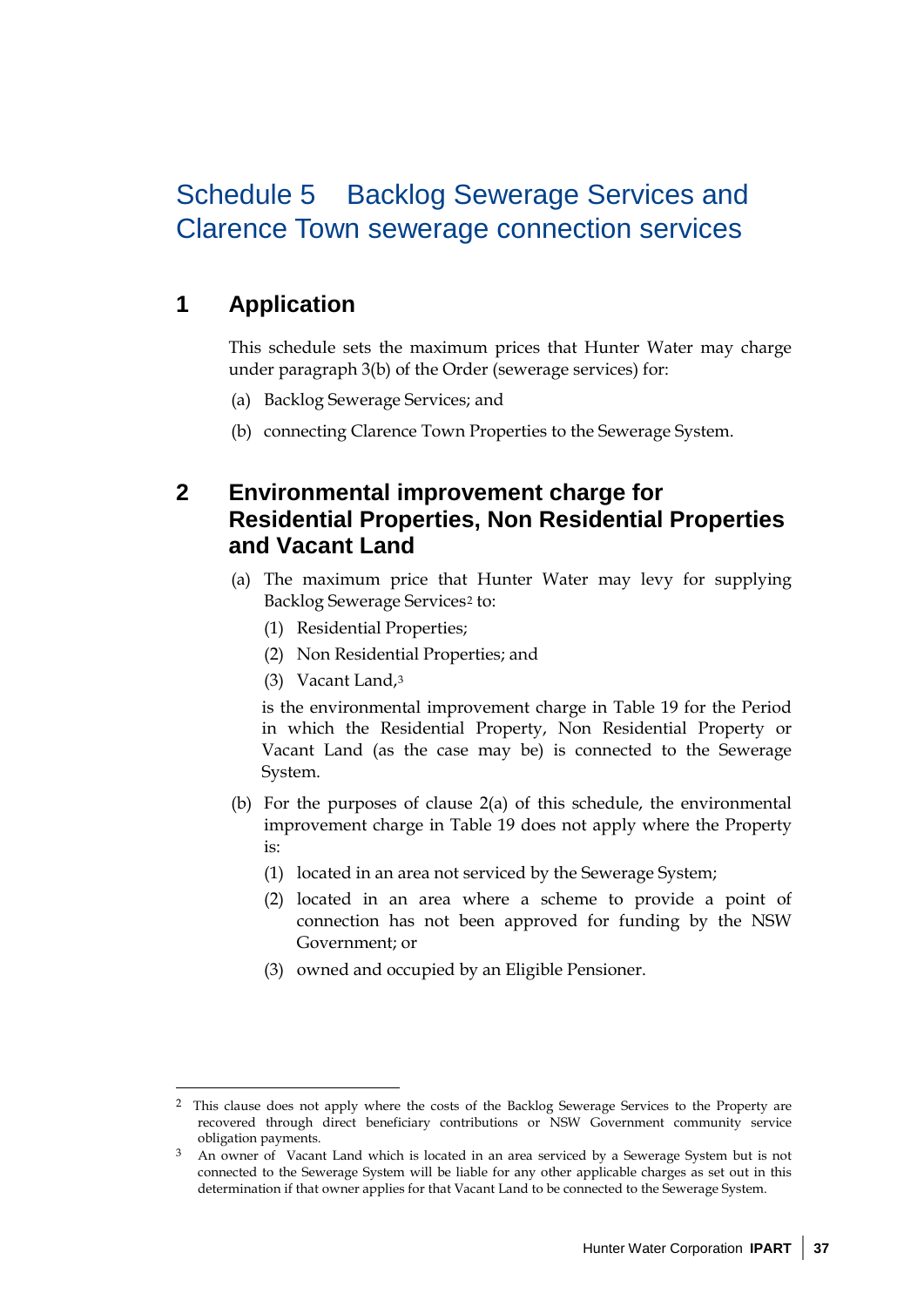## **3 Clarence Town sewer connection charge for Clarence Town Properties**

The maximum price that Hunter Water may levy for supplying the service of connecting a Clarence Town Property to the Sewerage System is the Clarence Town sewer charge in Table 20 for the Period in which the Clarence Town Property is connected to the Sewerage System.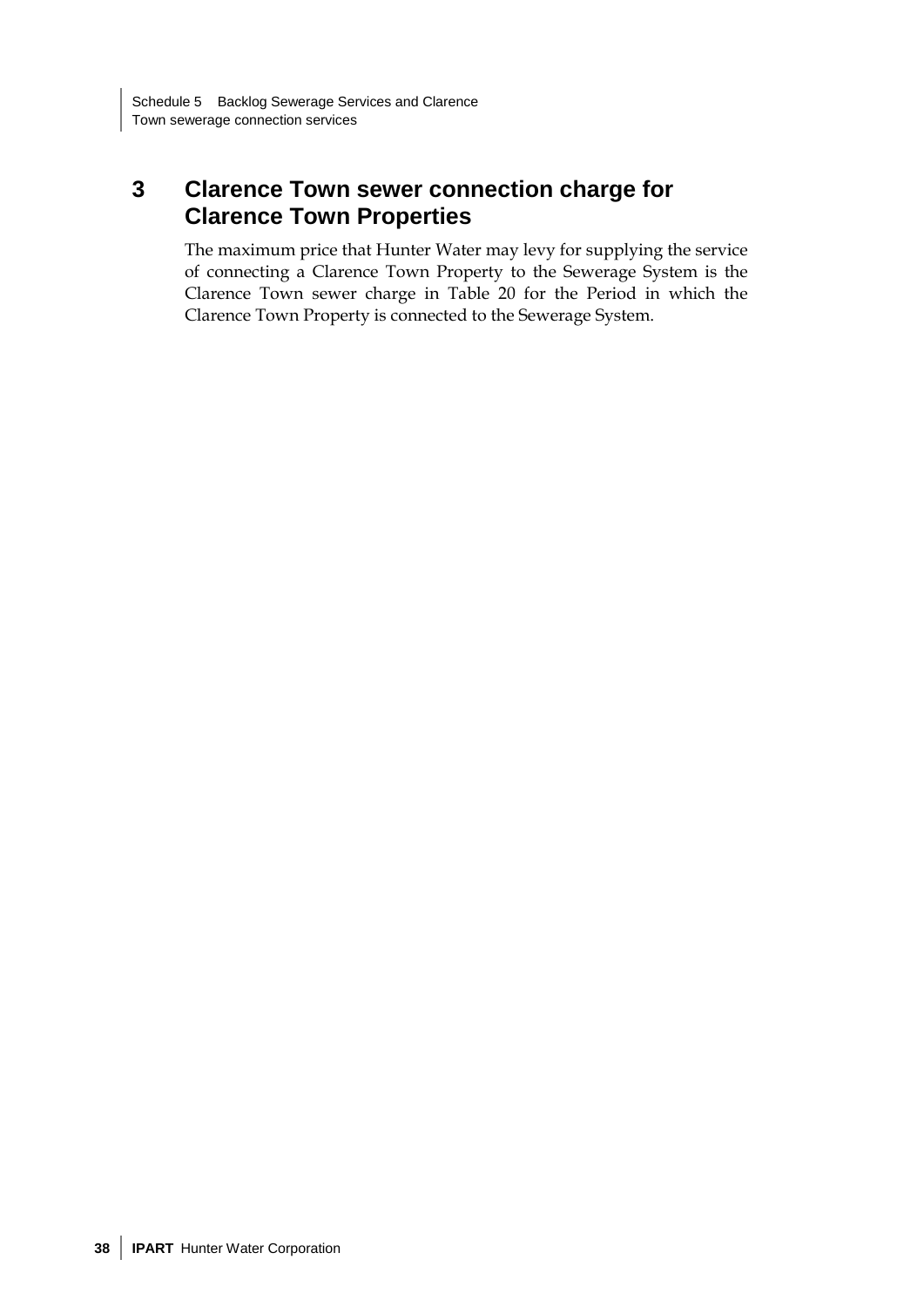## Tables 19 and 20

[**Note:** The prices in year 1 of this determination are expressed in \$2012/13. With the exception of water service charges, water usage charges and sewerage usage charges (which are expressed in nominal dollars), all year 1 prices for the final determination will be inflated by the change in the CPI between March 2012 and March 2013.]

#### **Table 19 Environmental improvement charge**

| Charge                                 | <b>Commencement</b><br>Date to<br>30 June 2014 | 1 July 2014 to<br>30 June 2015 | 1 July 2015 to<br>30 June 2016 | 1 July 2016 to<br>30 June 2017 |
|----------------------------------------|------------------------------------------------|--------------------------------|--------------------------------|--------------------------------|
|                                        | (\$)                                           | (S)                            | $($ \$)                        | $(\$)$                         |
| Environmental<br>improvement<br>charge | 35.89                                          | 35.89 x<br>$(1+\Delta CPI_1)$  | 35.89 x<br>$(1+\Delta CPI_2)$  | 35.89 x<br>$(1+\Delta CPI_3)$  |

### **Table 20 Clarence Town sewer charge**

| Charge                        | <b>Commencement</b><br>Date to<br>30 June 2014 | 1 July 2014 to<br>30 June 2015 | 1 July 2015 to<br>30 June 2016 | 1 July 2016 to<br>30 June 2017 |  |
|-------------------------------|------------------------------------------------|--------------------------------|--------------------------------|--------------------------------|--|
|                               | (5)                                            | (S)                            | (\$)                           | $($ \$                         |  |
| Clarence Town<br>sewer charge | 73.20                                          | 73.20 x<br>$(1+\Delta CPI_1)$  | 73.20 x<br>$(1+\Delta CPI_2)$  | 73.20 x<br>$(1+\Delta CPI_3)$  |  |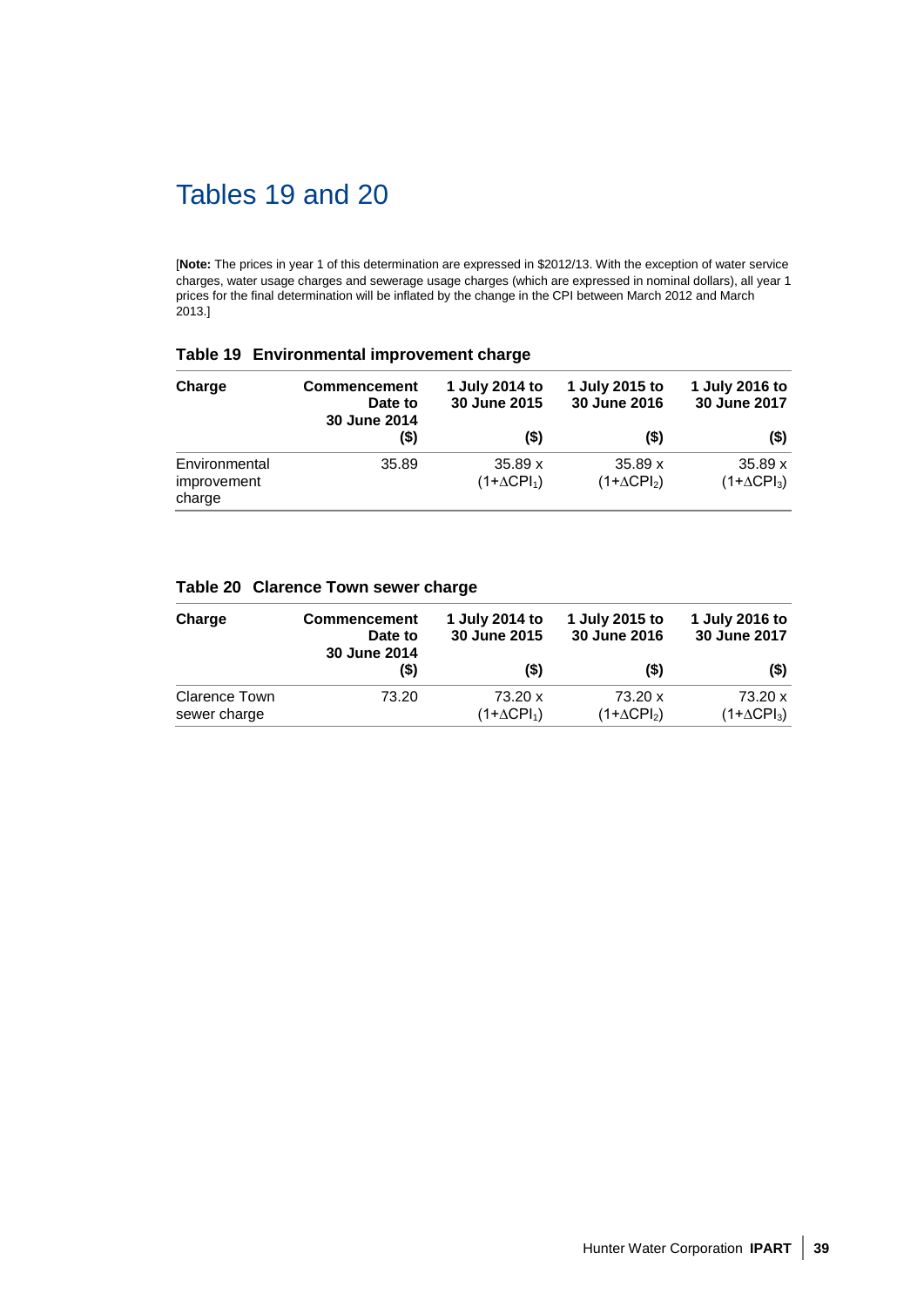## Schedule 6 Ancillary and miscellaneous customer services

## **1 Application**

This schedule sets the maximum prices that Hunter Water may charge for services under paragraph 3(f) of the Order (ancillary and miscellaneous customer services for which no alternative supply exists).

### **2 Ancillary and miscellaneous charges**

- (a) The maximum charge that Hunter Water may levy for an ancillary and miscellaneous service listed in Table 21 is:
	- (1) from the Commencement Date to 30 June 2014 the corresponding charge in Table 21;
	- (2) from 1 July 2014 to 30 June 2015 the corresponding charge in Table 21 multiplied by  $(1+\Delta CPI_1)$ , rounded in accordance with the Rounding Rule in clause 3 below;
	- (3) from 1 July 2015 to 30 June 2016 the corresponding charge in Table 21 multiplied by (1+∆CPI<sub>2</sub>), rounded in accordance with the Rounding Rule in clause 3 below; and
	- (4) from 1 July 2016 to 30 June 2017 the corresponding charge in Table 21 multiplied by  $(1+\Delta{\rm CPI}_3)$ , rounded in accordance with the Rounding Rule in clause 3 below.
- (b) A reference in Table 21 to " $N/A$ " means that Hunter Water does not provide the relevant service.

## **3 Rounding rule**

Where a charge for an ancillary and miscellaneous customer service calculated in accordance with clause  $2(a)(2)$ , (3) or (4) above is:

- (a) \$100 or more, the charge is to be rounded to the nearest whole dollar; and
- (b) less than \$100, the charge is to be rounded to the nearest 5 cents.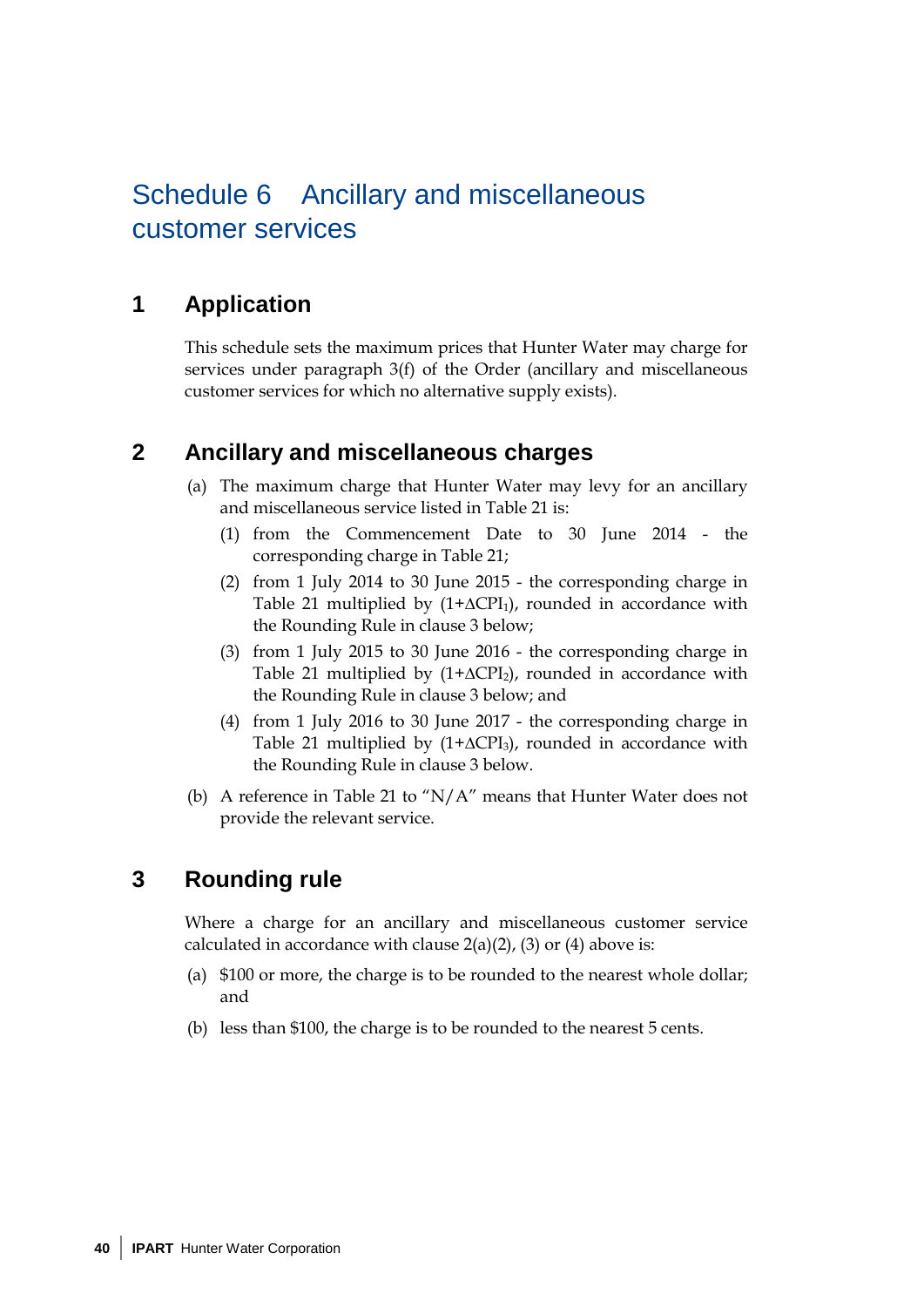## Table 21

[**Note:** The prices in year 1 of this determination are expressed in \$2012/13. With the exception of water service charges, water usage charges and sewerage usage charges (which are expressed in nominal dollars), all year 1 prices for the final determination will be inflated by the change in the CPI between March 2012 and March 2013.]

|  |  |  | Table 21 Charges for ancillary and miscellaneous customer services |  |  |
|--|--|--|--------------------------------------------------------------------|--|--|
|--|--|--|--------------------------------------------------------------------|--|--|

|              | No. Service                                                                                                                                                                                                                                                                                        | $($ \$) |
|--------------|----------------------------------------------------------------------------------------------------------------------------------------------------------------------------------------------------------------------------------------------------------------------------------------------------|---------|
| 1            | <b>Conveyancing Certificate</b>                                                                                                                                                                                                                                                                    |         |
|              | a) Over the Counter                                                                                                                                                                                                                                                                                | 30.50   |
|              | Over the counter statement of outstanding rates and charges at a<br>specific date which is issued to solicitors, conveyancing companies<br>and individuals as a requirement for buying and selling property                                                                                        |         |
|              | b) Electronic                                                                                                                                                                                                                                                                                      | 9.40    |
|              | Electronic statement of outstanding rates and charges at a specific<br>date which is issued to solicitors, conveyancing companies and<br>individuals as a requirement for buying and selling property.                                                                                             |         |
| $\mathbf{2}$ | Property Sewerage Diagram-up to and including A4 size- (where<br>available)                                                                                                                                                                                                                        | 18.75   |
|              | Diagram showing the location of the house-service line, building and<br>sewer for a property.                                                                                                                                                                                                      |         |
| 3            | <b>Service Location Diagram</b>                                                                                                                                                                                                                                                                    |         |
|              | a) Over the Counter                                                                                                                                                                                                                                                                                | 24.65   |
|              | Over the counter plan of Hunter Water's services and connection<br>points in relation to a property's boundaries or a statement that no<br>sewer main is available.                                                                                                                                |         |
|              | b) Electronic                                                                                                                                                                                                                                                                                      | 14.75   |
|              | Broker or agent lodges an application via Land and Property<br>Information, interfaces and extracts property details, produces an<br>electronic plan of Hunter Water's services and connection points in<br>relation to a property's boundaries or a statement that no sewer main<br>is available. |         |
| 4            | Meter Reading - Special Reads and by Appointment                                                                                                                                                                                                                                                   |         |
|              | Meter reader required to attend customer's property for the purpose of<br>obtaining a special reading outside of the existing Meter read schedule.                                                                                                                                                 |         |
|              | During business hours                                                                                                                                                                                                                                                                              | 24.10   |
|              | Outside of business hours (by appointment)                                                                                                                                                                                                                                                         | 98.70   |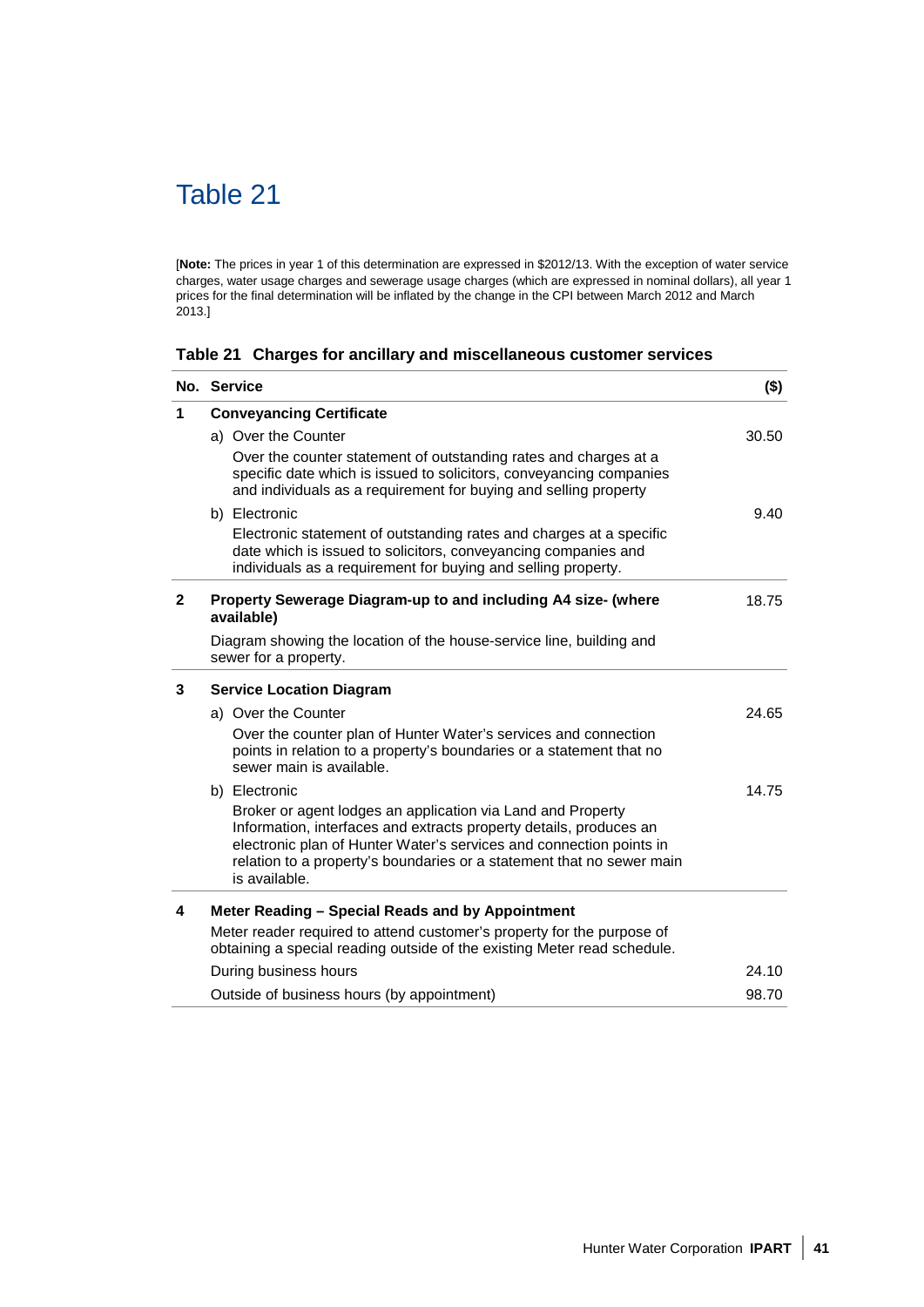|   | No. Service                                                                                                                                                                                                                                                                                                                                                                                                                                                                                            | $($ \$)        |  |  |  |
|---|--------------------------------------------------------------------------------------------------------------------------------------------------------------------------------------------------------------------------------------------------------------------------------------------------------------------------------------------------------------------------------------------------------------------------------------------------------------------------------------------------------|----------------|--|--|--|
| 5 | <b>Billing Record Search Statement</b>                                                                                                                                                                                                                                                                                                                                                                                                                                                                 |                |  |  |  |
|   | a) Up to and including 5 years<br>This charge is applied when customers request a search of Hunter<br>Water's archived financial reports which provide account details for<br>up to 5 years. Account details for the current and previous financial<br>year are free of charge. This charge is applied for each property<br>requiring a billing record search.<br>b) For multiple properties<br>An hourly rate to prepare historical billing and consumption data to<br>owners of multiple properties. | 59.85<br>86.55 |  |  |  |
| 6 | <b>Building over or Adjacent to Sewer Advice</b>                                                                                                                                                                                                                                                                                                                                                                                                                                                       |                |  |  |  |
|   | Statement of Approval Status for existing Building Over or Adjacent to a<br>Sewer.                                                                                                                                                                                                                                                                                                                                                                                                                     | 70.15          |  |  |  |
| 7 | Water Reconnection - after restriction                                                                                                                                                                                                                                                                                                                                                                                                                                                                 |                |  |  |  |
|   | a) During business hours                                                                                                                                                                                                                                                                                                                                                                                                                                                                               | 106.00         |  |  |  |
|   | Restoration of water supply during business hours (8am to 3pm on<br>business days) to a property which has been restricted for non-<br>payment of accounts.                                                                                                                                                                                                                                                                                                                                            |                |  |  |  |
|   | b) Outside business hours<br>Restoration of water supply outside of business hours (times other<br>than those referred to in 7a) to a property which has been restricted<br>for non-payment of accounts.                                                                                                                                                                                                                                                                                               | 128.00         |  |  |  |
| 8 | <b>Workshop Flow Rate Test of Meter</b>                                                                                                                                                                                                                                                                                                                                                                                                                                                                |                |  |  |  |
|   | a) Without Strip Test                                                                                                                                                                                                                                                                                                                                                                                                                                                                                  |                |  |  |  |
|   | Removal, transportation and flow rate test of a mechanical meter at<br>the customer's request to determine the accuracy of the customer's<br>Meter.                                                                                                                                                                                                                                                                                                                                                    |                |  |  |  |
|   | $20$ mm $-25$ mm                                                                                                                                                                                                                                                                                                                                                                                                                                                                                       | 158.00         |  |  |  |
|   | 32mm                                                                                                                                                                                                                                                                                                                                                                                                                                                                                                   | 222.00         |  |  |  |
|   | 40mm                                                                                                                                                                                                                                                                                                                                                                                                                                                                                                   | 226.00         |  |  |  |
|   | 50mm Light                                                                                                                                                                                                                                                                                                                                                                                                                                                                                             | 266.00         |  |  |  |
|   | 50mm Heavy                                                                                                                                                                                                                                                                                                                                                                                                                                                                                             | 331.00         |  |  |  |
|   | ('light' being a Meter weighing less than 10 kg and 'heavy' being a<br>Meter weighing 10 kg or more)                                                                                                                                                                                                                                                                                                                                                                                                   |                |  |  |  |
|   | 65mm                                                                                                                                                                                                                                                                                                                                                                                                                                                                                                   | 333.00         |  |  |  |
|   | 80 <sub>mm</sub>                                                                                                                                                                                                                                                                                                                                                                                                                                                                                       | 389.00         |  |  |  |
|   | 100mm                                                                                                                                                                                                                                                                                                                                                                                                                                                                                                  | 464.00         |  |  |  |
|   | 150mm                                                                                                                                                                                                                                                                                                                                                                                                                                                                                                  | 526.00         |  |  |  |
|   | b) With Strip Test<br>Removal, transportation, flow rate and strip test of a mechanical<br>meter at the customer's request to determine the accuracy of the<br>customer's Meter.<br>$20$ mm $-25$ mm                                                                                                                                                                                                                                                                                                   | 218.00         |  |  |  |
|   | 32mm                                                                                                                                                                                                                                                                                                                                                                                                                                                                                                   | 282.00         |  |  |  |
|   | 40 <sub>mm</sub>                                                                                                                                                                                                                                                                                                                                                                                                                                                                                       | 282.00         |  |  |  |
|   | 50mm Light                                                                                                                                                                                                                                                                                                                                                                                                                                                                                             | 326.00         |  |  |  |
|   | 50mm Heavy                                                                                                                                                                                                                                                                                                                                                                                                                                                                                             | 391.00         |  |  |  |
|   | ('light' being a Meter weighing less than 10 kg and 'heavy' being a                                                                                                                                                                                                                                                                                                                                                                                                                                    |                |  |  |  |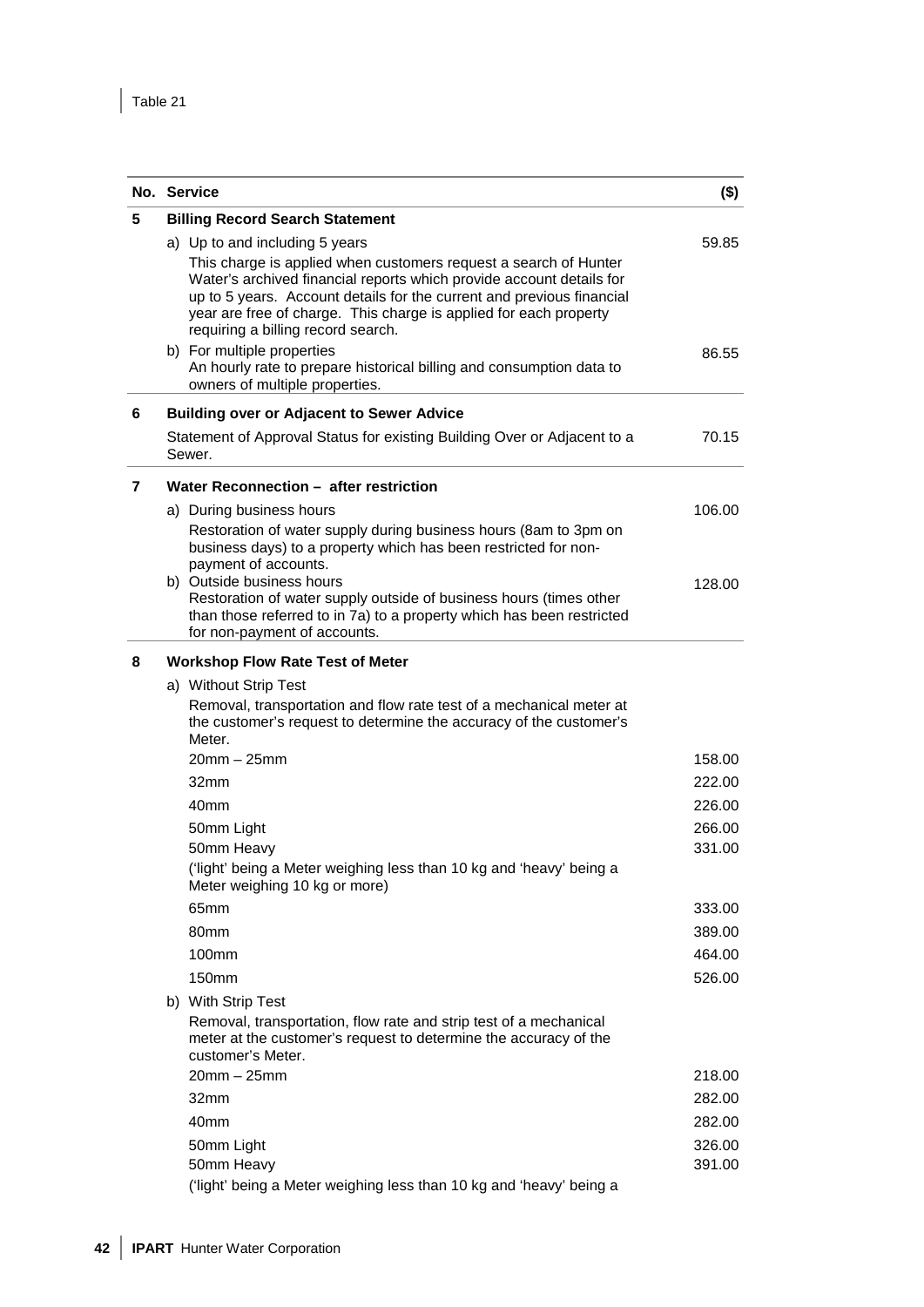|    | No. Service                                                                                                                                                                                              | $($ \$) |
|----|----------------------------------------------------------------------------------------------------------------------------------------------------------------------------------------------------------|---------|
|    | Meter weighing 10 kg or more)                                                                                                                                                                            |         |
|    | 65mm                                                                                                                                                                                                     | 393.00  |
|    | 80 <sub>mm</sub>                                                                                                                                                                                         | 449.00  |
|    | 100 <sub>mm</sub>                                                                                                                                                                                        | 524.00  |
|    | 150 <sub>mm</sub>                                                                                                                                                                                        | 576.00  |
| 9  | Application for water disconnection                                                                                                                                                                      |         |
|    | a) Application for water disconnection (all sizes)                                                                                                                                                       | 66.35   |
|    | b) Application for recycled water disconnection                                                                                                                                                          | 133.00  |
| 10 | Application for Water Service Connection (up to and including<br>25mm)                                                                                                                                   | 72.20   |
|    | Process applications to connect a new water service. This covers the<br>administration fee only. There will be a separate charge payable to the<br>utility if they also perform the physical connection. |         |
| 11 | Application for Water Service Connection-(32-65mm)                                                                                                                                                       | N/A     |
|    | This covers administration and system capacity analysis as required.                                                                                                                                     |         |
| 12 | Application for Water Service Connection-(80mm or greater)                                                                                                                                               | N/A     |
|    | This covers administration and system capacity analysis as required.                                                                                                                                     |         |
| 13 | Application to assess a Water main Adjustment                                                                                                                                                            | 340.00  |
|    | This covers preliminary advice as to the feasibility of the project and will<br>result in either:                                                                                                        |         |
|    | a) a rejection of the project in which case the fee covers the associated<br>investigation costs; or                                                                                                     |         |
|    | b) conditional approval in which case the fee covers the administrative<br>costs associated with the investigation and record amendment.                                                                 |         |
| 14 | <b>Metered Standpipe Hire Security bond</b>                                                                                                                                                              |         |
|    | Payable by Metered Standpipe hirers and refundable upon return of the<br>standpipe in an undamaged state and upon payment of all outstanding<br>hire and usage charges.                                  |         |
|    | 20mm Metered Standpipe                                                                                                                                                                                   | 305.20  |
|    | 32mm low flow Metered Standpipe                                                                                                                                                                          | 370.55  |
|    | 32mm high flow Metered Standpipe                                                                                                                                                                         | 817.45  |
|    | 50mm Metered Standpipe                                                                                                                                                                                   | 817.45  |
| 15 | Metered Standpipe Hire - monthly and tri-annual fees<br>Hire fees payable for the use of a portable metered standpipe owned by                                                                           |         |
|    | Hunter Water that is used to extract water from a water main.                                                                                                                                            |         |
|    | Monthly Fee:                                                                                                                                                                                             |         |
|    | 20mm Metered Standpipe                                                                                                                                                                                   | 11.45   |
|    | 32mm low flow Metered Standpipe                                                                                                                                                                          | 12.65   |
|    | 32mm high flow Metered Standpipe                                                                                                                                                                         | 20.85   |
|    | 50mm Metered Standpipe                                                                                                                                                                                   | 20.85   |
|    | Tri-annual Fee:                                                                                                                                                                                          |         |
|    | 20mm Metered Standpipe                                                                                                                                                                                   | 31.85   |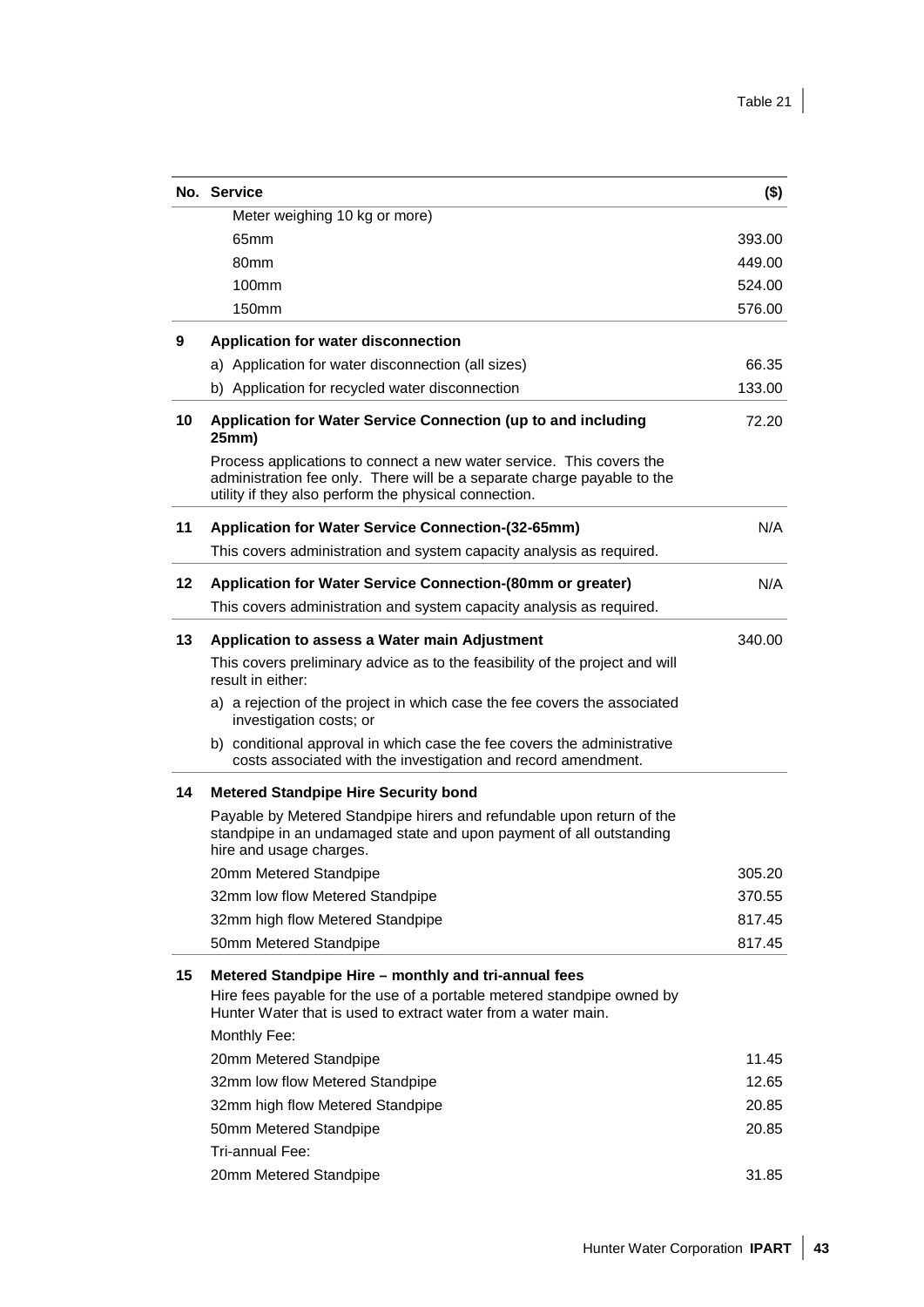|         | No. Service                                                                                                                                                                                                                                                                                                                                                                            | $($ \$)                                                                   |
|---------|----------------------------------------------------------------------------------------------------------------------------------------------------------------------------------------------------------------------------------------------------------------------------------------------------------------------------------------------------------------------------------------|---------------------------------------------------------------------------|
|         | 32mm low flow Metered Standpipe                                                                                                                                                                                                                                                                                                                                                        | 33.05                                                                     |
|         | 32mm high flow Metered Standpipe                                                                                                                                                                                                                                                                                                                                                       | 41.25                                                                     |
|         | 50mm Metered Standpipe                                                                                                                                                                                                                                                                                                                                                                 | 41.25                                                                     |
| 16      | <b>Metered Standpipe Water Usage Fee</b>                                                                                                                                                                                                                                                                                                                                               | See<br>schedule 1<br>water usage<br>charge as<br>per Tables<br>3, 4 and 5 |
| 17      | <b>Backflow Prevention Device Application and Registration Fee</b><br>Charge for the initial application and registration of a backflow prevention<br>device.                                                                                                                                                                                                                          | 32.50                                                                     |
| 18      | <b>Backflow Prevention Device Annual Administration Fee and Test</b>                                                                                                                                                                                                                                                                                                                   |                                                                           |
|         | a) Annual administration fee<br>Charge for the maintenance of backflow prevention device records<br>including logging of inspection reports.                                                                                                                                                                                                                                           | 20.80                                                                     |
|         | b) Backflow Device Test<br>This fee is for arranging to test a customer's backflow device as a<br>result of that customer failing to arrange their own test as per the<br><b>Customer Contract.</b>                                                                                                                                                                                    | 312.00                                                                    |
| 19      | <b>Major Works Inspections Fee</b>                                                                                                                                                                                                                                                                                                                                                     |                                                                           |
|         | This fee is for the inspection of water and sewer mains constructed by<br>others, for the purposes of approval, which are longer than 25 metres<br>and/or greater than 2 metres in depth.                                                                                                                                                                                              |                                                                           |
|         | Water Mains (\$ per metre)                                                                                                                                                                                                                                                                                                                                                             | 9.61                                                                      |
|         | Gravity Sewer Mains (\$ per metre)                                                                                                                                                                                                                                                                                                                                                     | 14.48                                                                     |
|         | Rising Sewer Mains (\$ per metre)                                                                                                                                                                                                                                                                                                                                                      | 9.61                                                                      |
|         | Pressure Sewer Mains (\$ per metre)                                                                                                                                                                                                                                                                                                                                                    | 9.61                                                                      |
| 20      | <b>Statement of Available Pressure</b>                                                                                                                                                                                                                                                                                                                                                 |                                                                           |
|         | Water pressure report detailing relative water pressures in Hunter<br>Water's water mains. This fee covers assessment of available pressures<br>at three specific flow rates from a single connection point to Hunter<br>Water's main. Additional points of connection and flow values can be<br>assessed at additional cost at the Technical Services Hourly Rate<br>(charge no. 52). | 311.00                                                                    |
| 21      | Application to Connect or Disconnect Sewer Services or for a<br><b>Special Internal Inspection Permit</b>                                                                                                                                                                                                                                                                              | 72.20                                                                     |
|         | Process applications to connect a new sewer service or to disconnect an<br>existing sewer service or apply for a special internal inspection permit.                                                                                                                                                                                                                                   |                                                                           |
| $22 \,$ | <b>Application to Connect or Disconnect Water &amp; Sewer Services</b><br>(combined application)                                                                                                                                                                                                                                                                                       | 72.20                                                                     |
|         | Process combined application to connect a new water and sewer service<br>or to disconnect an existing water and sewer service.                                                                                                                                                                                                                                                         |                                                                           |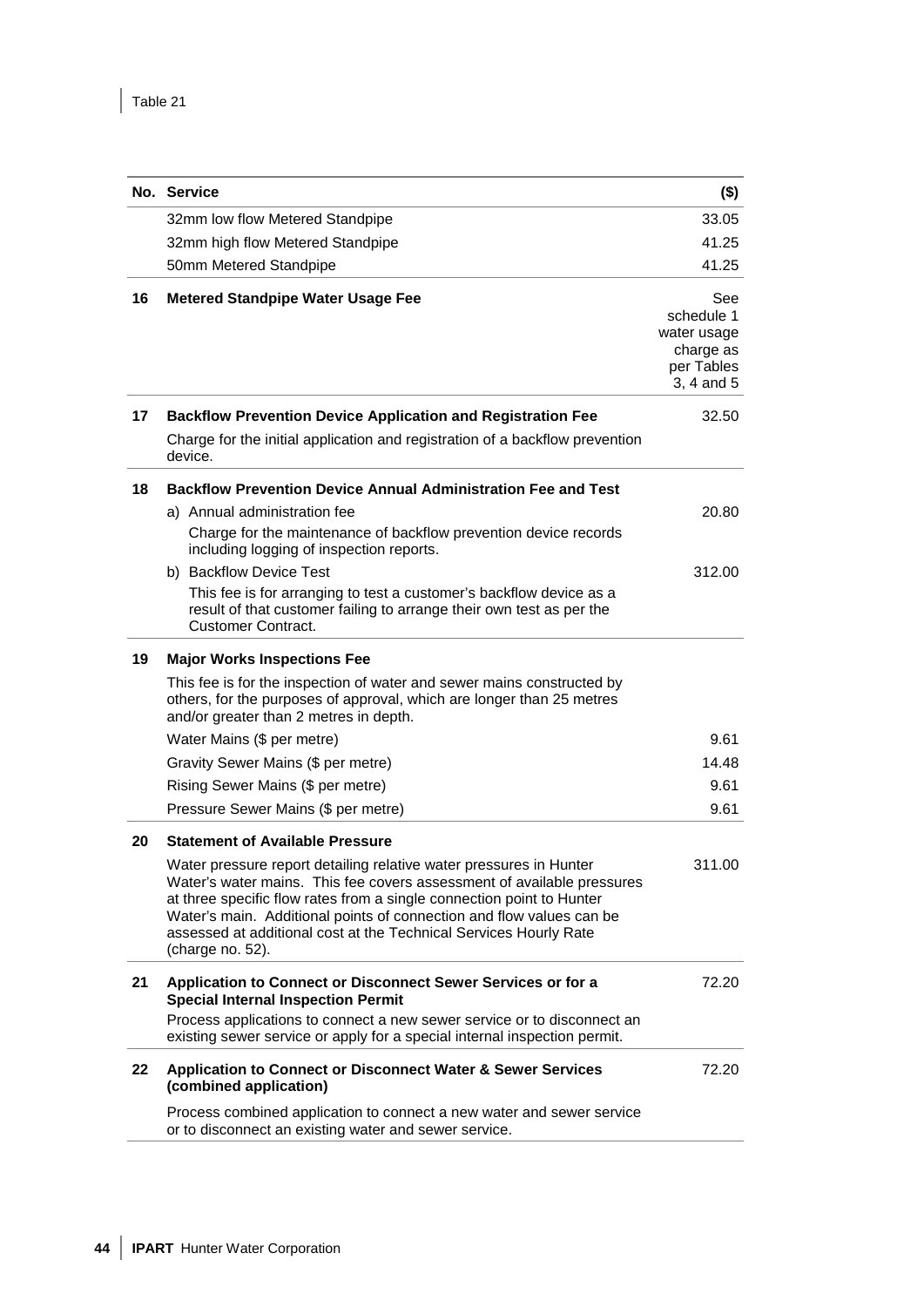|    | No. Service                                                                                                                                                                                                                     | $($ \$) |
|----|---------------------------------------------------------------------------------------------------------------------------------------------------------------------------------------------------------------------------------|---------|
| 23 | <b>Irregular &amp; Dishonoured Payments</b>                                                                                                                                                                                     |         |
|    | Fees relating to cheques returned by banking authorities or payment<br>agency as irregular or dishonoured, credit card payment declines and<br>direct debit payment declines.                                                   |         |
|    | <b>Banking Authority:</b>                                                                                                                                                                                                       |         |
|    | - Cheque decline                                                                                                                                                                                                                | 33.50   |
|    | - Direct Debit decline                                                                                                                                                                                                          | 26.00   |
|    | Australia Post:                                                                                                                                                                                                                 |         |
|    | - Cheque decline                                                                                                                                                                                                                | 38.50   |
| 24 | Request for Separate Metering of Units (per plan)                                                                                                                                                                               | 29.95   |
|    | Process a request for separate sub-metering of individual units within a<br>registered Strata Plan or Community Title. Fee per plan, regardless of<br>number of units.                                                          |         |
| 25 | Unauthorised connections                                                                                                                                                                                                        | 108.00  |
|    | Charge to recover costs and appropriate application fees where a<br>connected service is located but no application to connect has been<br>lodged with Hunter Water.                                                            |         |
| 26 | <b>Building Plan Stamping</b>                                                                                                                                                                                                   | 11.75   |
|    | Approval of basic building and development plans certifying that the<br>proposed construction does not adversely impact on Hunter Water's<br>assets.                                                                            |         |
| 27 | Determining Requirements for Building Over/Adjacent to Sewer or<br><b>Easement</b>                                                                                                                                              | 150.00  |
|    | Statement of conditional requirements to Council approved building<br>plans to safeguard Hunter Water's assets.                                                                                                                 |         |
| 28 | <b>Hiring of a Metered Standpipe</b>                                                                                                                                                                                            |         |
|    | a) Application to Hire a Metered Standpipe<br>Process applications for the hire of portable metered standpipes.<br>b) Breach of Standpipe Hire Conditions                                                                       | 169.00  |
|    | Fee for failing to provide a standpipe meter reading as required by the<br>standpipe hire agreement. The standpipe hire agreement specifies<br>that if three breaches occur the standpipe hire agreement will be<br>terminated. |         |
|    | Breach 1                                                                                                                                                                                                                        | 18.20   |
|    | Breach <sub>2</sub>                                                                                                                                                                                                             | 24.05   |
|    | Breach 3 - step 1                                                                                                                                                                                                               | 29.95   |
|    | Breach 3 – step 2 (customer fails to return standpipe)                                                                                                                                                                          | 29.95   |
| 29 | <b>Meter Affixtures/Handling Fee</b>                                                                                                                                                                                            |         |
|    | Installation of a Meter to the water connection framework.                                                                                                                                                                      |         |
|    | a) Installation of a Water Meter for new connections up to 50mm (light<br>duty)                                                                                                                                                 | 83.25   |
|    | b) For Meters 50mm or larger, delivery of Meter by Hunter Water                                                                                                                                                                 | 83.25   |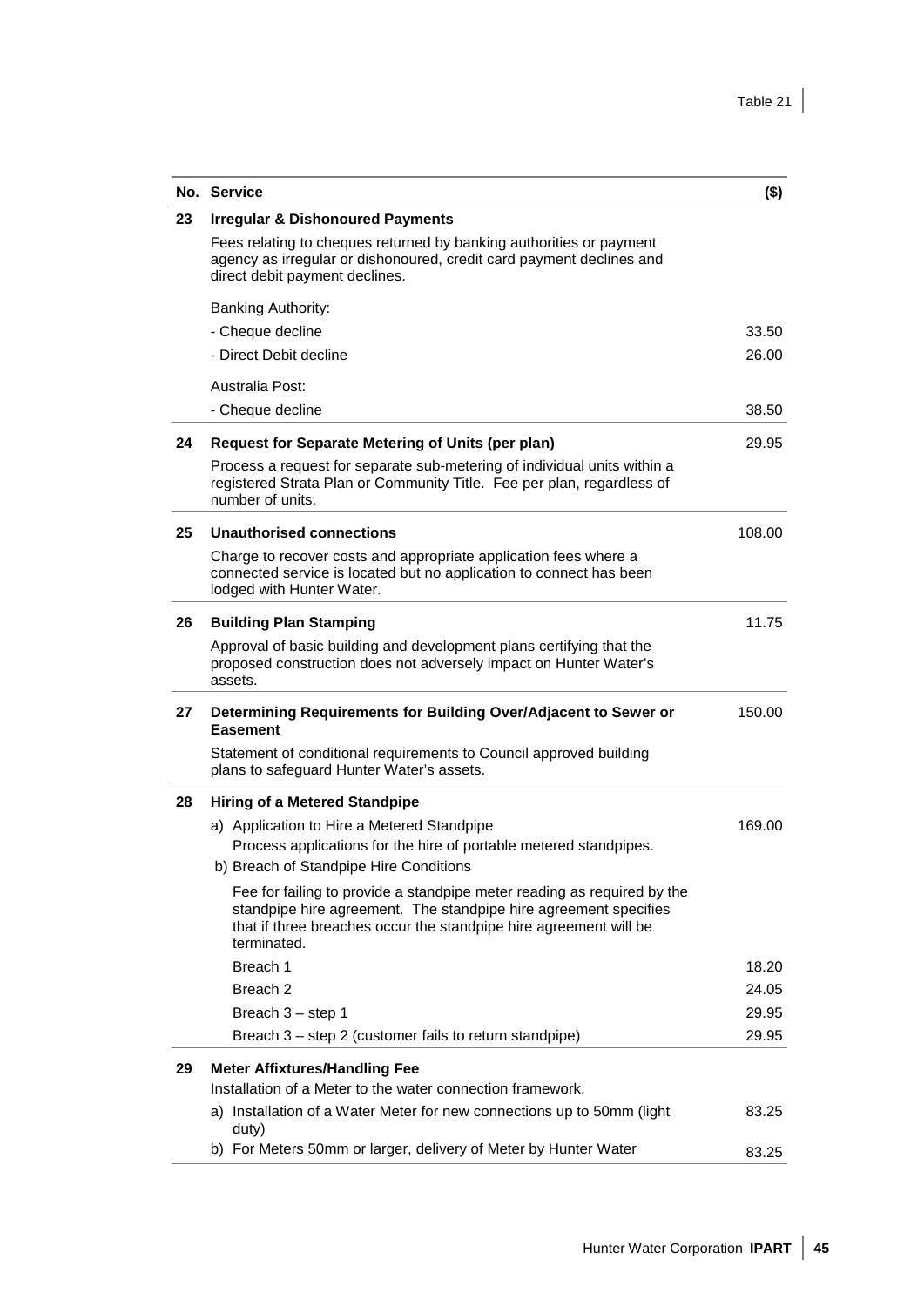|    | No. Service                                                                                                                                                                                                                                                                                                                                                                                                                                                                                   | $($ \$)  |
|----|-----------------------------------------------------------------------------------------------------------------------------------------------------------------------------------------------------------------------------------------------------------------------------------------------------------------------------------------------------------------------------------------------------------------------------------------------------------------------------------------------|----------|
| 30 | <b>Inspection of Non-Compliant Meters</b>                                                                                                                                                                                                                                                                                                                                                                                                                                                     | 56.10    |
|    | Reinspection of a proposed multi-metered development or stand-alone<br>property where a second inspection is required for separate metering as<br>meter frames were either non-compliant or were not accessible at initial<br>inspection. Additional contractor hourly rate costs may apply, if required.                                                                                                                                                                                     |          |
| 31 | <b>Standard Plumbing Inspections</b>                                                                                                                                                                                                                                                                                                                                                                                                                                                          | 91.75    |
|    | Inspections for industrial/commercial developments and large multi-unit<br>residential developments, as identified during the hydraulic design<br>assessment procedure eg trade waste facilities installation, backflow<br>prevention devices, water metering configuration compliance, pump to<br>sewer, non-standard sewer and water services etc.                                                                                                                                          |          |
| 32 | Connect to or Building Over/Adjacent to Stormwater Channel for a<br><b>Single Residence</b>                                                                                                                                                                                                                                                                                                                                                                                                   | 90.20    |
|    | Process applications from customers connecting a single residence to a<br>stormwater channel or erecting a single residence over/adjacent to a<br>stormwater channel held by Hunter Water.                                                                                                                                                                                                                                                                                                    |          |
| 33 | <b>Stormwater Channel Connection</b>                                                                                                                                                                                                                                                                                                                                                                                                                                                          | 322.00   |
|    | New developments unable to drain to the street drainage system may be<br>serviced by a Hunter Water stormwater channel if available. The fee<br>covers the cost of assessment.                                                                                                                                                                                                                                                                                                                |          |
| 34 | <b>Hydraulic Design Assessment</b>                                                                                                                                                                                                                                                                                                                                                                                                                                                            |          |
|    | This is the standalone fee for assessment of internal water and<br>sewerage services for a single building proposing to connect to Hunter<br>Water's existing infrastructure network. The base fee includes<br>assessment of a single point of connection to a standard water main<br>frontage and gravity sewer connection point within the lot. Drawings<br>must be formatted to comply with Hunter Water's Hydraulic Design Policy<br>and the NSW Code of Practice: Plumbing and Drainage. |          |
|    | a) Residential 25mm-40mm                                                                                                                                                                                                                                                                                                                                                                                                                                                                      | 226.00   |
|    | b) Residential > 40mm                                                                                                                                                                                                                                                                                                                                                                                                                                                                         | 270.00   |
|    | c) Non-residential 25mm-40mm                                                                                                                                                                                                                                                                                                                                                                                                                                                                  | 323.00   |
|    | d) Non-residential > 40mm                                                                                                                                                                                                                                                                                                                                                                                                                                                                     | 354.00   |
| 35 | <b>Pump Station Design Assessment</b>                                                                                                                                                                                                                                                                                                                                                                                                                                                         |          |
|    | Pump station designs prepared by consultants are audited to ensure<br>compliance with Hunter Water standards.                                                                                                                                                                                                                                                                                                                                                                                 |          |
|    | <b>Water Pump Station</b>                                                                                                                                                                                                                                                                                                                                                                                                                                                                     | 4,342.00 |
|    | Sewer Pump Station                                                                                                                                                                                                                                                                                                                                                                                                                                                                            | 4,782.00 |
|    | Recycled Water Pump Station                                                                                                                                                                                                                                                                                                                                                                                                                                                                   | 4,342.00 |
| 36 | <b>Application to Assess Sewer Main Adjustment</b>                                                                                                                                                                                                                                                                                                                                                                                                                                            | 443.00   |
|    | This fee covers preliminary advice as to the feasibility of the project and<br>either:                                                                                                                                                                                                                                                                                                                                                                                                        |          |
|    | a) a rejection of the project in which case the fee covers the associated<br>investigation costs; or                                                                                                                                                                                                                                                                                                                                                                                          |          |
|    | b) conditional approval in which case the fee covers the administration<br>costs associated with the investigation and record amendment.                                                                                                                                                                                                                                                                                                                                                      |          |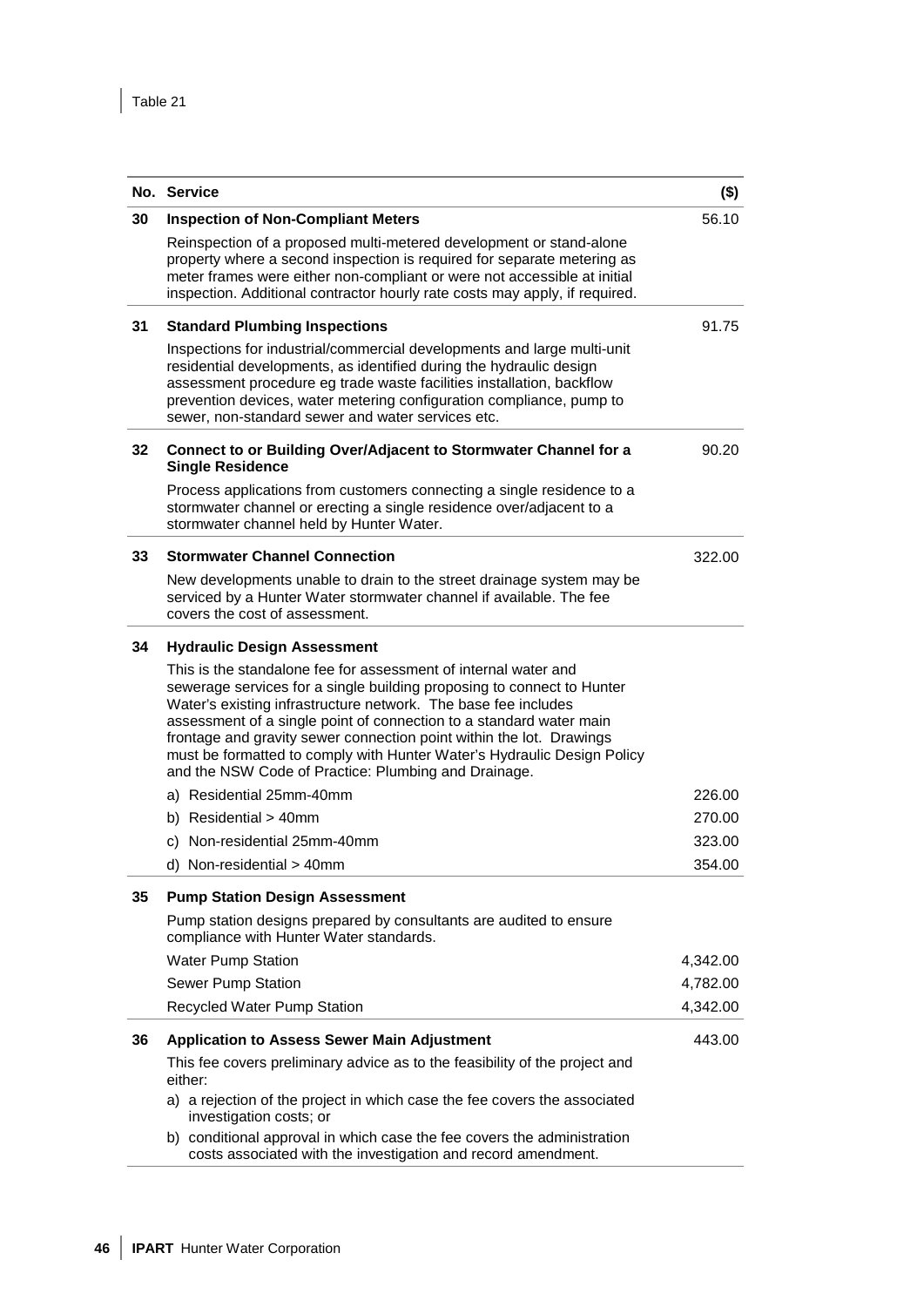|    | No. Service                                                                                                                                                                                                                                                                                                                                                                   | $($ \$)  |
|----|-------------------------------------------------------------------------------------------------------------------------------------------------------------------------------------------------------------------------------------------------------------------------------------------------------------------------------------------------------------------------------|----------|
| 37 | <b>Indicative Developer Charge Application</b>                                                                                                                                                                                                                                                                                                                                | 255.00   |
|    | This fee covers determination of indicative developer charges.                                                                                                                                                                                                                                                                                                                |          |
| 38 | <b>Revision of Development Assessment</b>                                                                                                                                                                                                                                                                                                                                     | 368.00   |
|    | This fee covers the cost of reviewing development assessment<br>requirements.                                                                                                                                                                                                                                                                                                 |          |
| 39 | <b>Bond Application</b>                                                                                                                                                                                                                                                                                                                                                       | 1,676.00 |
|    | This fee covers the lodging and release of a bond, and an estimation of<br>the cost of outstanding works for a single asset, where a developer<br>wishes to provide security in lieu of constructing works to facilitate early<br>release of Hunter Water compliance certificates. Additional assets can<br>be included at the Technical Services Hourly Rate (charge no.52). |          |
| 40 | <b>Bond Variation</b>                                                                                                                                                                                                                                                                                                                                                         | 242.00   |
|    | This charge covers Hunter Water's administration costs for adjustment of<br>securities (per adjustment).                                                                                                                                                                                                                                                                      |          |
| 41 | <b>Development Assessment Application</b>                                                                                                                                                                                                                                                                                                                                     | 443.00   |
|    | The application fee covers the basic processing of each application to<br>determine if there are any requirements such as developer charges or<br>the design and construction of works.                                                                                                                                                                                       |          |
| 42 | <b>Application for Water or Sewer Main Extensions</b>                                                                                                                                                                                                                                                                                                                         | 443.00   |
|    | Unserviced property owners can apply for approval to extend water<br>and/or sewer mains to an existing development on an existing lot.                                                                                                                                                                                                                                        |          |
| 43 | <b>Assessment of Minor Works</b>                                                                                                                                                                                                                                                                                                                                              | 795.00   |
|    | Where the necessary works are less than 25 metres in length and less<br>than 2.5 metres in depth, they are considered to be 'Minor Works'.                                                                                                                                                                                                                                    |          |
| 44 | <b>Major Works</b>                                                                                                                                                                                                                                                                                                                                                            | 2,709.00 |
|    | a) Major Works Design Review and Contract Preparation                                                                                                                                                                                                                                                                                                                         |          |
|    | Following approval of the designs, construction quality is assessed by<br>Hunter Water, Hunter Water also carries out the work-as-executed<br>survey and connections to live water mains. These fees are<br>separately charged.                                                                                                                                               |          |
|    | b) Major Works Design Re-assessment                                                                                                                                                                                                                                                                                                                                           | 358.00   |
| 45 | <b>Connection to Existing Water System</b>                                                                                                                                                                                                                                                                                                                                    |          |
|    | This fee covers shut down of water supply to allow connections to<br>existing mains and recharging the mains.                                                                                                                                                                                                                                                                 |          |
|    | a) Major Works (valve shutdown)                                                                                                                                                                                                                                                                                                                                               | 657.00   |
|    | b) Major Works (non-valve shutdown)                                                                                                                                                                                                                                                                                                                                           | 280.00   |
| 46 | <b>Insertion or Removal of Tee &amp; Valve</b>                                                                                                                                                                                                                                                                                                                                |          |
|    | This fee applies when the developer elects for Hunter Water to insert the<br>connection to existing mains.                                                                                                                                                                                                                                                                    |          |
|    | a) Valve shutdown and charge up                                                                                                                                                                                                                                                                                                                                               | 1,034.00 |
|    | b) Non-valve shutdown and charge up                                                                                                                                                                                                                                                                                                                                           | 646.00   |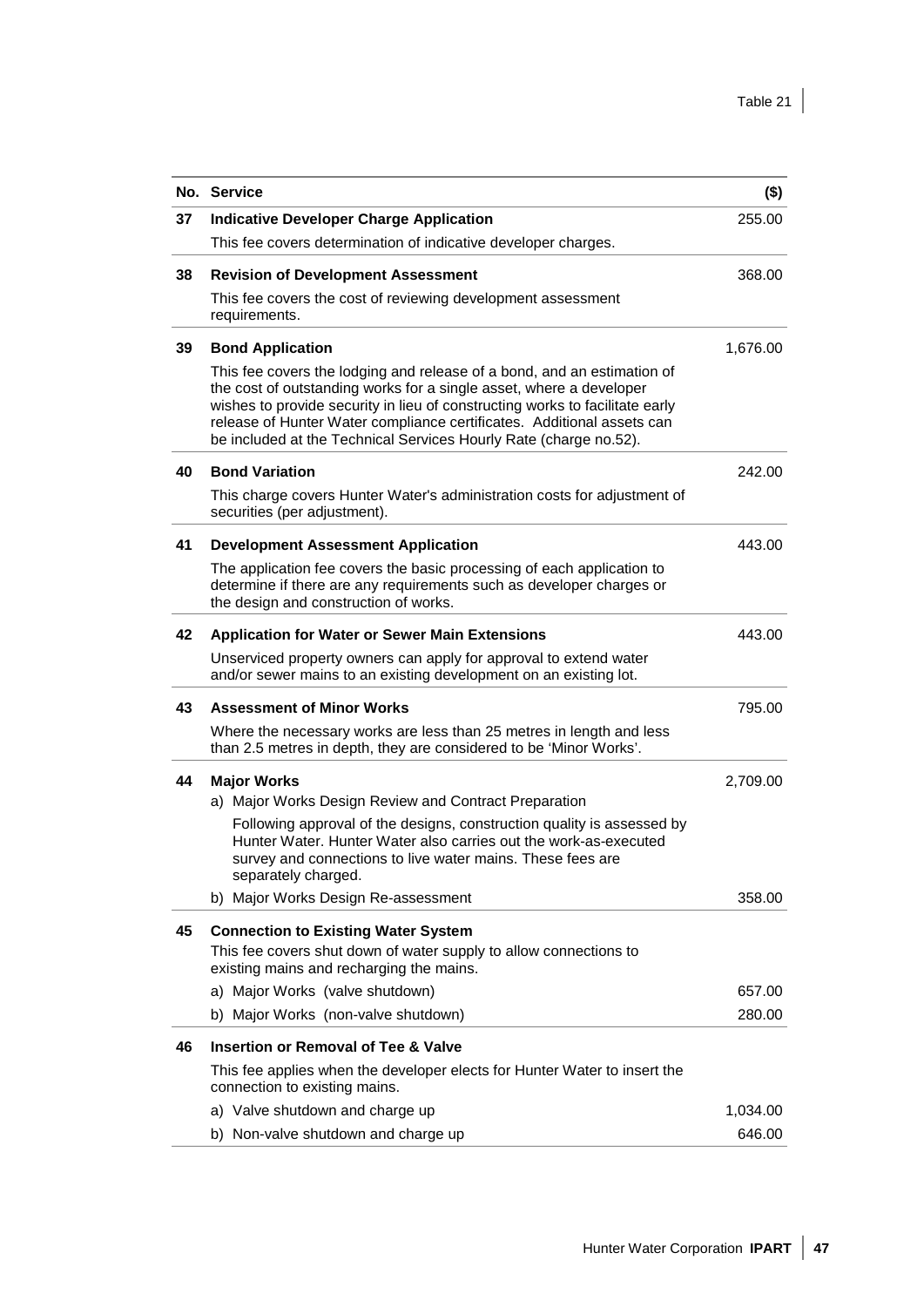|    | No. Service                                                                                                                                                                                                                                                                                                       | $($ \$)  |
|----|-------------------------------------------------------------------------------------------------------------------------------------------------------------------------------------------------------------------------------------------------------------------------------------------------------------------|----------|
| 47 | <b>Application for Additional Sewer Connection Point</b>                                                                                                                                                                                                                                                          | 322.00   |
|    | Existing development requiring alternative sewer connection points must<br>make an application to Hunter Water. Review of options and<br>assessment of drawings or designs is covered by other additional fees.                                                                                                   |          |
| 48 | <b>Tee and Valve Connection</b>                                                                                                                                                                                                                                                                                   | 255.00   |
|    | Water services greater than 80mm diameter require special connection<br>arrangements to Hunter Water's mains and are covered by an<br>agreement and technical specification prepared on application.                                                                                                              |          |
| 49 | <b>Minor Works Inspection Fee</b>                                                                                                                                                                                                                                                                                 | 207.00   |
|    | Auditing of works constructed under minor works contracts to ensure that<br>specified quality is being achieved.                                                                                                                                                                                                  |          |
| 50 | <b>Major Works Inspection and WAE Fee</b>                                                                                                                                                                                                                                                                         |          |
|    | Comprises inspection/audit of works constructed under major works<br>contracts to ensure that specified quality is achieved. Work-as-executed<br>comprises survey of the constructed work and modifying plans to detail<br>the precise location of the work for inclusion in Hunter Water information<br>systems. |          |
|    | <b>Water Pump Station</b>                                                                                                                                                                                                                                                                                         | 6,028.00 |
|    | Sewer Pump Station                                                                                                                                                                                                                                                                                                | 8,165.00 |
|    | Recycled Water Pump Station                                                                                                                                                                                                                                                                                       | 6,028.00 |
| 51 | Application to Assess Encroachment on Hunter Water Land,<br><b>Easement Rights or Assets</b>                                                                                                                                                                                                                      | 385.00   |
|    | This fee is for a first pass review of an application, to allow Hunter Water<br>to advise requirements to be met and a quote for additional, more<br>detailed assessment can be included at the Technical Services Hourly<br>Rate (charge no.52).                                                                 |          |
| 52 | <b>Technical Services Hourly Rate</b>                                                                                                                                                                                                                                                                             | 100.00   |
|    | This fee provides an hourly rate for additional technical work to be<br>undertaken where base services are exceeded.                                                                                                                                                                                              |          |
| 53 | <b>Remote Application Fee</b>                                                                                                                                                                                                                                                                                     | 275.00   |
|    | This fee covers applications made for a compliance certificate in an area<br>remote from Hunter Water Services and includes the basic processing of<br>each application to issue a certificate.                                                                                                                   |          |
| 54 | <b>Preliminary Servicing Advice</b>                                                                                                                                                                                                                                                                               | 419.00   |
|    | This charge covers technical assessment of a proposed development<br>and general advice on the level of developer servicing charges in<br>advance of development consent being issued by the determining<br>authority (usually Council or Department of Planning).                                                |          |
| 55 | <b>Servicing Strategy Review</b>                                                                                                                                                                                                                                                                                  |          |
|    | a) Major developments often require the preparation of separate water,<br>sewerage and/or recycled water servicing strategies for the whole<br>development. Each asset group attracts an assessment fee - water,<br>sewer and recycled water are each an asset group.                                             | 1,075.00 |
|    | b) Additional reviews.                                                                                                                                                                                                                                                                                            | 307.00   |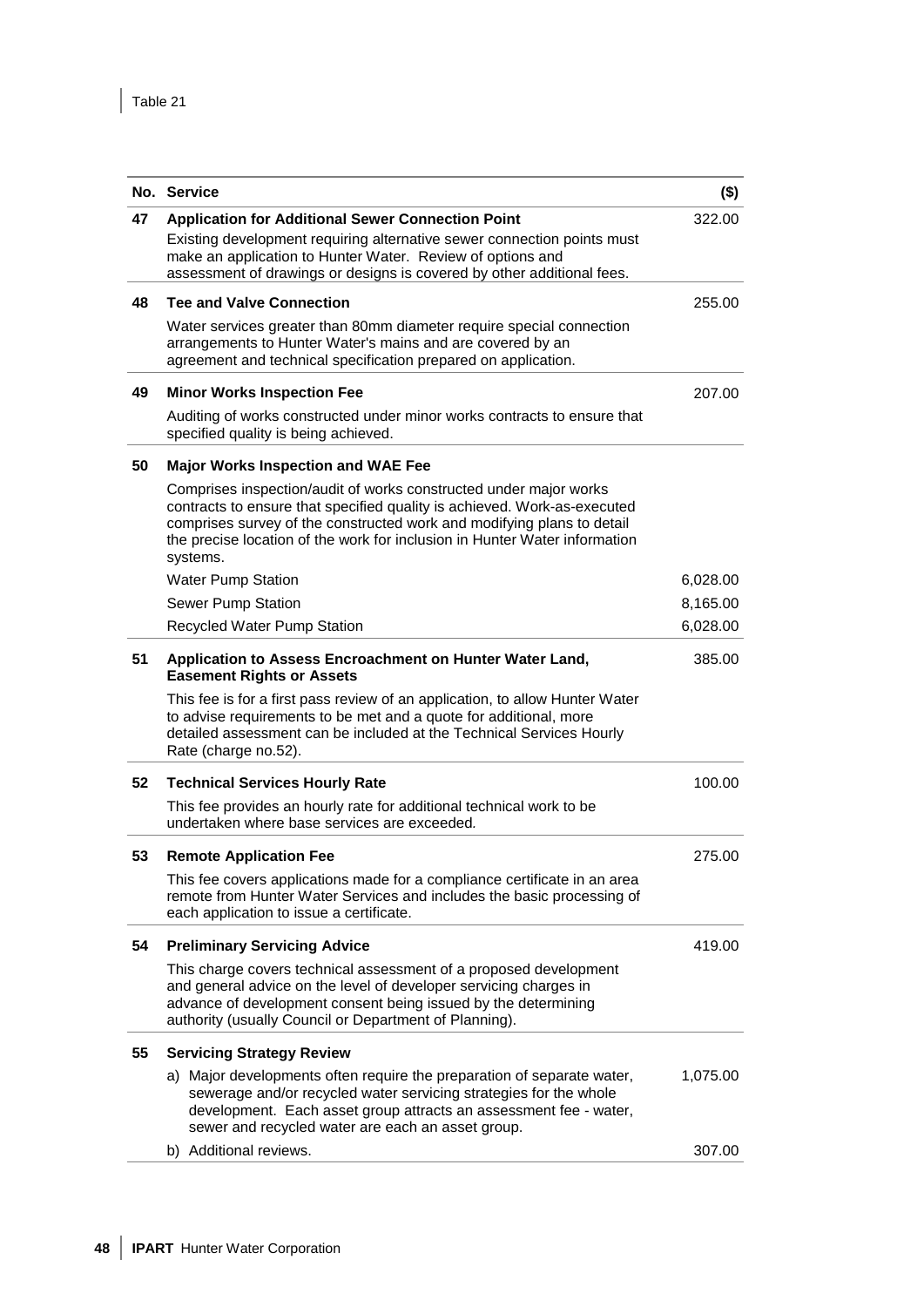|    | No. Service                                                                                                                                                                                                                                                                   | $($ \$)            |
|----|-------------------------------------------------------------------------------------------------------------------------------------------------------------------------------------------------------------------------------------------------------------------------------|--------------------|
| 56 | <b>Environmental Assessment Report Review</b>                                                                                                                                                                                                                                 | 1,075.00           |
|    | This fee covers Hunter Water's review of an environment assessment<br>report to ensure the outcomes comply with relevant legislative and<br>regulatory requirements. Additional, costs, if required, may be included at<br>the Technical Services Hourly Rate (charge no.52). |                    |
| 57 | Recycled Water Inspection and work as executed (WAE) Fee                                                                                                                                                                                                                      | 28.96              |
|    | Some developments require inspection and WAE services for dual<br>reticulation (recycled water). This is in addition to the water and sewer<br>inspection fee (ie Fee No. 19).                                                                                                |                    |
| 58 | <b>Reservoir Construction Inspection and WAE Fee</b><br>Comprises inspection/audit works constructed under major works<br>contracts to ensure that specified quality is achieved.                                                                                             | By quotation       |
| 59 | Water cart tanker                                                                                                                                                                                                                                                             |                    |
|    | a) Inspection of water cart tanker                                                                                                                                                                                                                                            | 128.00             |
|    | Initial or annual inspection of water cart tanker to ensure the air gap<br>and backflow prevention is sufficient.                                                                                                                                                             |                    |
|    | b) Reinspection of water cart tanker due to non-compliance                                                                                                                                                                                                                    | 116.00             |
|    | Reinspection of a water cart tanker where non-compliant at the initial<br>inspection.                                                                                                                                                                                         |                    |
| 60 | <b>Inaccessible Meter-Reading Agreement</b>                                                                                                                                                                                                                                   | 41.65              |
|    | Preparation of an agreement with a customer whereby the customer<br>provides Hunter Water with a meter reading.                                                                                                                                                               |                    |
| 61 | Inaccessible Meter - Imputed Charge for Breach of Meter-Reading<br><b>Agreement</b>                                                                                                                                                                                           | 17.60              |
|    | Charge for water and sewer usage when a customer breaches their<br>Meter Reading Agreement with Hunter Water. This is in addition to water<br>and sewer usage charges raised when an actual Meter reading is<br>obtained.                                                     |                    |
| 62 | <b>Damaged Meter Replacement</b>                                                                                                                                                                                                                                              |                    |
|    | Replacement of a Meter that has been wilfully or accidentally damaged<br>by a third party.                                                                                                                                                                                    |                    |
|    | 20mm Meter                                                                                                                                                                                                                                                                    | 60.40              |
|    | 25mm Meter                                                                                                                                                                                                                                                                    | 100.00             |
|    | 32mm Meter                                                                                                                                                                                                                                                                    | 139.00             |
|    | 40mm Meter                                                                                                                                                                                                                                                                    | 166.00             |
|    | 50mm light Meter                                                                                                                                                                                                                                                              | 355.00             |
|    | 50mm heavy Meter<br>65mm Meter                                                                                                                                                                                                                                                | 405.00             |
|    | 80mm Meter                                                                                                                                                                                                                                                                    | 495.00             |
|    | 100mm Meter                                                                                                                                                                                                                                                                   | 621.00             |
|    | 150mm Meter                                                                                                                                                                                                                                                                   | 646.00<br>1,106.00 |
|    | 250mm Meter                                                                                                                                                                                                                                                                   | 4,065.00           |
|    | 300mm Meter                                                                                                                                                                                                                                                                   | 5,063.00           |
| 63 |                                                                                                                                                                                                                                                                               | 56.10              |
|    | Affix a separate Meter to a unit<br>Fee for affixing a Meter to a unit where the Meter frame is compliant with                                                                                                                                                                |                    |

requirements.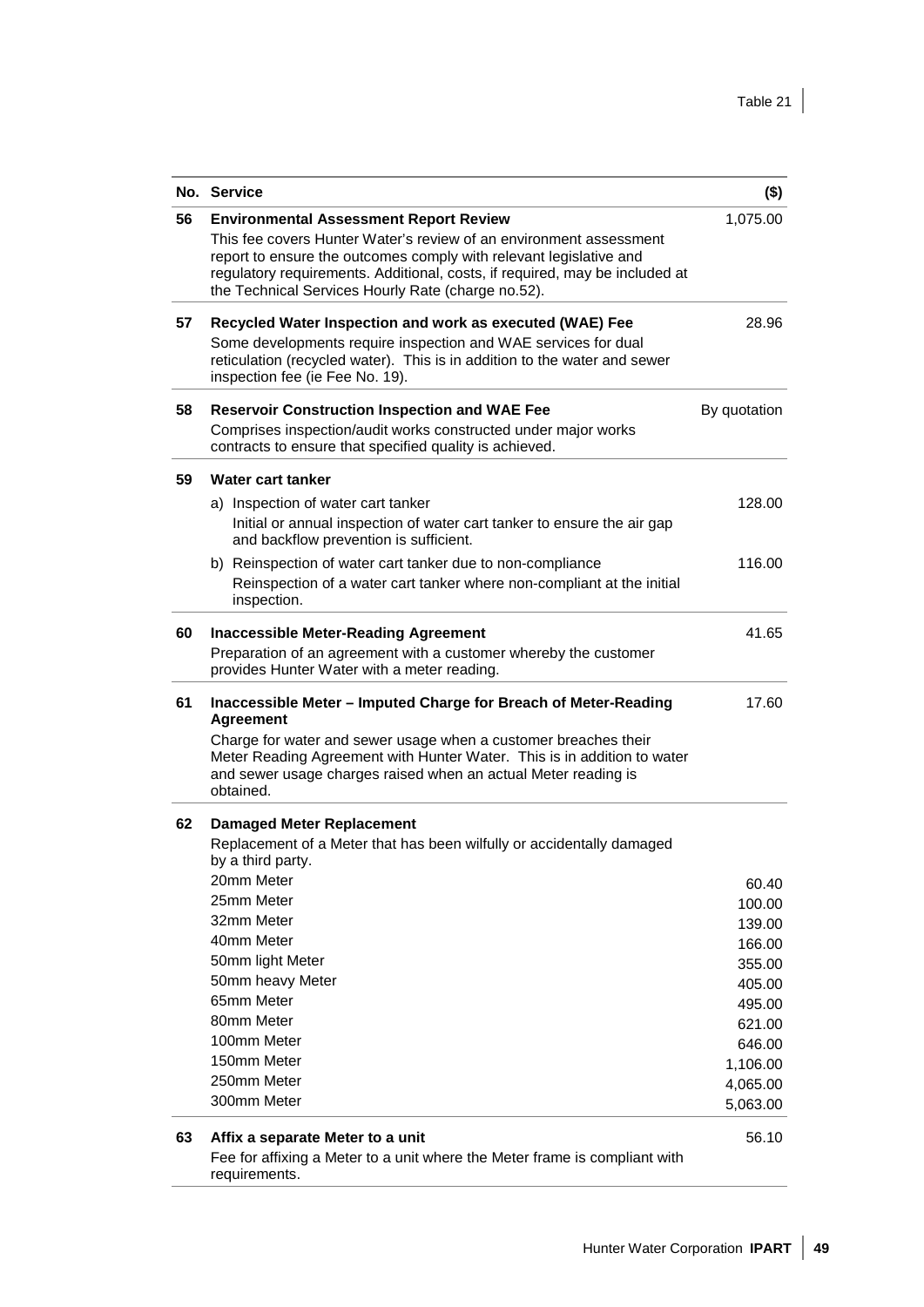|    | No. Service                                                                                        | $($)$  |
|----|----------------------------------------------------------------------------------------------------|--------|
| 64 | Recycled Meter affix fee                                                                           | 36.15  |
|    | Fee for affixing a Meter to a recycled water service customer's property.                          |        |
| 65 | Plumbing non-compliance follow up inspection fee                                                   | N/A    |
|    | Fee imposed on licensed plumbers for follow up inspections due to non-<br>compliant plumbing work. |        |
| 66 | Application for recycled water service connection -domestic                                        |        |
|    | Fee for processing applications and mandatory inspections for recycled<br>water services.          |        |
|    | a) pre-laid service:                                                                               | 46.95  |
|    | b) redevelopment:                                                                                  | 138.75 |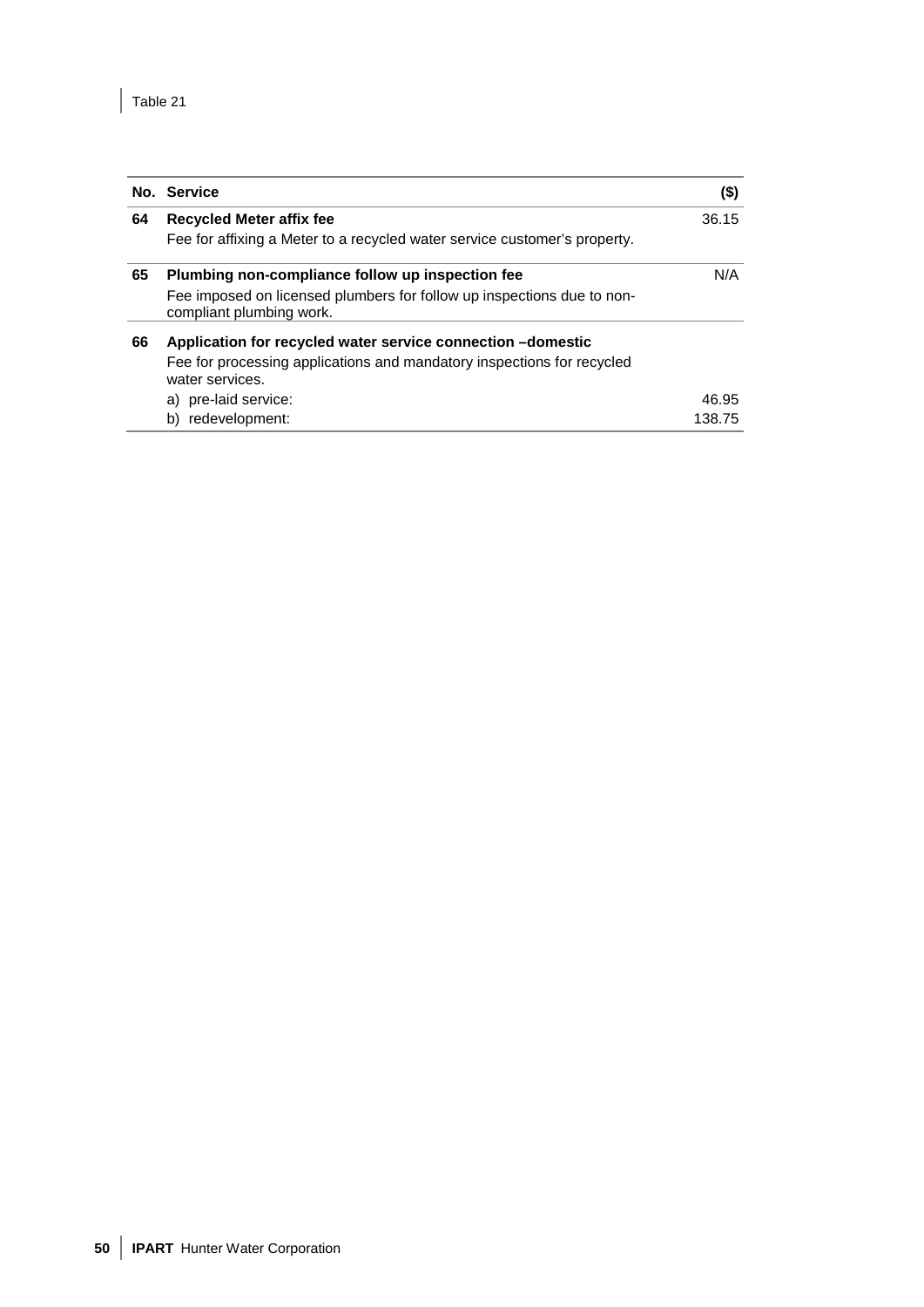## Schedule 7 Definitions and Interpretation

### **1 Definitions**

### **1.1 General definitions**

In this determination:

**Backlog Sewerage Services** means the service of connecting a Property to the Sewerage System under the Priority Sewerage Program.

**Clarence Town** means the area in the plan attached as Appendix A which is indicated to be within the "catchment boundary" bounded by a bold black line.

**Clarence Town Property** means a Residential Property, Non Residential Property or Vacant Land located in Clarence Town.

**Commencement Date** means the Commencement Date defined in clause 2(b) of the Preliminary section of this determination.

**Common Meter** means a Meter which services a Multi Premises, where the Meter measures the water usage at that Multi Premises but not at each relevant Property located on or within that Multi Premises.

**Community Development Lot** has the meaning given to that term under the *Community Land Development Act 1989* (NSW).

**Community Parcel** has the meaning given to that term under the *Community Land Development Act 1989* (NSW).

**Company Title Building** means a building owned by a company where the issued shares of the company entitle the legal owner to exclusive occupation of a specified Company Title Dwelling within that building.

**Company Title Dwelling** means a dwelling within a Company Title Building.

**Determination No. 4 of 2009** means IPART's Determination No. 4, 2009 entitled 'Hunter Water Corporation'.

**Determination No. 5 of 2009** means IPART's Determination No. 5, 2009 entitled 'Hunter Water Corporation, Gosford City Council and Wyong Shire Council'.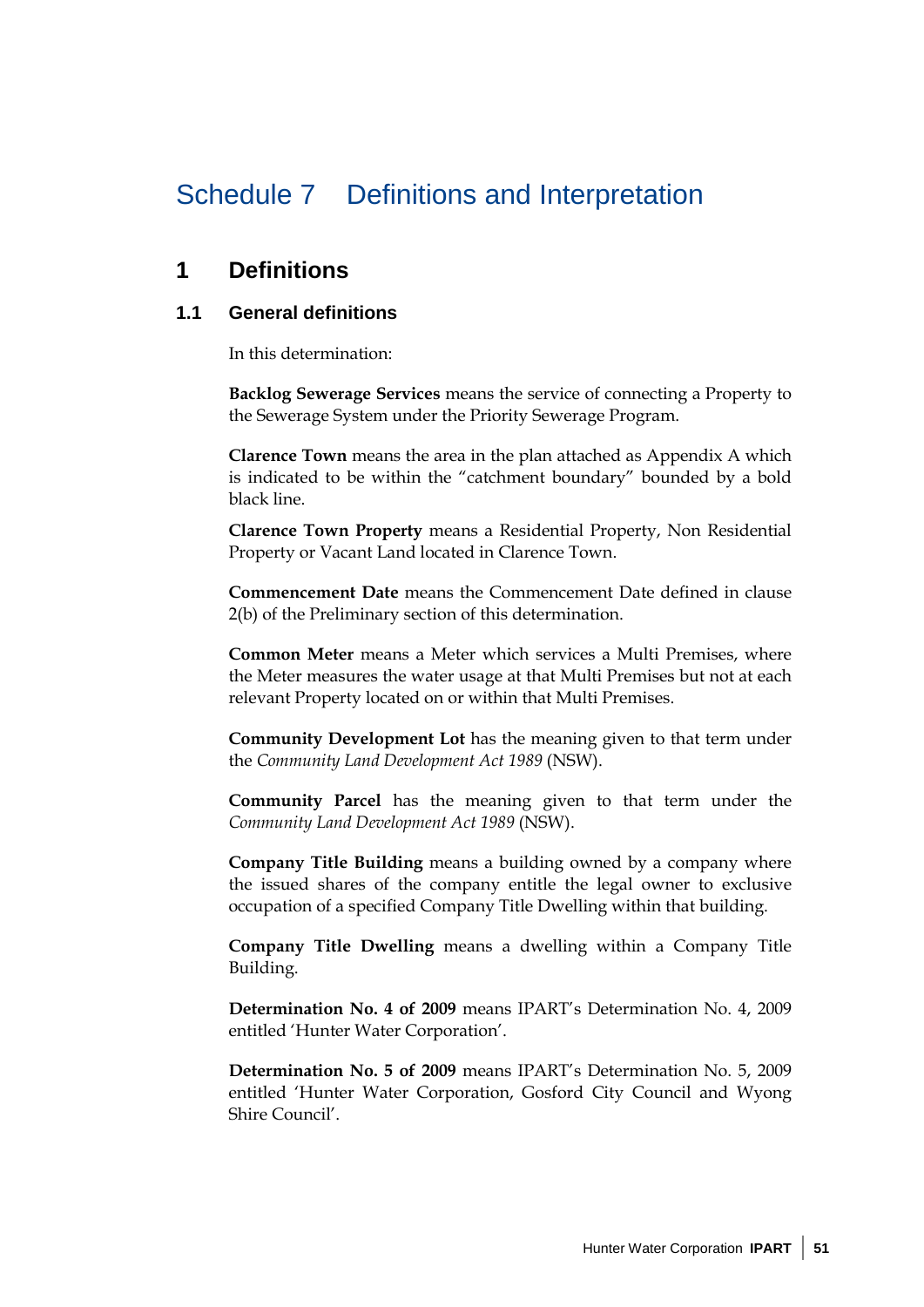**Discharge Allowance for the Meter Reading Period** means:

- (a) from the Commencement Date to 30 June 2014, 0 kL per annum;
- (b) from 1 July 2014 to 30 June 2015, 25 kL per annum pro-rated according to the number of days that fall within the relevant Meter Reading Period;
- (c) from 1 July 2015 to 30 June 2016, 50 kL per annum pro-rated according to the number of days that fall within the relevant Meter Reading Period; and
- (d) from 1 July 2016 to 30 June 2017, 75 kL per annum pro-rated according to the number of days that fall within the relevant Meter Reading Period.

In the case of a Multi Premises, the Discharge Allowance applies to the entire Multi Premises and, for the avoidance of doubt, is not to be multiplied by the number of Properties within that Multi Premises.

#### **DF or Discharge Factor** means:

- (a) in relation to a Property (including a Property within a Multi Premises) with an Individual Meter or multiple Individual Meters, the percentage of water supplied to that Property which Hunter Water assesses or deems to be discharged into the Sewerage System; and
- (b) in relation to a Multi Premises with a Common Meter or multiple Common Meters, the percentage of water supplied to that Multi Premises which Hunter Water assesses or deems to be discharged into the Sewerage System.

**Drainage Area** means a drainage area declared in accordance with section 46 of the *Hunter Water Act 1991* (NSW).

**Eligible Pensioner** means a person who is the owner and occupier of a Property and who holds a pensioner concession card from Centrelink or an equivalent concession card from the Department of Veterans' Affairs.

**Filtered Water** means water that has been treated at a water filtration plant.

**GST** means the Goods and Services Tax as defined in the *A New Tax System (Goods and Services Tax) Act 1999* (Cth).

**High Strength Waste** means waste with one or more of the following chemical characteristics:

- (a) BOD5 (as that term is defined in the Trade Waste Policy) of greater than  $350$ mg/L;
- (b) NFR (as that term is defined in the Trade Waste Policy) of greater than  $350$ mg/L.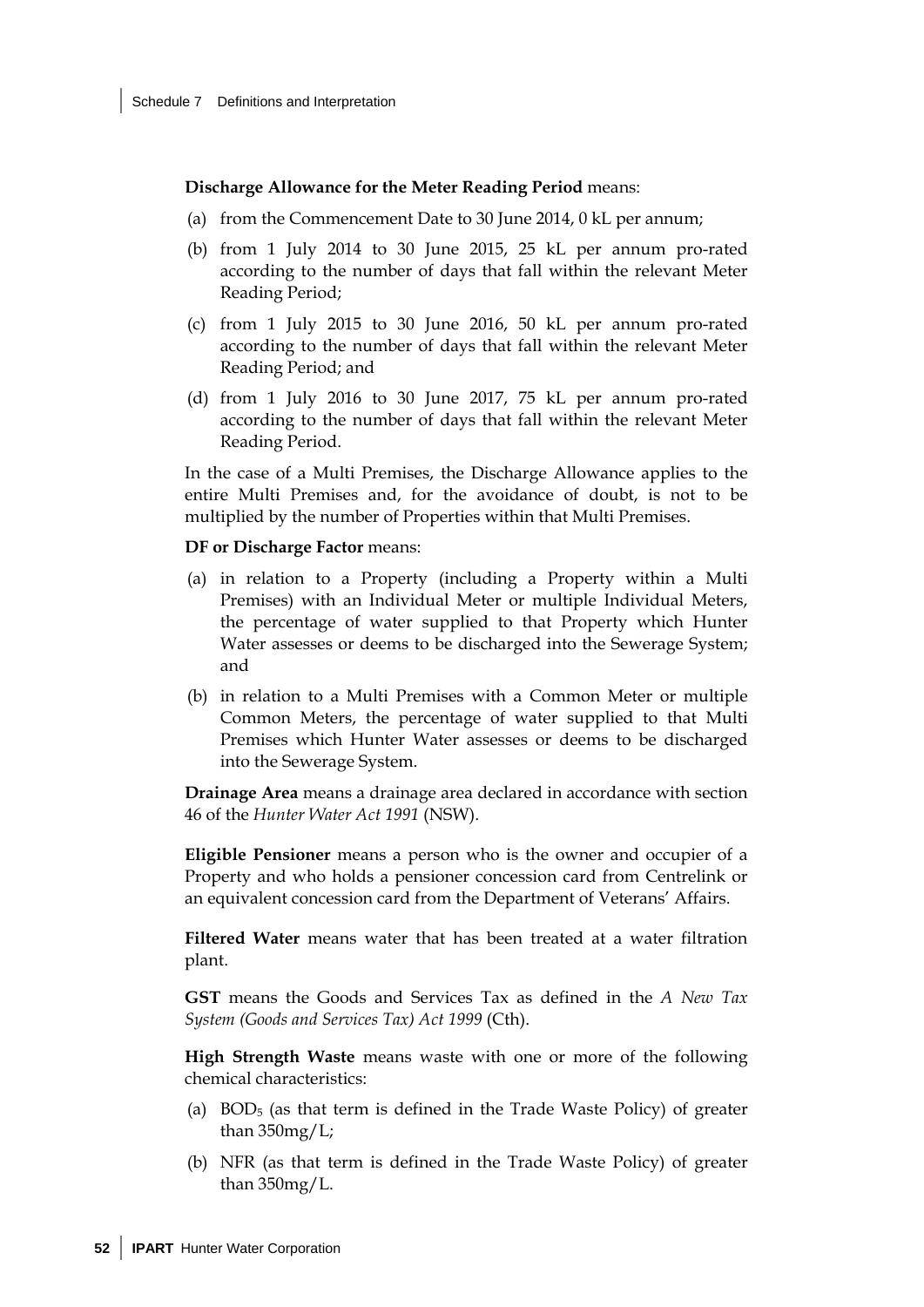**Hunter/ Central Coast Pipeline Agreement** means the Hunter/Central Coast Pipeline Agreement between Hunter Water, Gosford City Council and Wyong Shire Council dated 15 March 2006, or such other agreement that replaces, or substantially replaces, it.

**Hunter Water** means Hunter Water Corporation, as defined in clause 1(b) of the Preliminary section of this determination, constituted under the *Hunter Water Act 1991* (NSW).

**Individual Meter** means a Meter which services a Property, where the Meter measures the water usage at that Property.

**Infrastructure Service** has the meaning given to that term in the *Water Industry Competition Act 2006.*

**IPART** means the Independent Pricing and Regulatory Tribunal of New South Wales established under the IPART Act.

**IPART Act** means the *Independent Pricing and Regulatory Tribunal Act 1992* (NSW).

**kL** means kilolitre or one thousand litres.

**Land Size** means:

- (a) in the case of a Property not within a Multi Premises, the total size of the land (in m²) on which the Property is located; and
- (b) in the case of a Multi Premises, the total size of the land (in m2) on which the Multi Premises is located.

**Load Limit**, in relation to a Trade Waste Agreement, means the load limit specified in that Trade Waste Agreement.

**Local Government Act** means the *Local Government Act 1993* (NSW).

**Major Agreement**, in relation to a Trade Waste Agreement, has the meaning given to that term in the Trade Waste Policy.

**Meter** means an apparatus for the measurement of water usage.

**Meter Reading Period** means a period equal to the number of days between:

(a) the date (**Last Reading Date**) on which the Meter was last read (or taken to have been read) by Hunter Water; and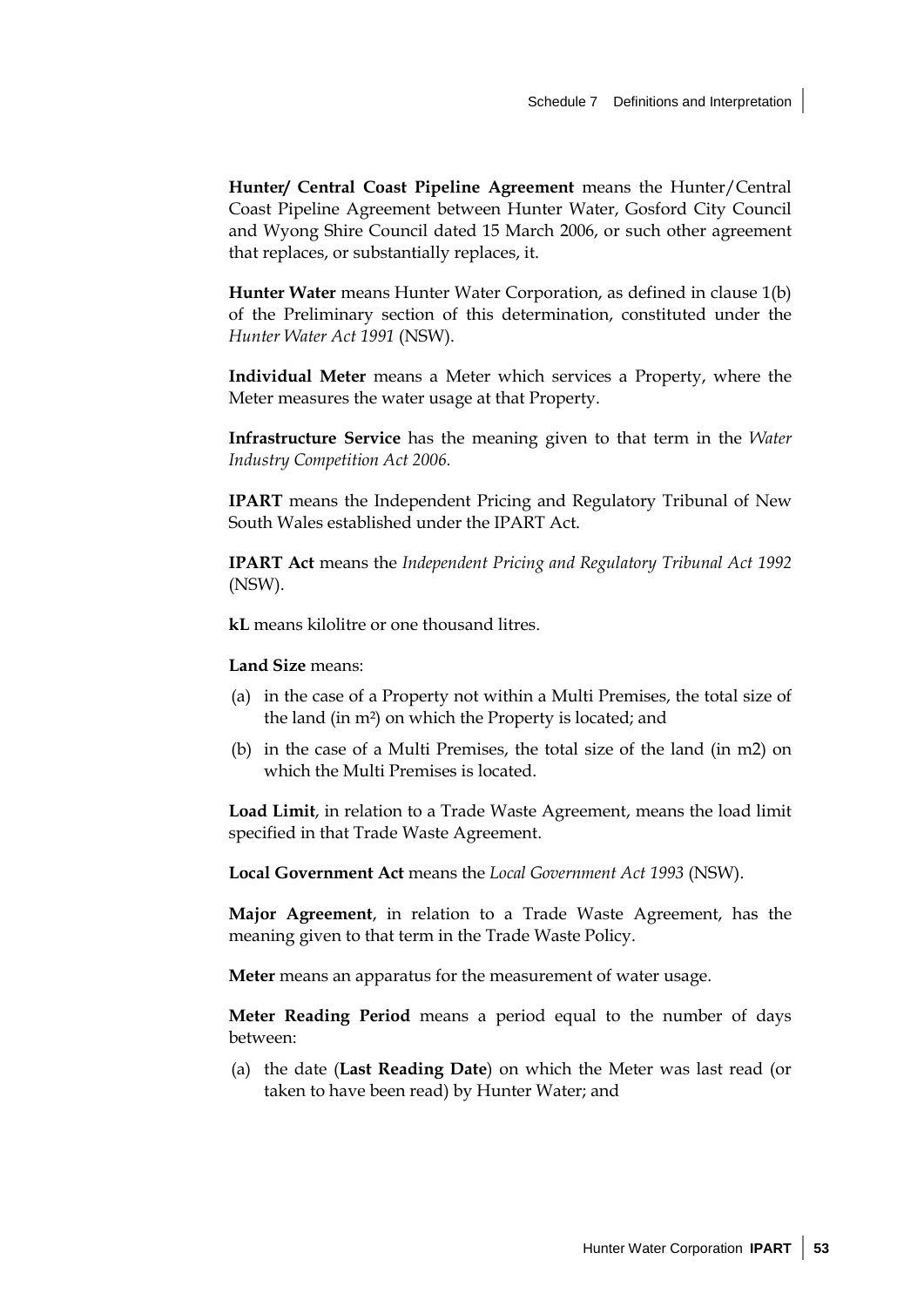(b) the date (**Earlier Reading Date**) on which the Meter was read (or taken to have been read) by Hunter Water immediately preceding the Last Reading Date,

which period includes the Last Reading Date but does not include the Earlier Reading Date.

**Metered Multi Premises** means a Multi Premises that is serviced by a Meter.

**Metered Non Residential Property** means a Non Residential Property that is serviced by a Meter.

**Metered Property** means a Metered Residential Property or a Metered Non Residential Property.

**Metered Residential Property** means a Residential Property that is serviced by a Meter.

**Metered Standpipe** means a metered device for connecting to the Water Supply System to enable water to be extracted.

**Minor Agreement**, in relation to a Trade Waste Agreement, has the meaning given to that term in the Trade Waste Policy.

**Mixed Multi Premises** means a Multi Premises which contains both Residential Properties and Non Residential Properties.

**Moderate Agreement**, in relation to a Trade Waste Agreement, has the meaning given to that term in the Trade Waste Policy.

**Monopoly Services** means the Monopoly Services as defined in clause 1(d) of the Preliminary section of this determination.

**Multi Premises** means a premises where there are two or more Properties.

**Non Residential Multi Premises** means a Multi Premises containing only Non Residential Properties.

**Non Residential Property** means a Property that is not:

- (a) a Residential Property; or
- (b) Vacant Land.

**Non Residential Strata Title Building** means a Strata Title Building containing only Non Residential Properties.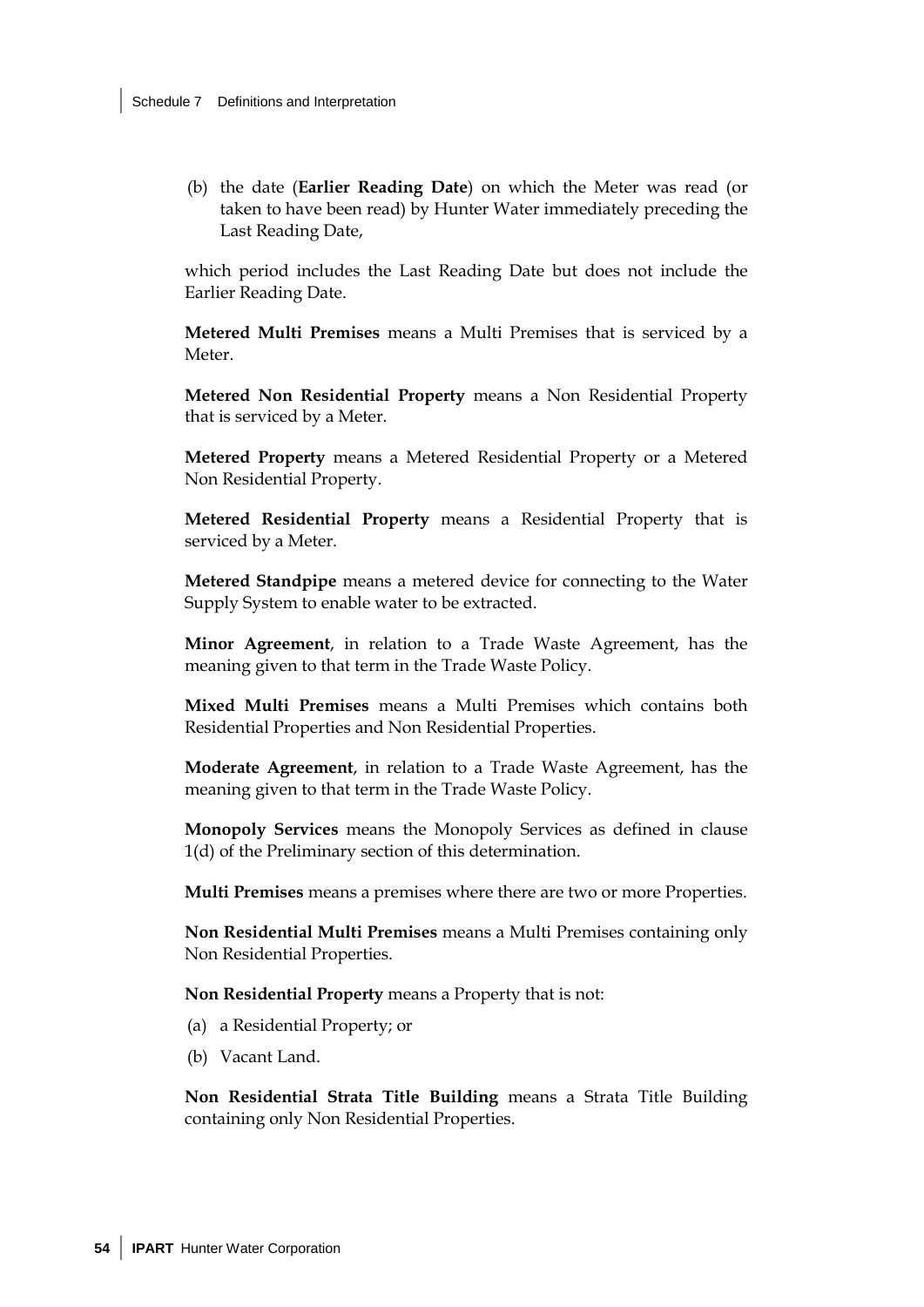**Order** means the Order defined in clause 1(d) of the Preliminary section of this determination and published in Government Gazette No. 18, on 14 February 1997.

**Owners Corporation** has the meaning given to that term under the *Strata Schemes Management Act 1996* (NSW).

#### **Period** means:

- (a) the Commencement Date to 30 June 2014;
- (b) 1 July 2014 to 30 June 2015;
- (c) 1 July 2015 to 30 June 2016; or
- (d) 1 July 2016 to 30 June 2017,

as the case may be.

**Priority Sewerage Program** means the program established in 1998 by the NSW Government to provide sewerage services to unsewered areas based on a priority ranking developed by the Environment Protection Authority and New South Wales Department of Health and Ageing.

#### **Property** includes:

- (a) a Strata Title Lot;
- (b) a Company Title Dwelling;
- (c) a Community Development Lot;
- (d) a building or part of a building lawfully occupied or available for lawful occupation as a separate place of domicile or a separate place of business, other than a building to which paragraphs (a) to (c) apply; and
- (e) land.

**Rateable Land** has the meaning given to that term under the Local Government Act.

**Residential Multi Premises** means a Multi Premises containing only Residential Properties.

**Residential Property** means a Property where:

- (a) in the case of that Property being Rateable Land, that Property is categorised as residential under section 516 of the *Local Government Act 1993* (NSW); or
- (b) in the case of that Property not being Rateable Land, the dominant use of that Property is residential, applying the classifications in section 516 of the *Local Government Act 1993* (NSW).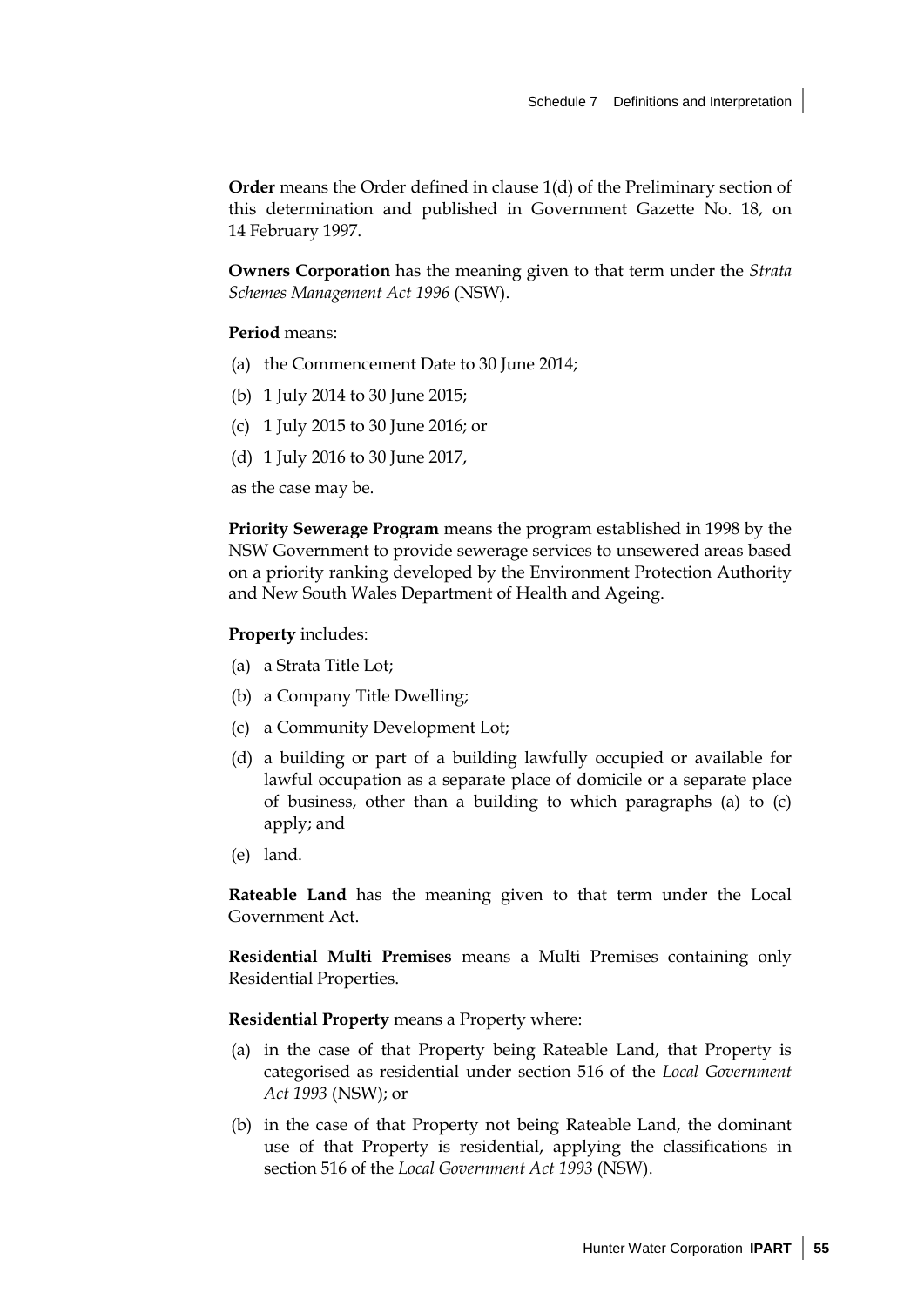**Sewerage System** means the sewerage system of Hunter Water.

**Strata Title Building** means a building that is subject to a strata scheme under the *Strata Schemes (Freehold Development) Act 1973* (NSW).

**Strata Title Lot** means a lot as defined under the *Strata Schemes (Freehold Development) Act 1973* (NSW).

**Tankering Agreement** means a Trade Waste Agreement for the treatment of tankered wastewater in accordance with the Trade Water Policy and Tankering Policy.

**Tankering Policy** means Hunter Water's Tankering Policy (as amended from time to time).

**Trade Waste Agreement** means an agreement between Hunter Water and a customer for the provision of trade waste services.

**Trade Waste Policy** means Hunter Water's Trade Wastewater Policy (as amended from time to time).

**Unfiltered Water** means water that has not been treated or filtered by Hunter Water, and which is distributed by Hunter Water to the customer other than via that part of the Water Supply System which Hunter Water uses to supply Filtered Water.

**Unit Entitlement** has the meaning given to that term under *the Strata Schemes (Freehold Development) Act 1973* (NSW).

**Unmetered Property** means a Property that is not serviced by a Meter.

#### **Vacant Land** means:

- (a) in relation to Schedules 1, 2, 3 and 4, land that has no capital improvements and no connection to the Water Supply System; and
- (b) in relation to Schedule 5, land that has no capital improvements and no connection to the Water Supply System at the time the Backlog Sewerage Services were announced by the NSW Government.

**Water Supply System** means the water supply system of Hunter Water.

#### **1.2 Consumer Price Index**

(a) CPI means the consumer price index All Groups index number for the weighted average of eight capital cities, published by the Australian Bureau of Statistics, or if the Australian Bureau of Statistics does not or ceases to publish the index, then CPI will mean an index determined by IPART.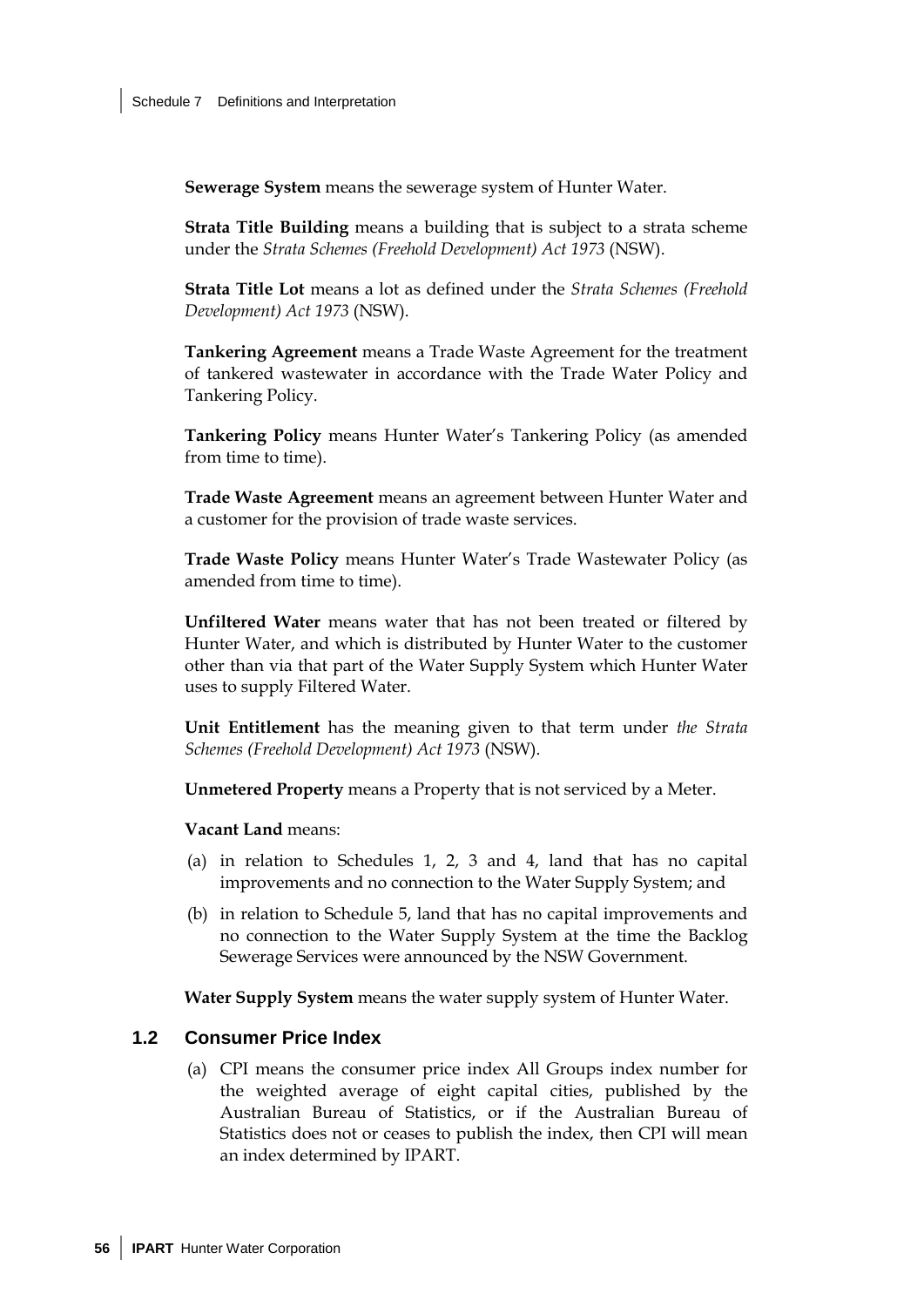(b) 
$$
\Delta CPI_1 = \left(\frac{CPI_{March2014}}{CPI_{March2012}}\right) - 1
$$

$$
\Delta CPI_2 = \left(\frac{CPI_{March2015}}{CPI_{March2012}}\right) - 1
$$

$$
\Delta CPI_3 = \left(\frac{CPI_{March2016}}{CPI_{March2012}}\right) - 1
$$

(c) The subtext (for example March2014) when used in relation to the CPI in paragraph 1.2(b) above refers to the CPI for the quarter and year indicated (in the example, the March quarter for 2014).

### **2 Interpretation**

### **2.1 General provisions**

In this determination:

- (a) headings are for convenience only and do not affect the interpretation of this determination;
- (b) a reference to a schedule, annexure, clause or table is a reference to a schedule, annexure, clause or table to this determination unless otherwise indicated;
- (c) a construction that would promote the purpose or object expressly or impliedly underlying the IPART Act is to be preferred to a construction that would not promote that purpose or object;
- (d) words importing the singular include the plural and vice versa;
- (e) a reference to a law or statute includes regulations, rules, codes and other instruments under it and consolidations, amendments, reenactments or replacements of them;
- (f) where a word is defined, other grammatical forms of that word have a corresponding meaning;
- (g) a reference to a day is to a calendar day;
- (h) a reference to a person includes a reference to the person's executors, administrators, successors, substitutes (including, but not limited to, persons taking by novation), replacements and assigns;
- (i) a reference to an officer includes a reference to the officer which replaces it or which substantially succeeds to its powers or functions;
- (j) a reference to a body, whether statutory or not:
	- (1) which ceases to exist; or
	- (2) whose powers or functions are transferred to another body,

is a reference to the body which replaces it or which substantially succeeds to its powers or functions.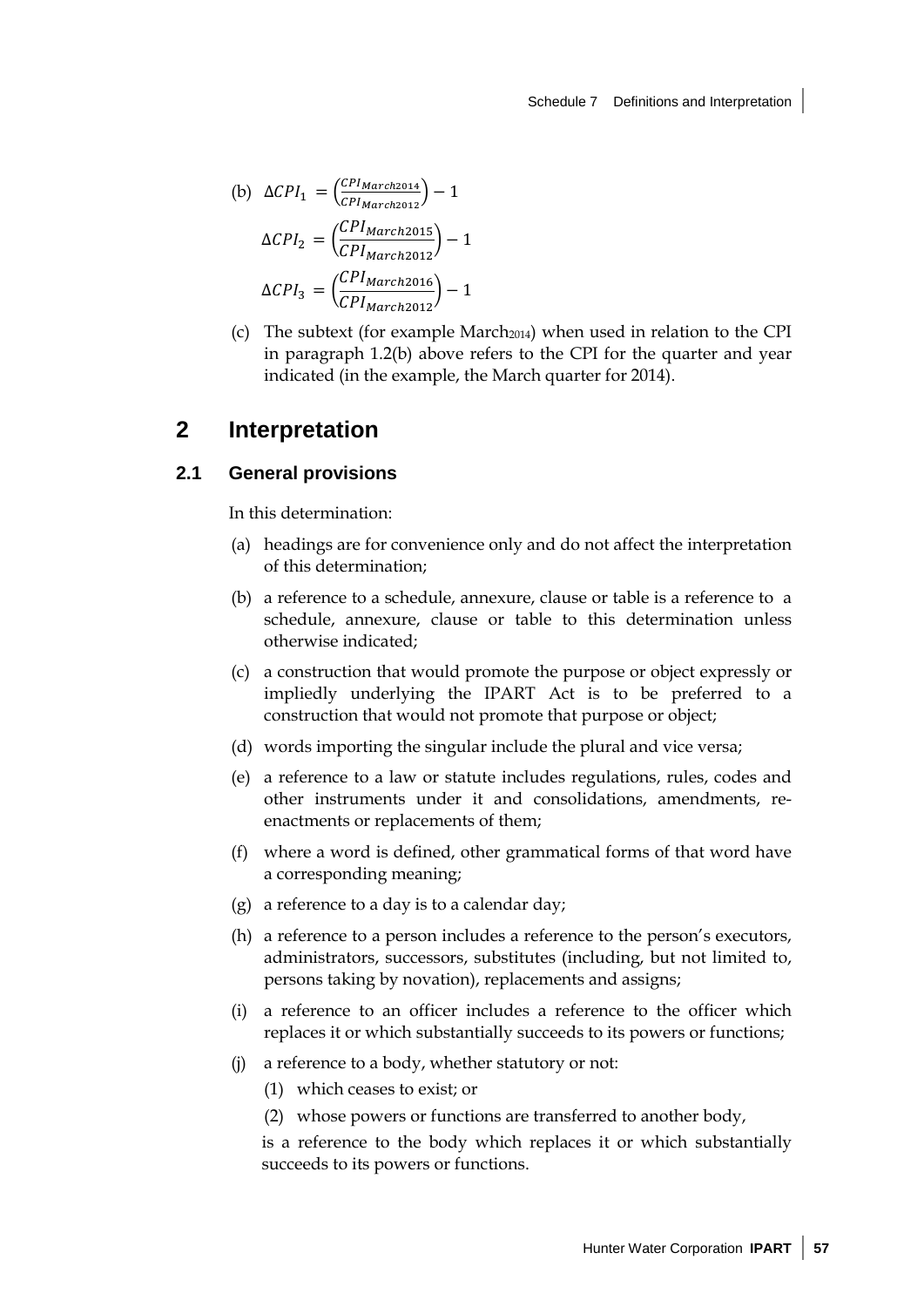### **2.2 Explanatory notes, simplified outline, examples and clarification notice**

- (a) Explanatory notes, simplified outlines and examples do not form part of this determination, but in the case of uncertainty may be relied on for interpretation purposes.
- (b) IPART may publish a clarification notice in the NSW Government Gazette to correct any manifest error in or to clarify any part of this determination. Such a clarification notice is taken to form part of this determination.

### **2.3 Prices exclusive of GST**

Prices or charges specified in this determination do not include GST.

### **2.4 Billing**

- (a) For the avoidance of doubt nothing in this determination affects when Hunter Water may issue a bill to a customer for prices or charges under this determination.
- (b) If a Meter Reading Period commences before the Commencement Date and ends after the Commencement Date, the water usage charge or sewerage usage charge applying to the whole of that Meter Reading Period is the charge calculated under Determination No. 4, 2009 or Determination No. 5, 2009 (as the case may be).
- (c) Subject to clause 2.4(b) above, Hunter Water must levy any charge applying in this determination on a pro-rata basis, where:
	- (1) a Meter Reading Period traverses more than one Period; or
	- (2) a billing period covers part of a Period.

[*Note: this clause 2.4(c) requires Hunter Water to levy charges (including service charges) on a pro-rata basis, meaning that any annual charges will be pro-rated based on the numbers of days falling within the relevant billing period. Billing frequency is dealt with in the customer contract available on Hunter Water's website.]*

### **2.5 Apparatus for checking quantity of water used**

For the purposes of this determination, where an apparatus is used by Hunter Water to check on the quantity of water use recorded by a Meter, that apparatus will not fall within the definition of a 'Meter'.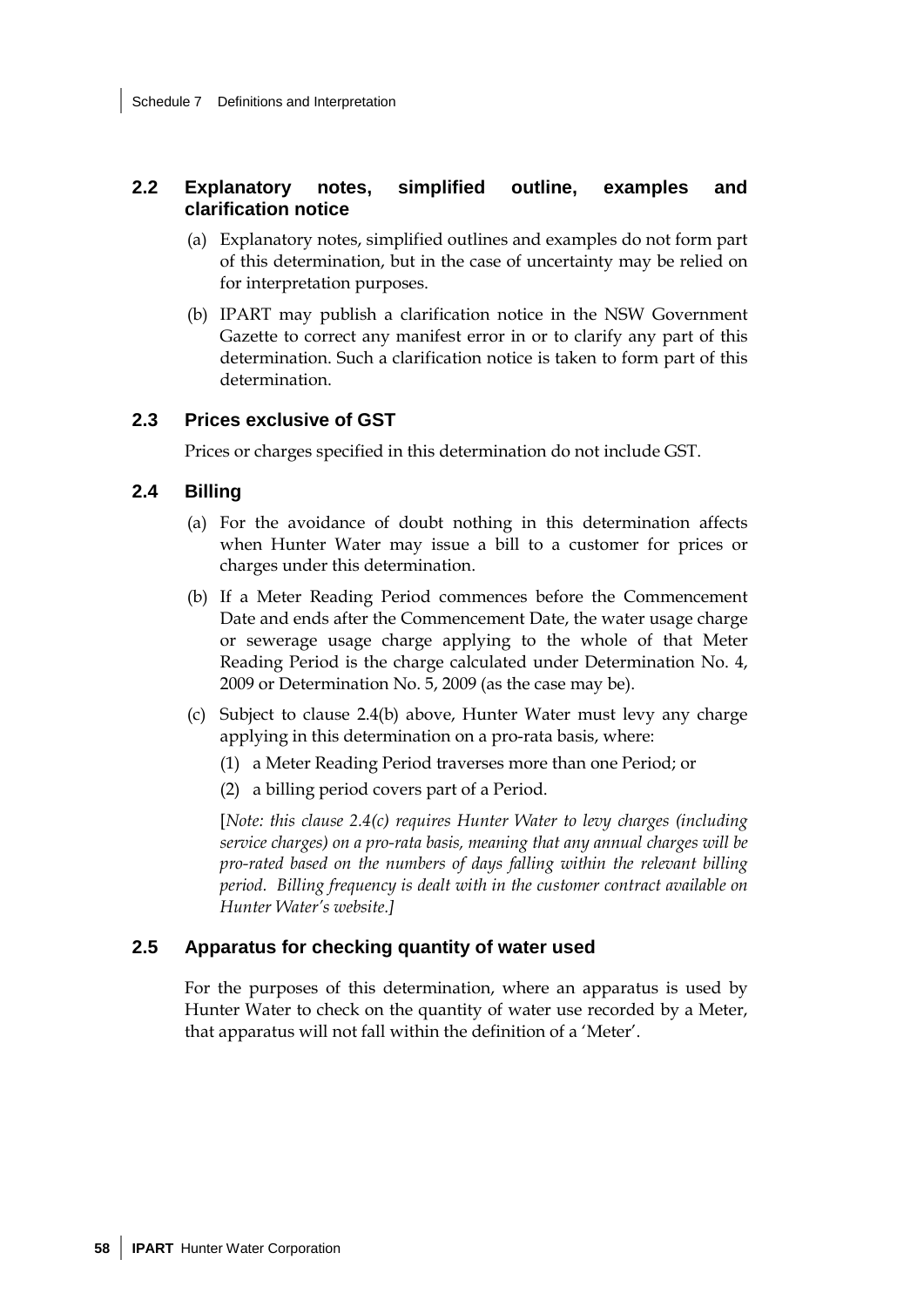# A Clarence Town